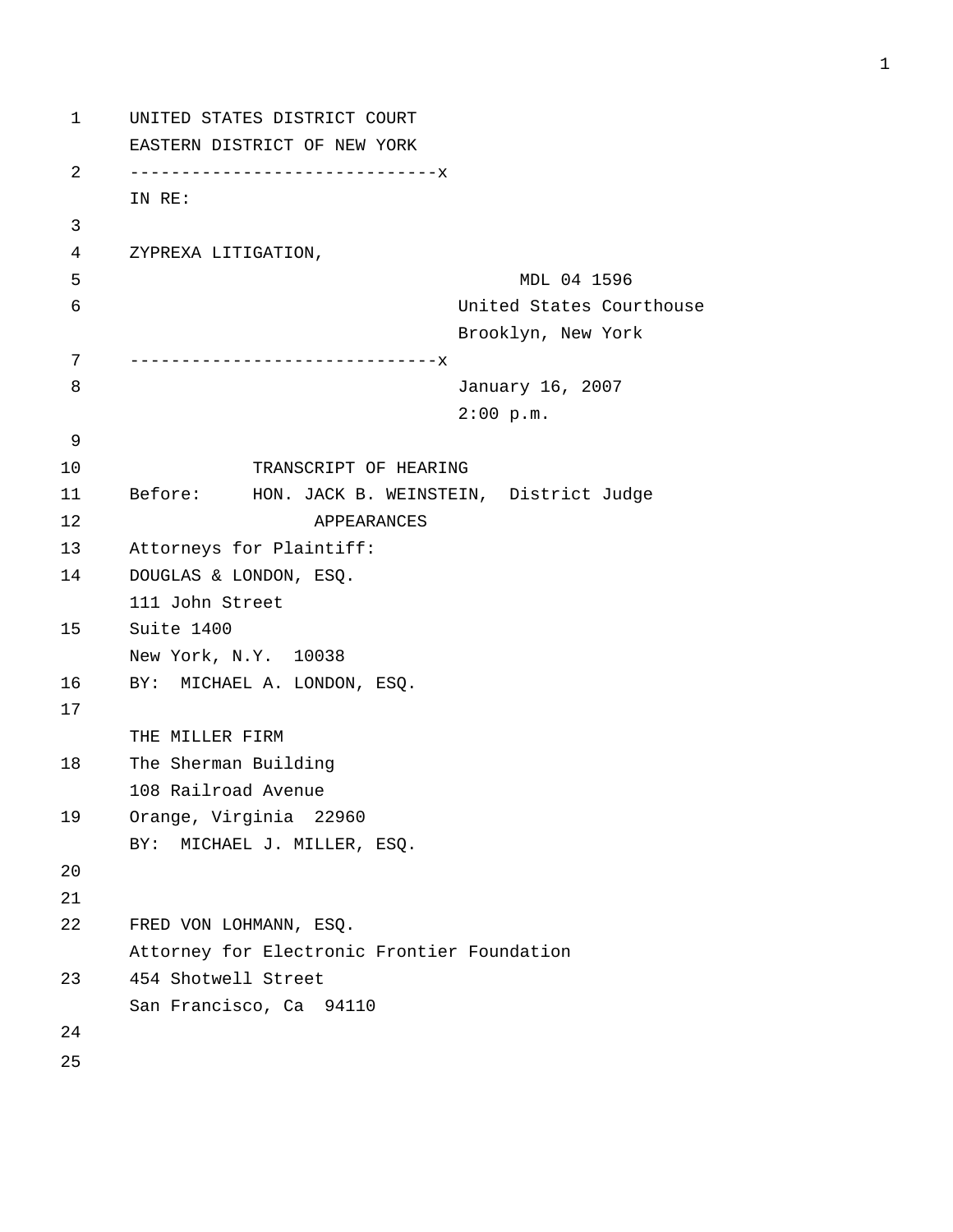```
1 Attorneys for Defendant: 
 2 PEPPER HAMILTON 
       Attorney for Eli Lilly 
 3 3000 Two Logan Square 
       Eighteenth and Arch Streets 
 4 Philadelphia, Pa 19103-2799 
       BY: SEAN P. FAHEY, ESQ. 
 5 GEORGE A. LEHNER, ESQ. 
            NINA M. GUSSACK, ESQ. 
 6 ANDREW R. ROGOFF, ESQ. 
7 
8 
 9 McCARTER ENGLISH 
       Attorneys for Eli Lilly & Company 
10 245 Park Avenue 
       New York, N.Y. 10167 
11 BY: SAMUEL J. ABATE, JR., ESQ. 
12 
13 SHERMAN, SILVERSTEIN, KOHL, ROSE & PODOLSKY 
       Attorneys for Vera Sharav, David Cohen, AHRP 
14 4300 Haddonfield Road 
       Suite 311 
15 Pennsauken, New Jersey 08109 
       BY: ALAN C. MILSTEIN, ESQ. 
16 
17 
       KOOB & MAGOOLAGHAN 
18 Attorneys for Dr. Eagleman 
       South Street Seaport 
19 19 Fulton Street 
       New York, N.Y. 10038 
20 BY: ALEXANDER A. REINERT, ESQ. 
21 
22 EDWARD HAYES, ESQ. 
       Attorney for Mr. Gottstein 
23 
24 JOHN McKAY, ESQ. 
       Attorney for Mr. Gottstein 
25
```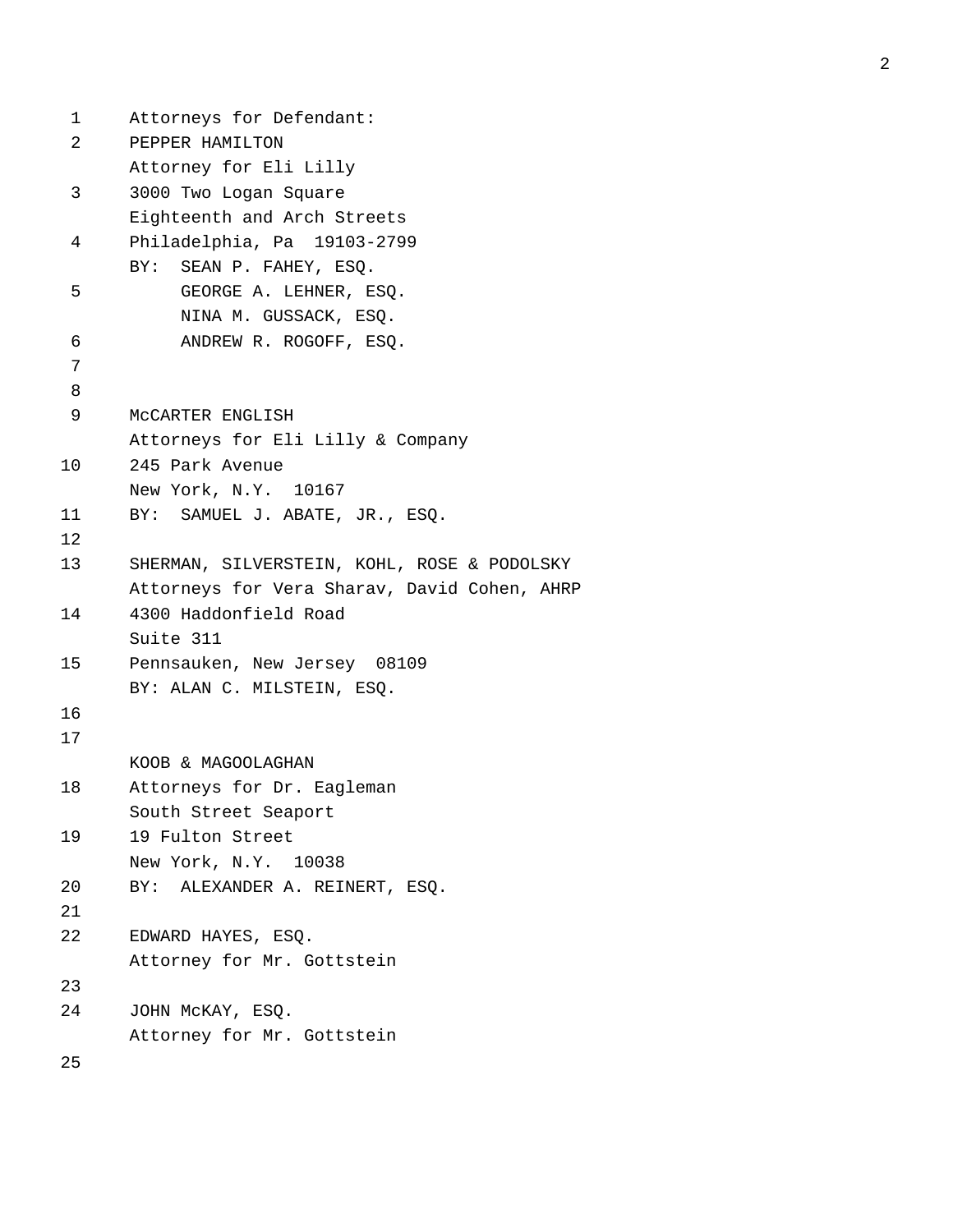```
1 
2 Allan R. Sherman, CSR, RPR 
      225 Cadman Plaza East 
3 Brooklyn, New York 11201 
      Tel: (718) 260-2529 Fax: (718) 254-7237 
4 
5 Proceedings recorded by mechanical stenography, transcript 
      produced by computer. 
6 THE COURT: Mr. McKay, are you admitted in this 
7 district? 
8 MR. McKAY: Your Honor, I have a pro hac vice 
9 application. I have the certificate with me and the check 
10 but. 
11 THE COURT: Mr. John McKay is admitted for the 
12 purposes of this case. We're very pleased to have such a 
13 distinguished attorney join us here. 
14 MR. McKAY: Thank you, your Honor.
15 THE COURT: Any other applications for admission. 
16 MR. MILSTEIN: Alan Milstein. 
17 THE COURT: You are admitted where?
18 MR. MILSTEIN: New Jersey, Pennsylvania, Southern 
19 District of New York. 
20 THE COURT: And you are applying for admission for 
21 purposes of this case? 
22 MR. MILSTEIN: Correct, your Honor.
23 THE COURT: You are admitted. We're very pleased to 
24 have you. 
25 MR. VON LOHMANN: Fred Von Lohmann of the Electronic
```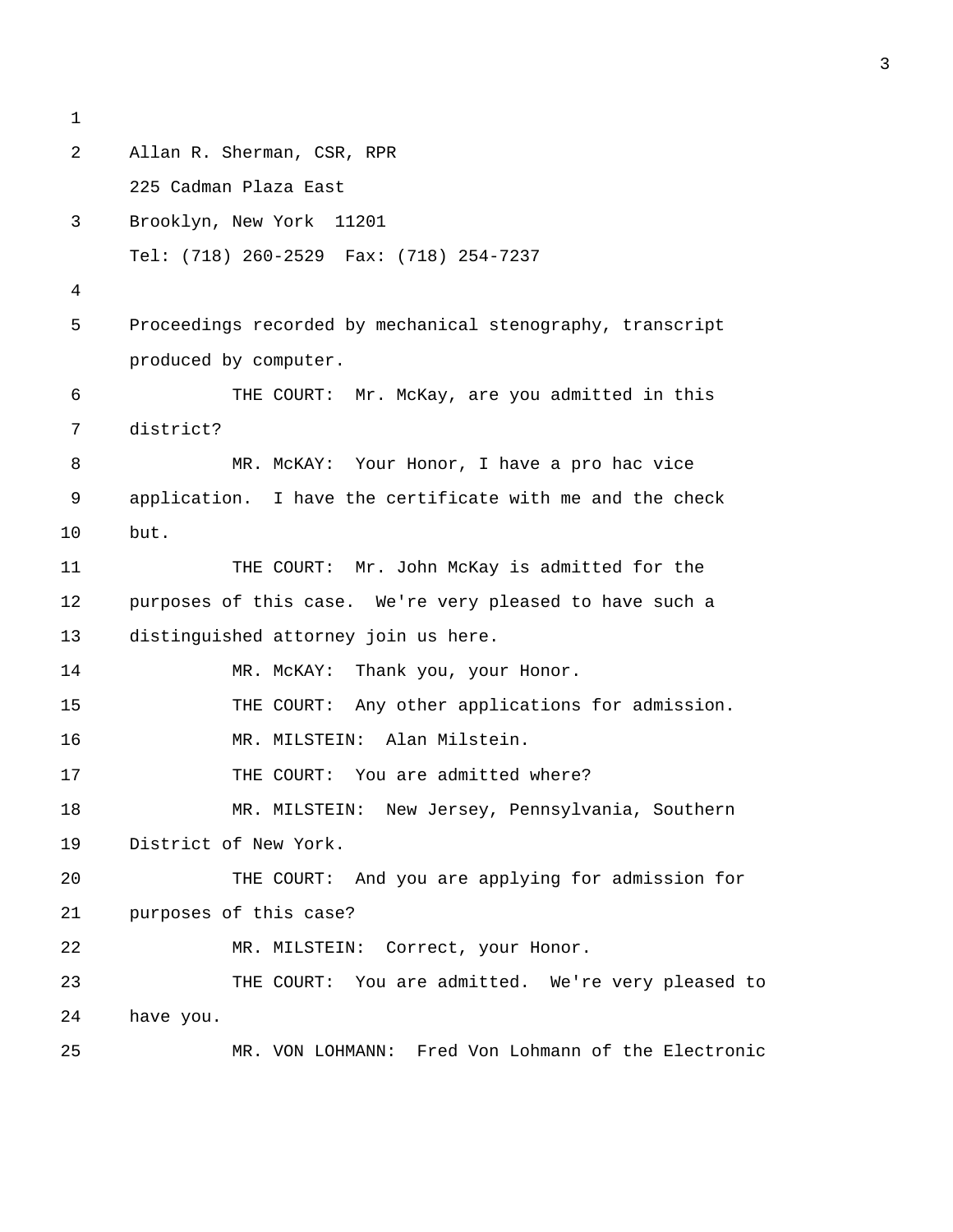1 Frontier Foundation.

2 Your Honor was very kind enough to sign my 3 application last week. 4 THE COURT: Very pleased to have you. You are 5 admitted where? 6 MR. VON LOHMANN: Northern District of California, 7 Southern District of California, Ninth Circuit. 8 THE COURT: Has everybody who wishes a notice of 9 appearance done so? 10 THE CLERK: Civil cause for order to show cause In 11 Re Zyprexa Products Liability Litigation. 12 Do we have any counsel on telephone for 13 the 2:00 Zyprexa order to show cause? 14 MR. OAKS: I'm not counsel. This is David Oaks. 15 Our counsel is Ted Chabasinski. 16 THE COURT: Restate your name, sir. 17 MR. OAKS: My name is David Oaks, O A K S. I'm 18 director of MindFreedom International. 19 THE CLERK: Anyone else? 20 THE COURT: What is your attorney's name, sir? 21 MR. OAKS: Ted Chabasinski. 22 THE COURT: Spell it, please. 23 MR. OAKS: C-H-A-B-A-S-A-N -- I-N-S-K-I, I hope I 24 got it right. 25 Do you want to read that one back.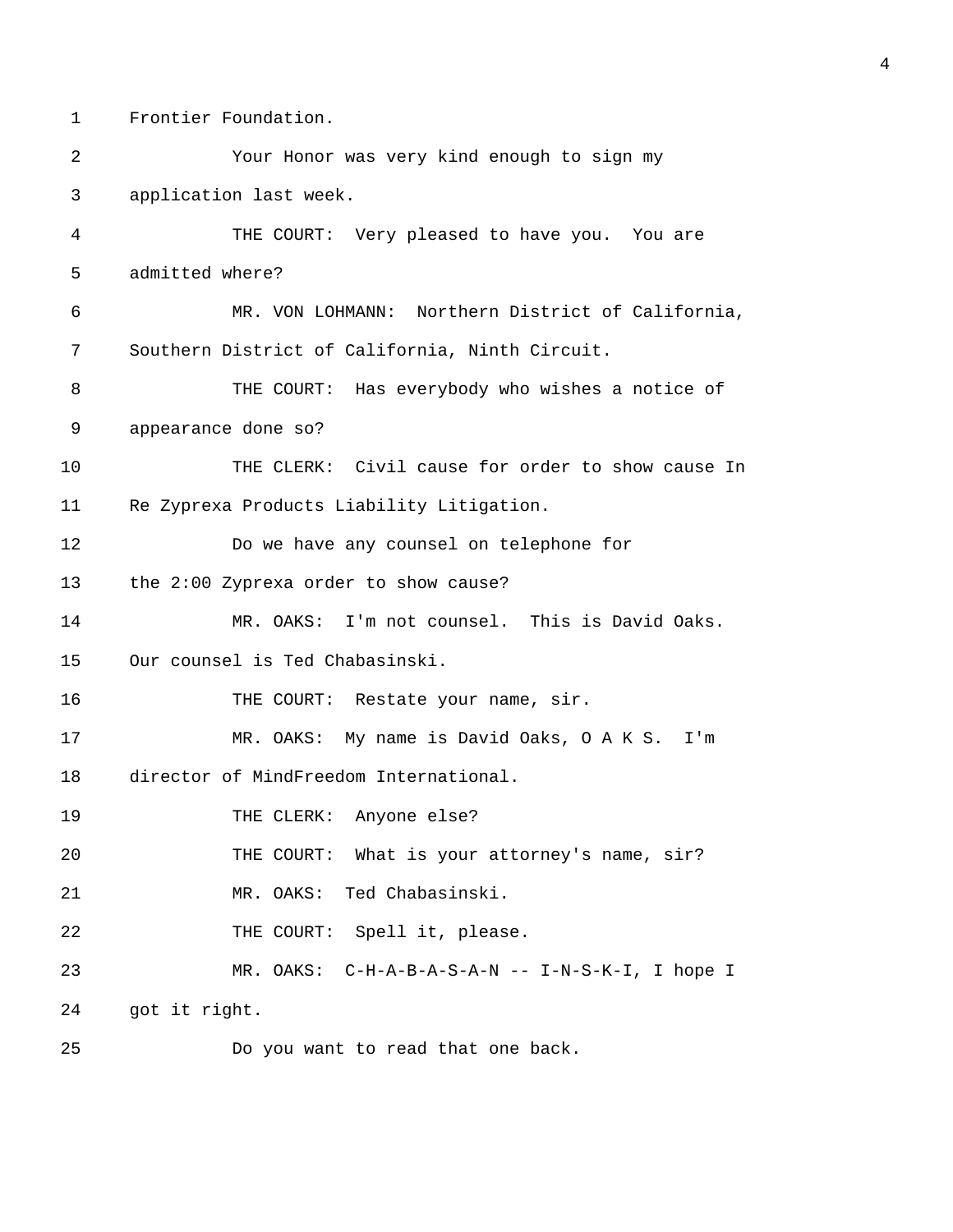1 MR. CHABASINSKI: I'm on the line now. Who is 2 asking for this information? 3 THE COURT: The Court. 4 MR. CHABASINSKI: My name is spelled 5 C-H-A-B-A-S-I-N-S-K-I. 6 THE COURT: Are you admitted in this district? 7 MR. CHABASINSKI: I've been appearing in this matter 8 for several hearings now. 9 THE COURT: Where are you admitted? 10 MR. CHABASINSKI: I'm admitted to practice in all 11 courts in California including the federal courts but my 12 participation has not been questioned up to now. 13 THE COURT: You are admitted for the purposes of 14 this case. We're pleased to have you. 15 MR. CHABASINSKI: Is this Judge Weinstein speaking? 16 THE COURT: It is. 17 When any of you speak, would you please give your 18 name and the people who are present here will do the same so 19 that you'll know who is speaking and I'll try to do the same 20 because we have a reporter. 21 Whose application is this? 22 MR. FAHEY: Your Honor, it's our application for an 23 order to show cause with respect to Mr. Gottstein's deposition 24 and connected document production. 25 THE COURT: Is Mr. Gottstein present?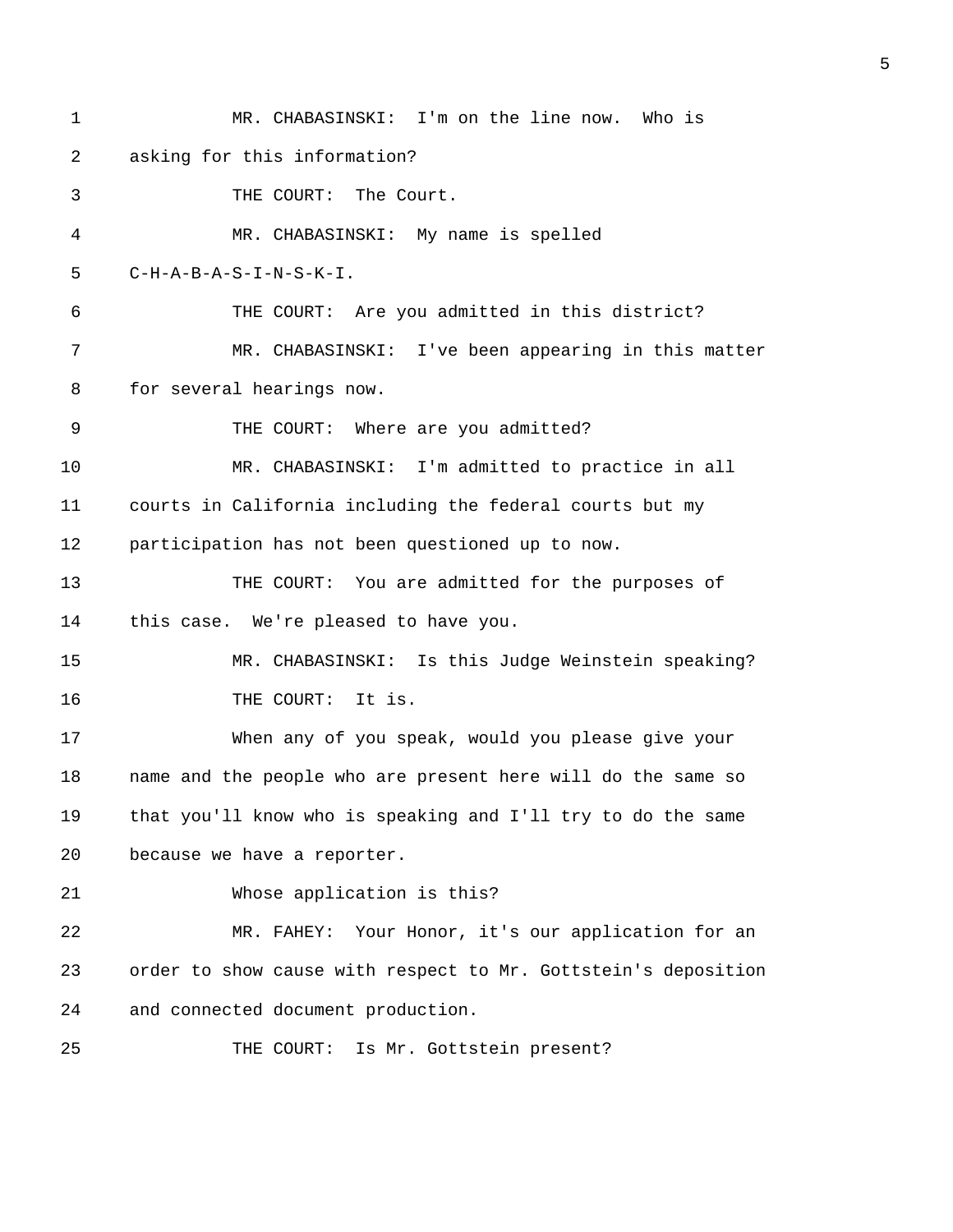1 MR. GOTTSTEIN: Yes, your Honor.

2 MR. McKAY: Your Honor, I am Mr. Gottstein's 3 attorney.

4 THE COURT: Yes, I know, but he is present 5 physically?

6 MR. McKAY: Yes.

7 THE COURT: We're going to take evidence as needed 8 on this matter.

9 Now, since he has come down to New York, I suggest 10 that it might be useful to either have him give his deposition 11 today and tomorrow morning or skip the deposition and have him 12 testify and we'll take his testimony as part of the deposition 13 and direct testimony so that he is saved the inconvenience of 14 either having to come down twice or having to also give a 15 deposition in Alaska.

16 MR. McKAY: May I speak to that, your Honor? 17 THE COURT: Yes.

18 MR. McKAY: I realize that everybody has been 19 leaving you with I don't know if it's a lot of paper.

20 THE COURT: Give you name.

21 MR. McKAY: This is John McKay speaking, attorney 22 for Jim Gottstein.

23 Your Honor, may I ask if you have had a chance to 24 review the response to the order to show cause by Mr.

25 Gottstein?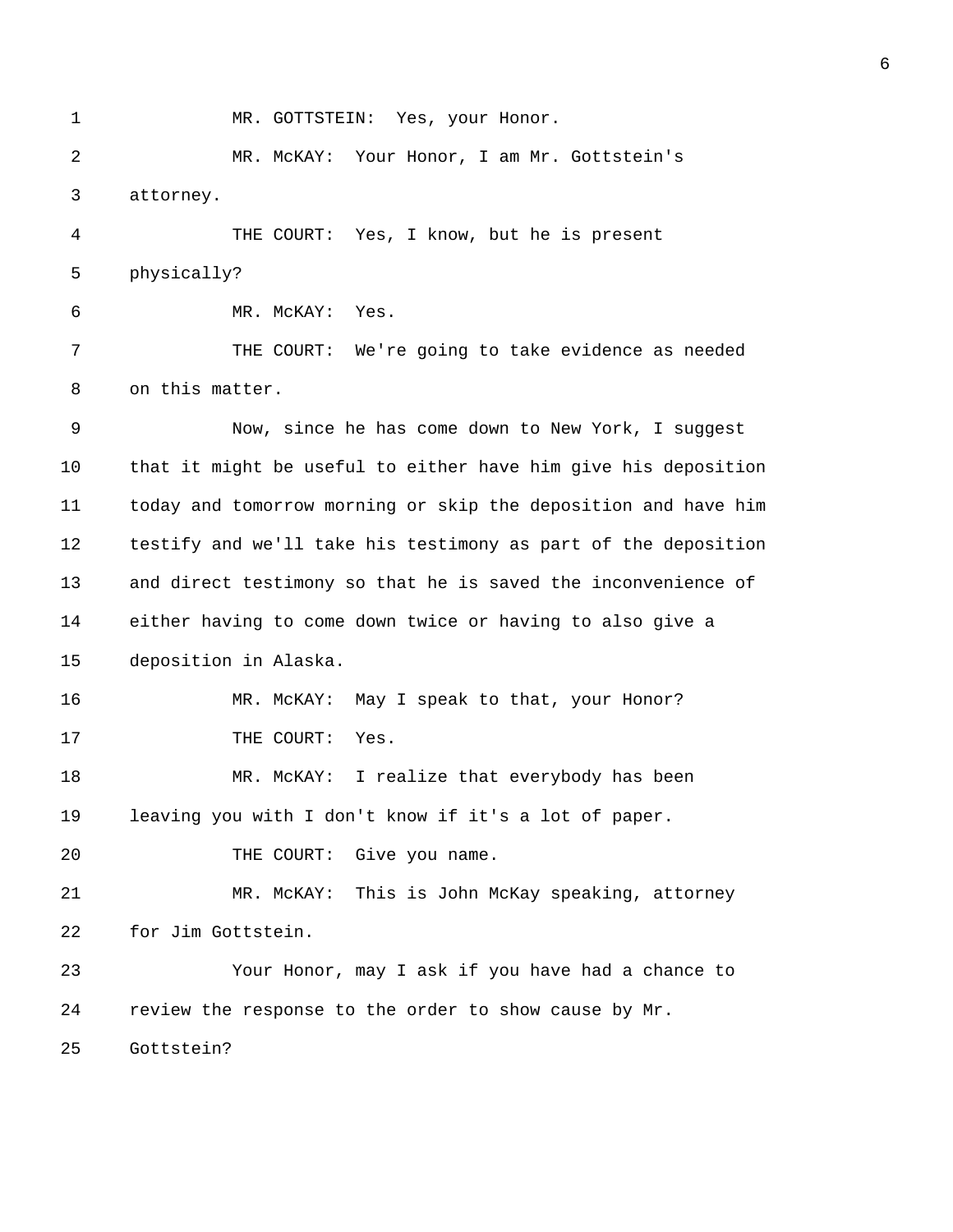1 THE COURT: I have read everything that has come 2 into the courthouse.

3 MR. McKAY: Thank you. Then I appreciate 4 your Honor's suggestion concerning the deposition and perhaps 5 no need to do that and I guess what I was going to suggest is 6 that I believe our position is that by the end of the hearing 7 today on the injunction, which was the principal purpose for 8 this, that it may appear that there is no reason to go further 9 and that we can take up at that point whether there is any 10 need to go any further with the proceedings. 11 THE COURT: As I understood your papers, you are 12 proposing to put Mr. Gottstein on the witness stand. 13 MR. McKAY: If need be, your Honor. I think their 14 burden is to establish that there was a violation that there 15 was an injunction that is appropriate. If we need to, we 16 will. 17 THE COURT: He is here, they can call him. 18 Since the burden is on Lilly, is there anything 19 you'd like to say before you proceed with your case? 20 MR. FAHEY: Your Honor, our request for the order to 21 show cause was for his deposition but it was also for 22 documents and the reason why we wanted the documents was 23 because up to this point the Court and the parties involved 24 are only in possession of documents that Mr. Gottstein has 25 chosen to provide the Court and the parties.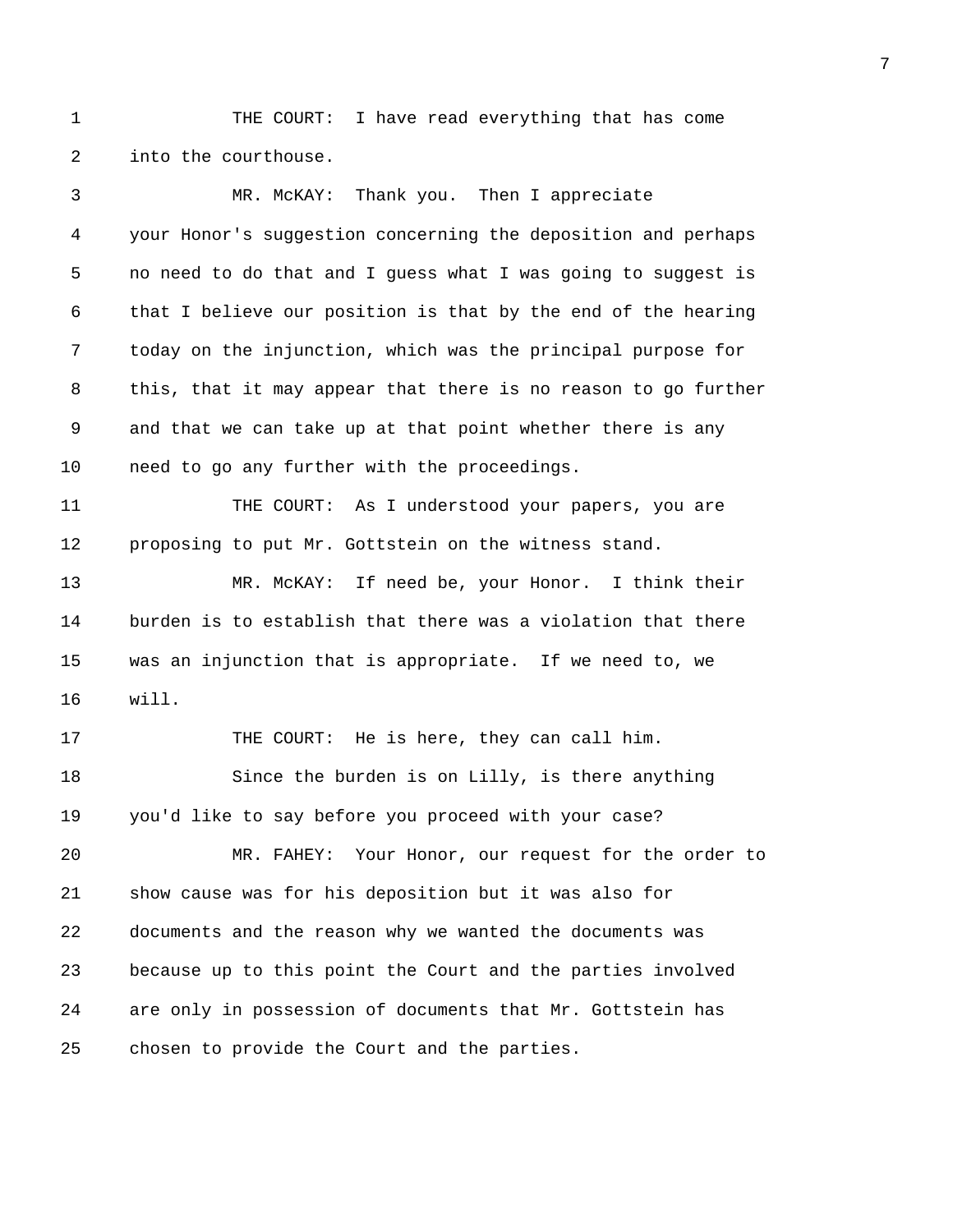1 We believe that there are a number of communications 2 which he has disclosed in his writings which he has not 3 produced which would shed additional light on the issues 4 relating to his aiding and abetting Dr. Eagleman's breach of 5 case management order number 3. 6 While we believe the documentary evidence we 7 submitted prior to this hearing and which we could elicit 8 today would clearly demonstrate that Mr. Gottstein aided and 9 abetted Dr. Eagleman, we do not want to or we'd like to 10 reserve the right to have additional documents to further show 11 the full nature of Mr. Gottstein's contempt. 12 THE COURT: You do have a considerable number of 13 documents already. I suggest that you may want to just call 14 him as a witness and ask him about the other documents and if 15 there is a critical document, I suppose we can have it faxed

17 this matter.

18 MR. McKAY: John McKay.

19 I understand there is speculation that there 20 possibly is something that might help their case but I can 21 tell you I know of nothing and so I think we can proceed as 22 you suggested and if there appears there is something that is 23 necessary, we can deal with that.

16 down or provide for it, but I'd rather proceed quickly with

24 THE COURT: Then we'll proceed with the hearing. 25 This is an evidentiary hearing. Lilly will proceed. It has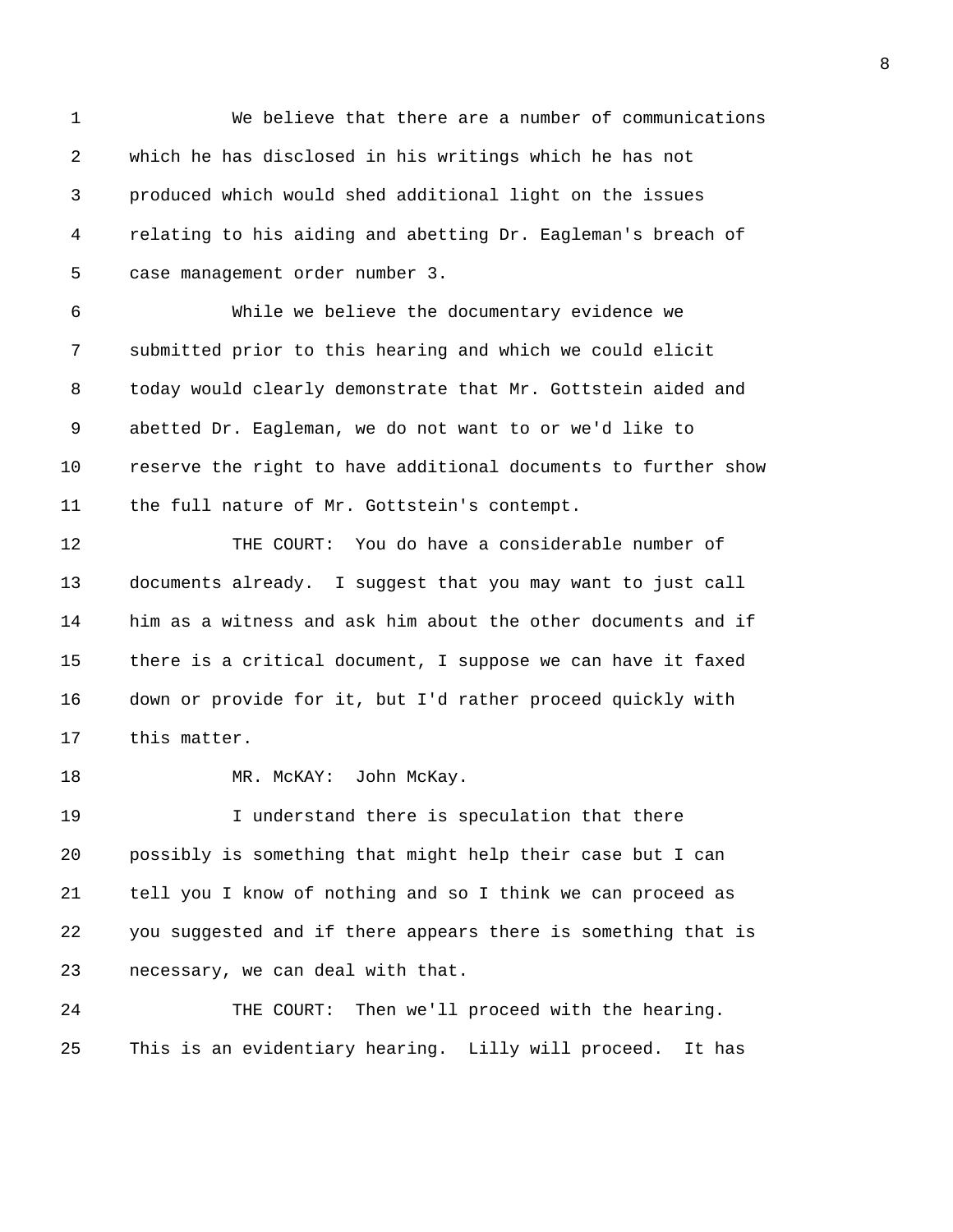1 the burden of proof.

2 MR. LEHNER: Thank you, your Honor. 3 This is George Lehner for Pepper Hamilton on behalf 4 of the defendant Eli Lilly and we are proceed to proceed. 5 The issue that is before the Court and that I will 6 address and which Mr. McKay suggested should be the first 7 issue we need to consider is whether or not the temporary 8 mandatory injunction that was entered first on December 29 by 9 Judge Cogan then extended and modified by this Court on 10 January 4th should be made permanent. 11 12 11 I believe the factual record for the continued basis 12 for the temporary injunction has been developed already 13 through a series of hearings before first Special Master 14 Woodin, Magistrate Mann and ultimately Judge Cogan. We have 15 for these proceedings submitted a proposed finding of fact 16 which outlines in detail the necessary factual predicate for 17 making this injunction permanent. Much of the material 18 findings of fact are documents and letters that have been 19 previously submitted to the Court. In addition, there is an 20 affidavit from the law firm, from the Lineer law firm which 21 initially retained Dr. Eagleman. And it is important to note 22 I think in the outset that the application for the injunction 23 that has been made and that is before you today is made on 24 behalf of both Lilly and the plaintiffs' steering committee 25 both of whom are party to the protective order that has been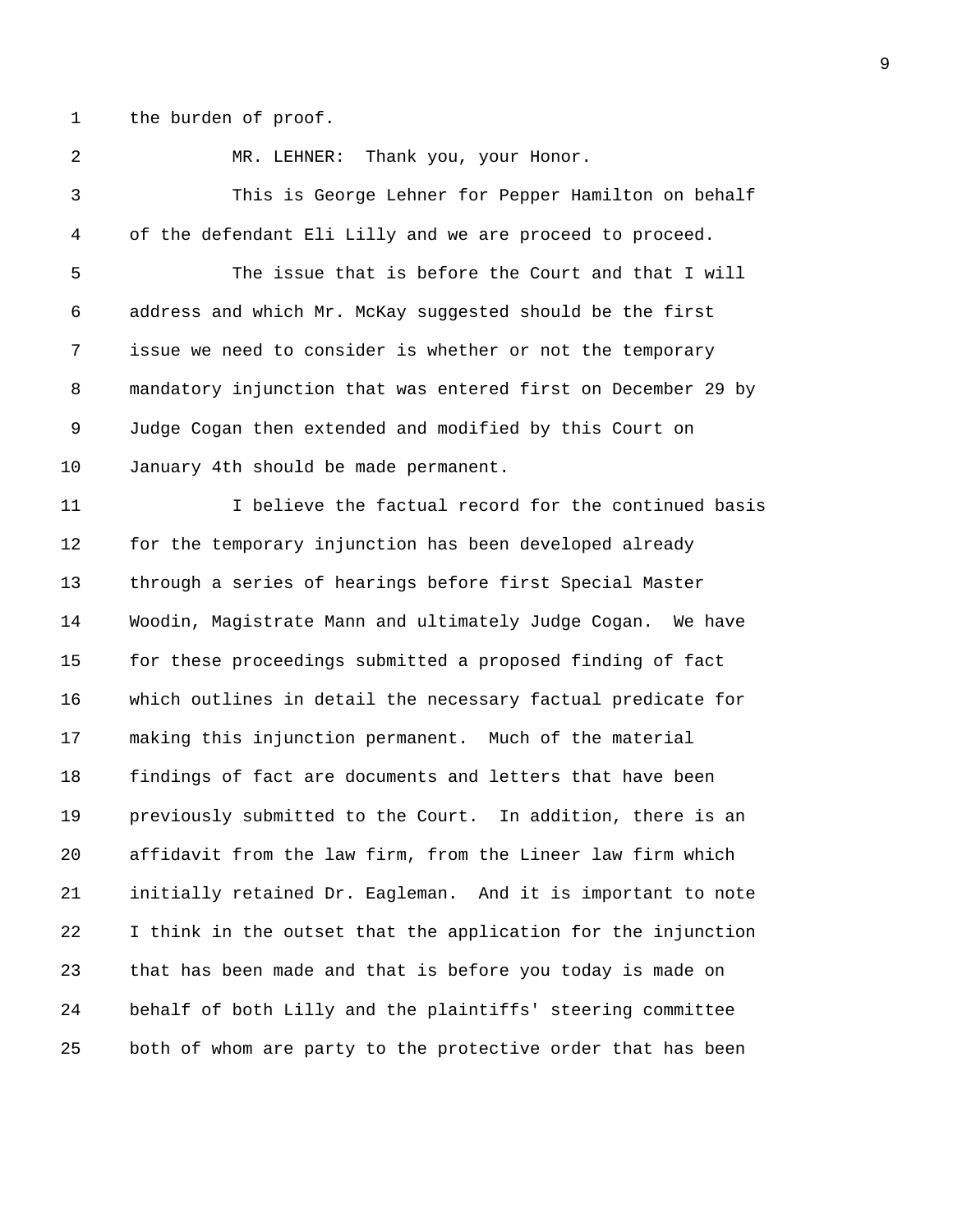1 violated in this case and both of them recognize the 2 fundamental interests at stake when what happened here, 3 private parties affirmatively choose to subvert and order of 4 this Court and to decide to take the law into their own hands 5 to advance their own private agenda. 6 Let me review briefly the facts that have been 7 developed to date. Then we would call Mr. Gottstein to 8 testify. 9 As the Court knows, and as I just noted, Dr. 10 Eagleman was retained by the Lineer law firm -- 11 THE COURT: I have read all the papers. You now 12 have the burden of proof. If you are going to introduce 13 documents, you'll have to do it in the regular course. If you 14 are going to call witnesses, you are going to have to do it. 15 I don't really need at this point, having read all 16 of the submissions, an opening statement. 17 MR. LEHNER: Then I think we would be prepared to 18 call Mr. Gottstein to the stand and have them testify as to 19 his involvement with Mr. Eagleman and his own involvement in 20 disseminating the documents that were subject to the 21 protective order. 22 So at this time we would call Mr. Gottstein to the 23 stand, please. 24 And if I might, I would turn the microphone over to 25 my colleague, Mr. Fahey, who will conduct the examination.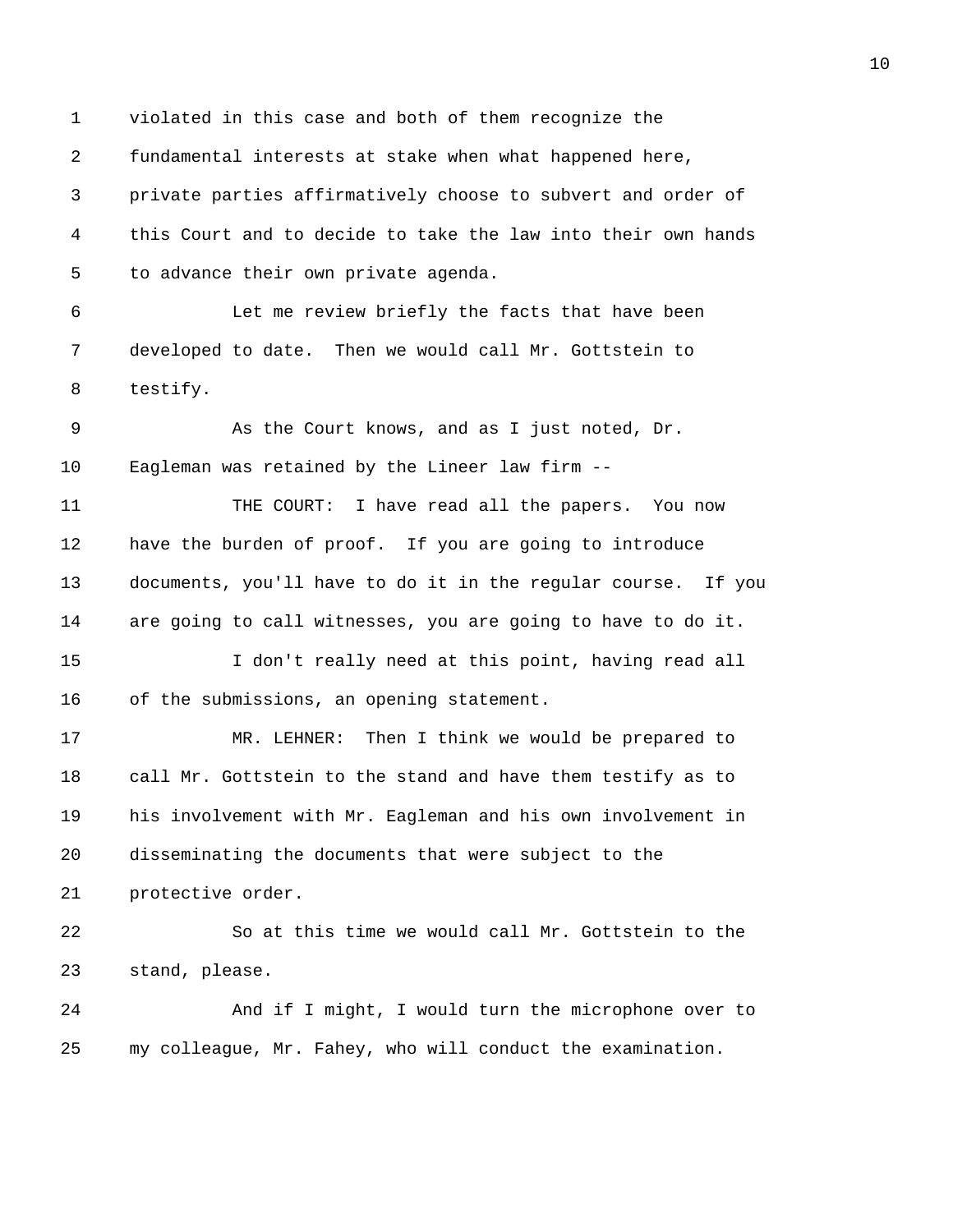| 1  | THE COURT: Would you take the stand.                          |  |  |  |  |  |  |  |  |
|----|---------------------------------------------------------------|--|--|--|--|--|--|--|--|
| 2  | THE WITNESS: May I can take notes, your Honor?                |  |  |  |  |  |  |  |  |
| 3  | THE COURT: You may, however any notes you take will           |  |  |  |  |  |  |  |  |
| 4  | be subject to inspection by the attorneys.                    |  |  |  |  |  |  |  |  |
| 5  | THE WITNESS: Thank you, your Honor.                           |  |  |  |  |  |  |  |  |
| 6  | THE COURT: Would you swear the witness.                       |  |  |  |  |  |  |  |  |
| 7  | THE CLERK: Would state your name for the record.              |  |  |  |  |  |  |  |  |
| 8  | THE WITNESS: James V -- Jim Gottstein,                        |  |  |  |  |  |  |  |  |
| 9  | $G-O-T-T-S-T-E-I-N.$                                          |  |  |  |  |  |  |  |  |
| 10 | JAMES V. GOTTSTEIN, having been called as a                   |  |  |  |  |  |  |  |  |
| 11 | witness, first being duly sworn, was examined and             |  |  |  |  |  |  |  |  |
| 12 | testified as follows:                                         |  |  |  |  |  |  |  |  |
| 13 | DIRECT EXAMINATION                                            |  |  |  |  |  |  |  |  |
| 14 | BY MR. FAHEY:                                                 |  |  |  |  |  |  |  |  |
| 15 | Good afternoon, Mr. Gottstein.<br>Q                           |  |  |  |  |  |  |  |  |
| 16 | My name is Sean Fahey.                                        |  |  |  |  |  |  |  |  |
| 17 | You're an attorney, correct?                                  |  |  |  |  |  |  |  |  |
| 18 | That's correct.<br>Α                                          |  |  |  |  |  |  |  |  |
| 19 | And you graduated from Harvard Law School?<br>Q               |  |  |  |  |  |  |  |  |
| 20 | Yes.<br>Α                                                     |  |  |  |  |  |  |  |  |
| 21 | You are licensed from the State of Alaska?<br>Q               |  |  |  |  |  |  |  |  |
| 22 | Yes.<br>Α                                                     |  |  |  |  |  |  |  |  |
| 23 | You've been practicing as an attorney in Alaska for over<br>Q |  |  |  |  |  |  |  |  |
| 24 | 20 years, correct?                                            |  |  |  |  |  |  |  |  |
| 25 | Correct.<br>Α                                                 |  |  |  |  |  |  |  |  |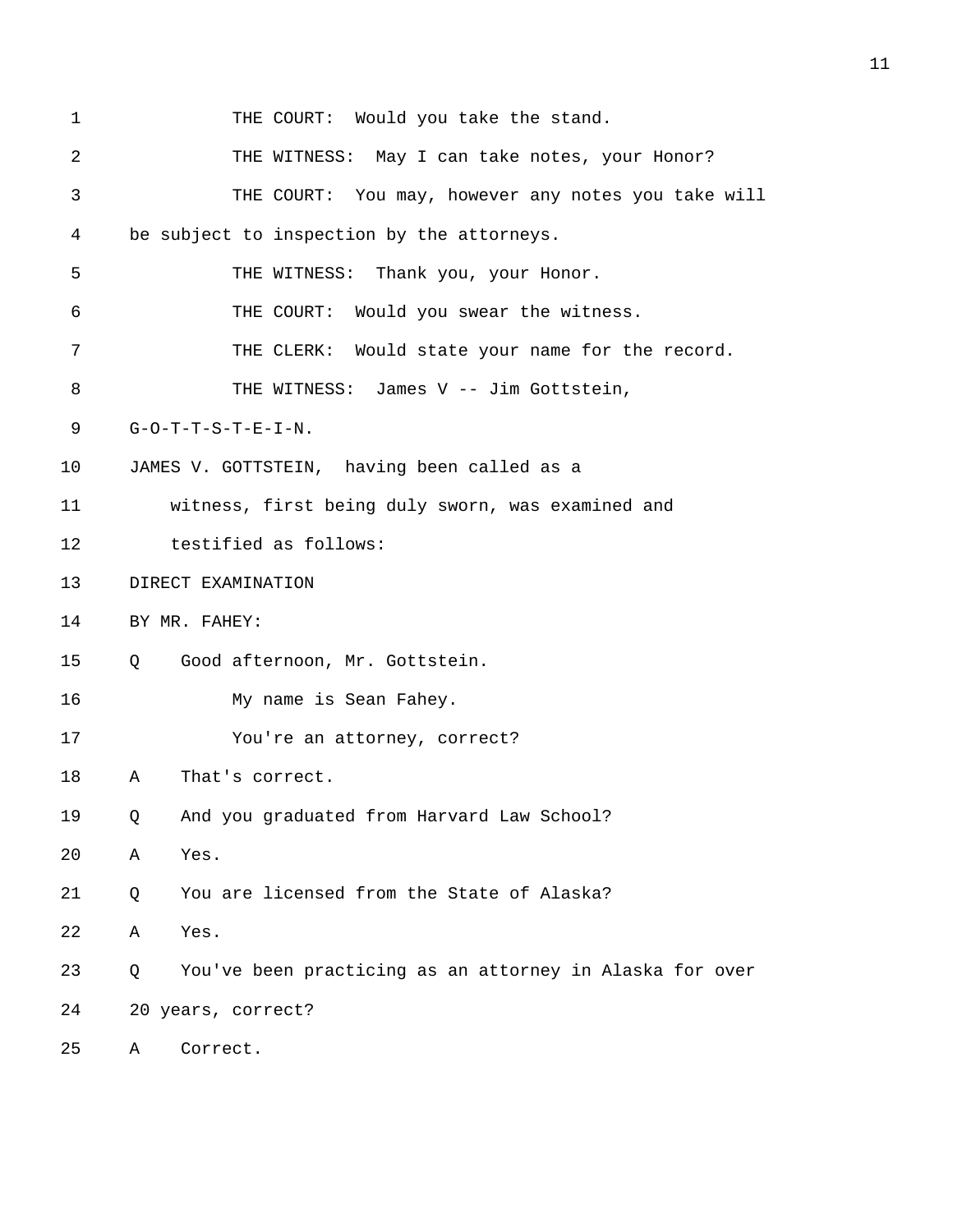1 Q As an attorney you are also an officer of the Court, 2 correct? 3 A Absolutely. 4 Q And as an attorney and officer of the Court, you have an 5 obligation to be truthful to the Court, correct? 6 A Absolutely. 7 Q That is true when you use the Court's subpoena power, 8 right? 9 A Absolutely. 10 Q You would agree that the privilege to use the Court's 11 subpoena power sets attorneys apart from most other 12 professions? 13 A The subpoena power is very powerful and I understand it. 14 Q And as an attorney, you have an obligation when using the 15 subpoena power in terms of those privileges that our 16 profession provides, correct. 17 A Yes. 18 Q With that privilege comes responsibility, correct? 19 A Yes. 20 Q It would be wrong as an attorney or officer of the Court 21 to misuse the Court's subpoena power? 22 A Yes. 23 Q It would be wrong as an attorney and officer of the Court 24 to abuse the Court's subpoena power, correct? 25 A Yes.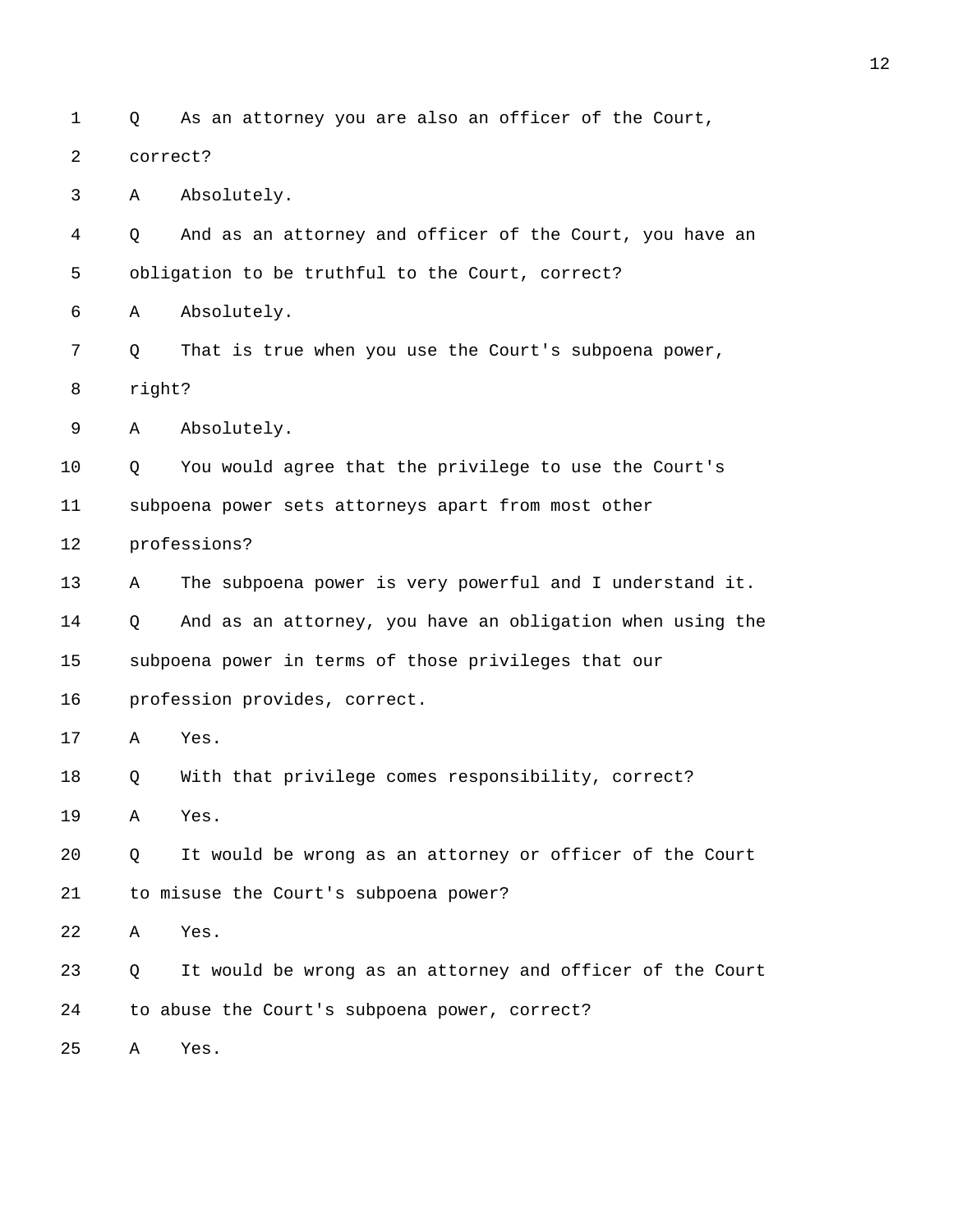| $\mathbf 1$ | Q        | As an attorney and officer of the Court, you also have an    |
|-------------|----------|--------------------------------------------------------------|
| 2           |          | obligation to be truthful when you speak to the Court during |
| 3           |          | hearings like this, correct?                                 |
| 4           | Α        | Yes.                                                         |
| 5           | Q        | And during the hearing that you testified with Magistrate    |
| 6           |          | Judge Mann, correct?                                         |
| 7           | Α        | Well, I was truthful, your Honor. I don't think I was        |
| 8           |          | actually testifying.                                         |
| 9           | Q        | You spoke to Magistrate Judge Mann and you put out your      |
| 10          |          | position?                                                    |
| 11          | Α        | Yes.                                                         |
| 12          | Q        | You had an obligation to be truthful when you spoke to       |
| 13          |          | the Court, correct?                                          |
| 14          | Α        | Yes, and I was.                                              |
| 15          | Q        | You were present on the hearing with Judge Cogan on          |
| 16          |          | December 18 as well, correct?                                |
| 17          | Α        | Yes.                                                         |
| 18          | Q        | And you heard the words that your attorneys said,            |
| 19          | correct? |                                                              |
| 20          | Α        | Well, I think it was very hard to hear him at times so I     |
| 21          |          | heard what I did hear.                                       |
| 22          | Q        | Understood, but you -- at the end of the conference you      |
| 23          |          | actually spoke up and spoke to the Court, correct?           |
| 24          | Α        | I don't recall that, actually.                               |
| 25          | Q        | Do you remember when Judge Cogan asked you whether or not    |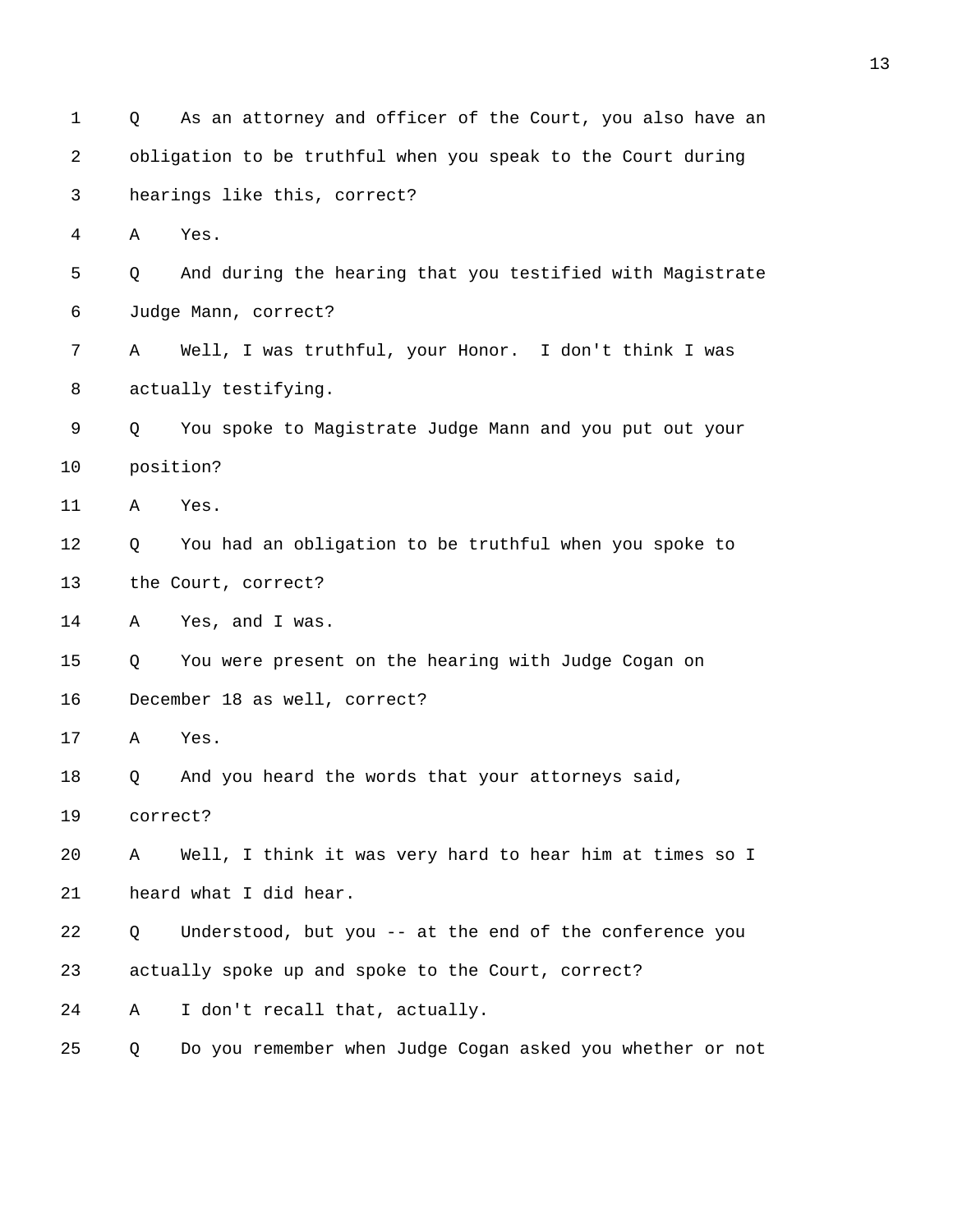| 1  |                                                | you submitted the December 17 letter to Special Master Woodin? |  |  |  |  |  |  |  |  |  |
|----|------------------------------------------------|----------------------------------------------------------------|--|--|--|--|--|--|--|--|--|
| 2  | Α                                              | I remember it was in either one or both of those               |  |  |  |  |  |  |  |  |  |
| 3  |                                                | hearings, yes.                                                 |  |  |  |  |  |  |  |  |  |
| 4  | Q                                              | When you spoke up in that hearing, you had an obligation       |  |  |  |  |  |  |  |  |  |
| 5  | to tell the Court the truth there as well?     |                                                                |  |  |  |  |  |  |  |  |  |
| 6  | Α                                              | Yes.                                                           |  |  |  |  |  |  |  |  |  |
| 7  | Q                                              | Going back to the conference with Magistrate Judge Mann,       |  |  |  |  |  |  |  |  |  |
| 8  | you were on that call on December 18, correct? |                                                                |  |  |  |  |  |  |  |  |  |
| 9  | Α                                              | Yes.                                                           |  |  |  |  |  |  |  |  |  |
| 10 | Q                                              | And you spoke to Magistrate Judge Mann, you answered her       |  |  |  |  |  |  |  |  |  |
| 11 | questions?                                     |                                                                |  |  |  |  |  |  |  |  |  |
| 12 | Α                                              | Yes.                                                           |  |  |  |  |  |  |  |  |  |
| 13 | Q                                              | And you answered them truthfully, yes?                         |  |  |  |  |  |  |  |  |  |
| 14 | Α                                              | Yes.                                                           |  |  |  |  |  |  |  |  |  |
| 15 | Q                                              | And you posted the transcript for that telephone               |  |  |  |  |  |  |  |  |  |
| 16 |                                                | conference on your website, didn't you?                        |  |  |  |  |  |  |  |  |  |
| 17 | Α                                              | Yes.                                                           |  |  |  |  |  |  |  |  |  |
| 18 | Q                                              | Then you participated as we just talked about in another       |  |  |  |  |  |  |  |  |  |
| 19 |                                                | conference with Judge Cogan, correct?                          |  |  |  |  |  |  |  |  |  |
| 20 | Α                                              | Yes.                                                           |  |  |  |  |  |  |  |  |  |
| 21 | Q                                              | And your attorney was on that?                                 |  |  |  |  |  |  |  |  |  |
| 22 | Α                                              | Yes.                                                           |  |  |  |  |  |  |  |  |  |
| 23 | Q                                              | And there was a transcript prepared from that conference,      |  |  |  |  |  |  |  |  |  |
| 24 | correct?                                       |                                                                |  |  |  |  |  |  |  |  |  |
| 25 | Α                                              | Yes.                                                           |  |  |  |  |  |  |  |  |  |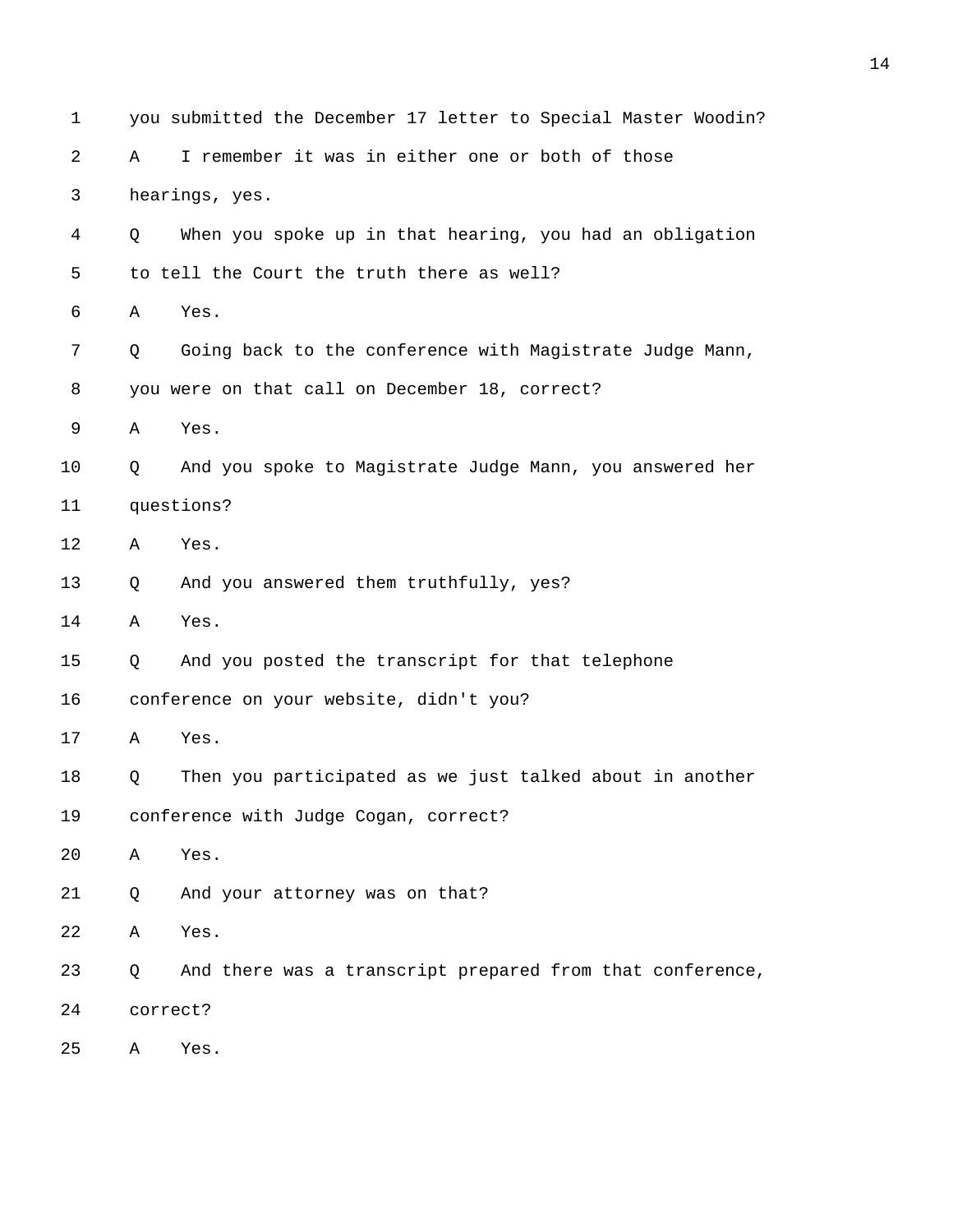1 Q And you posted that to your website as well, didn't you? 2 A Yes.

3 Q Now, you heard the things that your attorney was saying 4 during the call subject to your ability to be able to hear 5 them, right?

6 A Yes.

7 Q And you didn't hear your attorney say anything that you 8 knew to be untruthful, did you?

9 A No, I don't recall anything. I was called onto the phone 10 right then and I said well, I better try and get an attorney 11 and we put him on hold and I called Mr. McKay right then and 12 it was demanded that we get right back on the phone and we 13 did. So that was how that came about.

14 Q Now as an attorney and officer of the Court, you also 15 have an obligation to be truthful when you submit things in 16 writing to the Court, don't you?

17 A Yes. And I seem to be hesitating.

18 Q Yes, you did.

19 A And the reason for that is you know I styled my response 20 to the special master a draft for a number of reasons. I'm 21 not really quibbling over that but it was prepared very 22 hurriedly I notice one footnote just ends.

23 Q I didn't hear you.

24 A One footnote wasn't finished when I went back and read 25 it. I'm not saying anything in there was not truthful but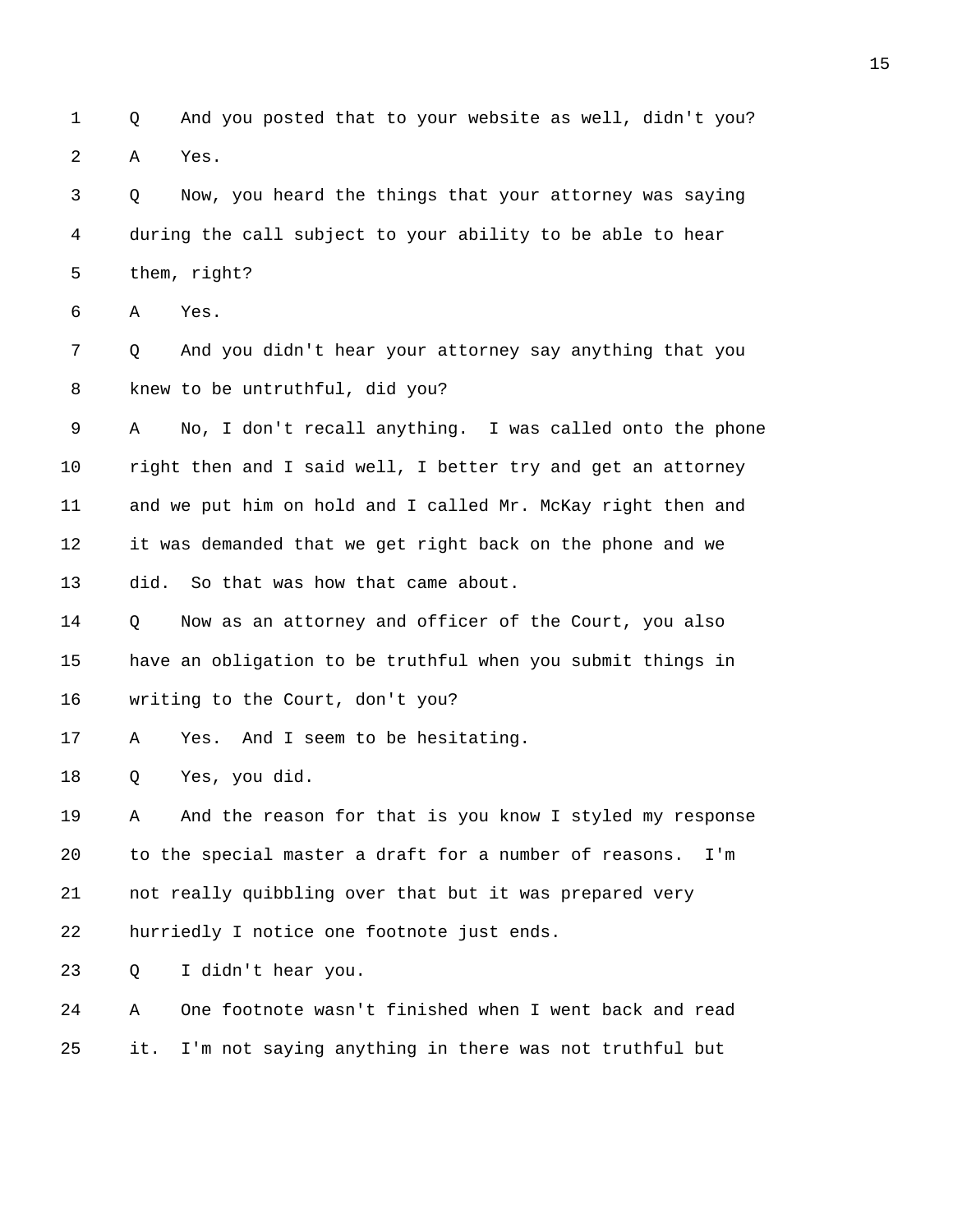1 that is a draft.

2 Q It's a draft, it's final, it's truthful, right? 3 A Yes.

4 Q And you wrote that letter to the special master on 5 December 17, correct?

6 A I believe that is true.

7 Q Then you posted that letter to your website?

8 A Yes, as it's been my practice in most of these cases that 9 I've been doing in this overall effort.

10 Q You do have a history of seeking documents in other 11 cases, don't you, seeking to put them on your website?

12 A Well, we put a lot of documents on our website so they 13 are not necessarily from proceedings. It's laid out, a 14 certain amount of that is laid out in the draft response.

15 Q In your draft response you talk about the history of your 16 desire to go out and find documents from litigation from other 17 sources and then make them widely available on your website, 18 correct?

19 A Correct.

20 Q And when you sent your letter to Special Master Woodin on 21 December 17, you attached a number of documents, correct?

22 A Correct.

23 Q 1 of them was a subpoena that you had issued in the case? 24 A Yes.

25 Q And the second was an amended subpoena that you had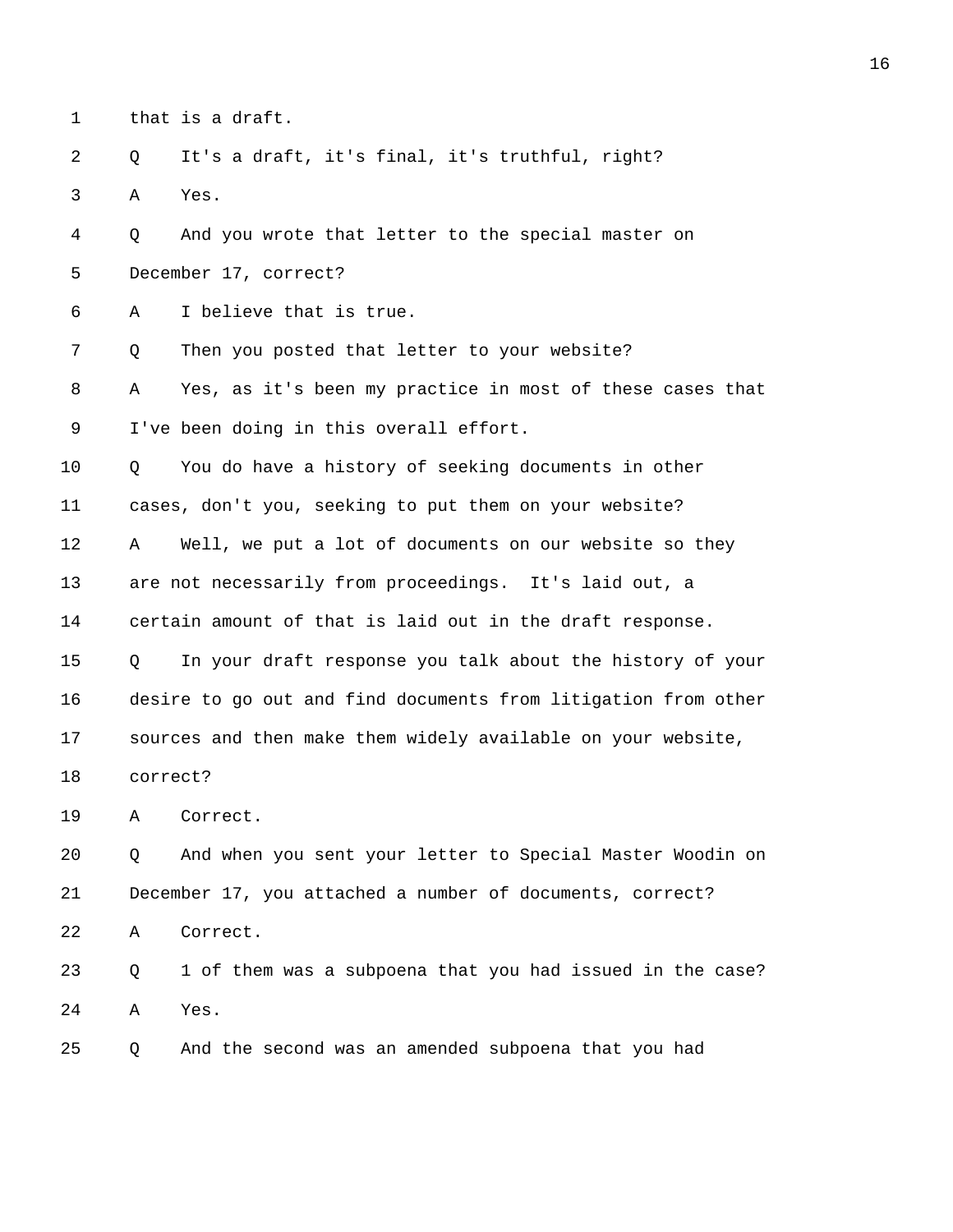1 issued in the case?

2 A Yes.

3 Q And the case that we're talking about is a case in 4 Alaska, correct?

5 A Correct.

6 Excuse me, may I have some water, please? 7 THE COURT: Of course. We'll get you some 8 immediately.

9 Now before we go any further, while everybody is 10 taking refreshments, is Dr. Eagleman in the courtroom? 11 MR. REINERT: I'm his counselor. My name is 12 Alexander Reinert. Mr. Hayes is also present. 13 THE COURT: His counsel is present?

14 MR. REINERT: Yes, although we both did not expect 15 to be required at this hearing and both have to leave at 16 approximately 3:30.

17 THE COURT: I would suggest that counsel for Dr. 18 Eagleman come forward and sit at the table since your client 19 may be affected by what is going on and you may want to 20 object. You do have the power to object and you may want to 21 cross-examine. And if you wish the proceedings terminated 22 because you can't be here or for some other reason, please 23 speak up.

24 MR. REINERT: We will say that we haven't received 25 any notice to this point of any initiation of any contempt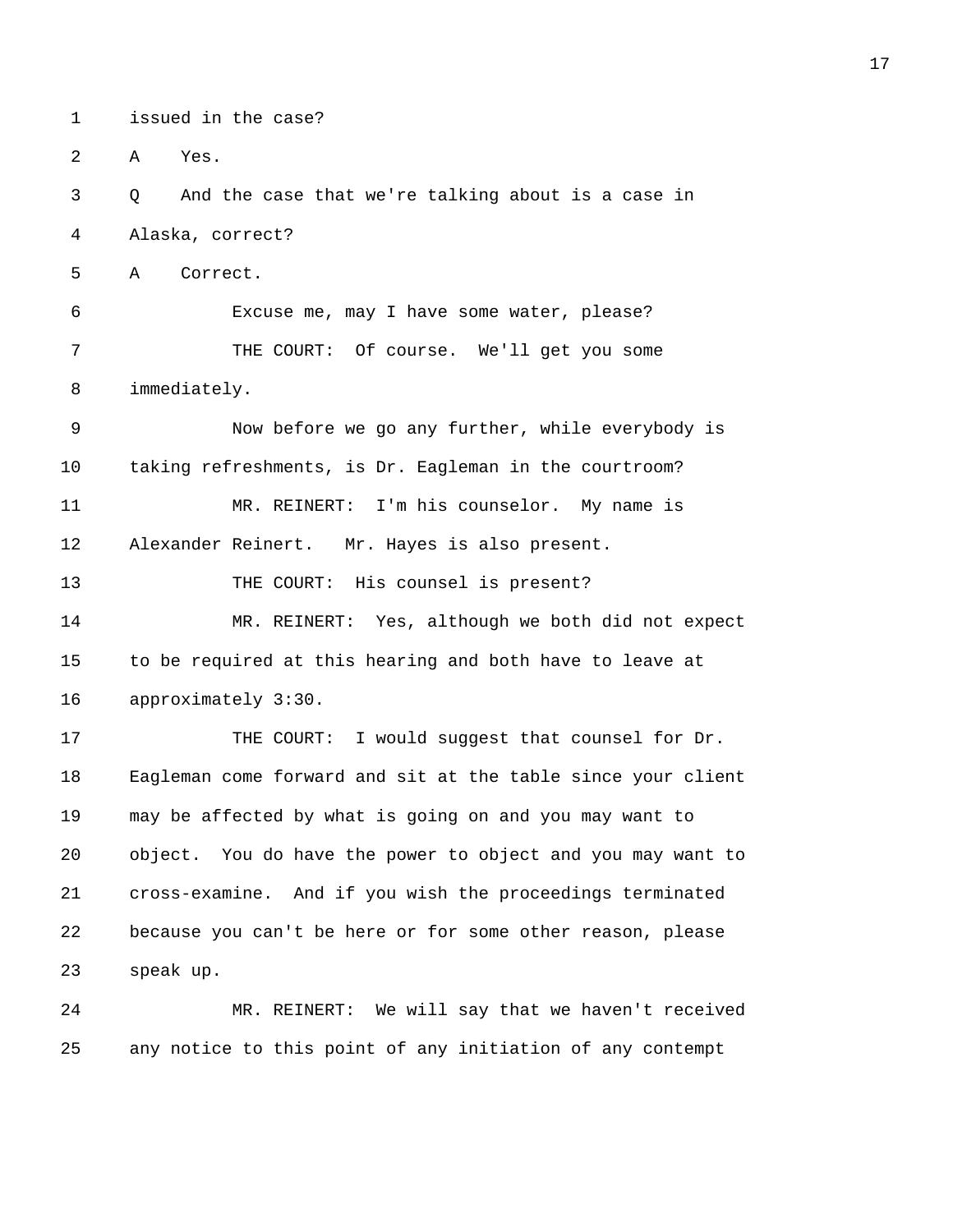1 proceedings by Eli Lilly.

| 2  |   |      | THE COURT: This is not a contempt proceeding.<br>This     |
|----|---|------|-----------------------------------------------------------|
| 3  |   |      | is a proceeding with respect to a mandatory injunction.   |
| 4  |   |      | Do you understand that?                                   |
| 5  |   |      | MR. REINERT: Yes, we do.                                  |
| 6  |   |      | THE COURT:<br>Would you gave your name.                   |
| 7  |   |      | Edward Hayes, 515 Madison Avenue.<br>MR. HAYES:           |
| 8  |   |      | I know you are admitted to this Court.<br>THE COURT:      |
| 9  |   |      | MR. HAYES: This is the first time I've been down          |
| 10 |   |      | here in a while.                                          |
| 11 |   |      | MR. McKAY: Let the record show my client is not           |
| 12 |   |      | recalcitrant in case there are any consequences.          |
| 13 |   |      | MR. HAYES: It's a joke.                                   |
| 14 |   |      | THE COURT: Let's get back to the examination.             |
| 15 |   |      | MR. FAHEY: I'm going to hand back -- actually,            |
| 16 |   |      | your Honor, if I can hand the witness a document.         |
| 17 |   |      | THE COURT: Of course.                                     |
| 18 |   |      | Marked what?                                              |
| 19 |   |      | We'll call you petitioner.                                |
| 20 |   |      | This is Petitioner 1.<br>MR. FAHEY:                       |
| 21 |   |      | (So marked.)                                              |
| 22 | Q |      | Have you seen this document before, sir?                  |
| 23 | Α | Yes. |                                                           |
| 24 | Q |      | Could you tell the Court what it is?                      |
| 25 | Α |      | This is what I referred to earlier as the draft response. |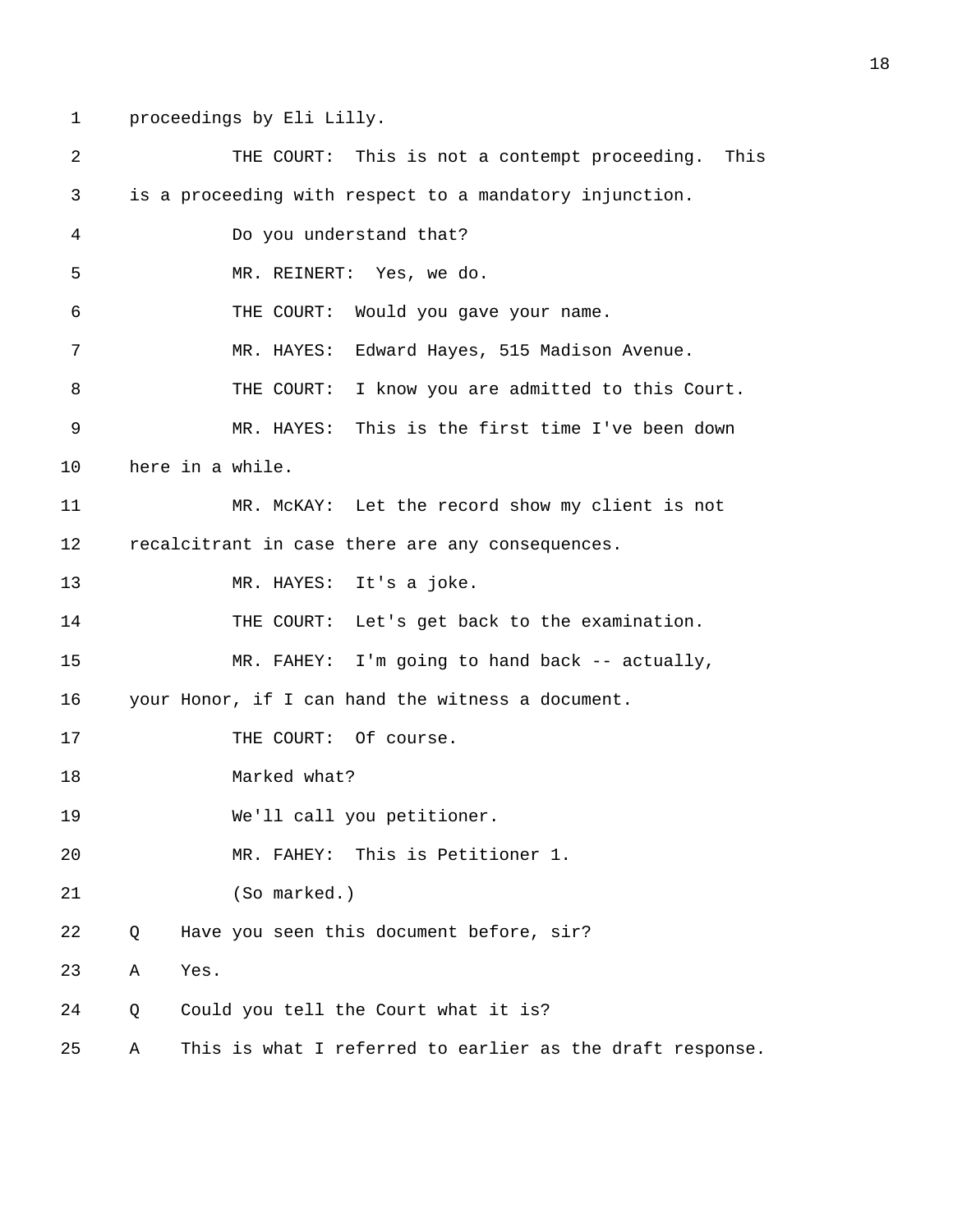1 Q This is a letter -- I'm sorry. 2 A That I sent to Special Master Woodin on December 17 that 3 you referred to earlier. It appears to be it. 4 MR. FAHEY: I would move Petitioner 1 in evidence, 5 your Honor. 6 THE COURT: Admitted. 7 (So marked.) 8 Q Could you turn to page 4 of the letter, please. 9 This was the letter that you wrote to Special Master 10 Woodin after you had been ordered to return the documents that 11 you had received from Dr. Eagleman, correct? 12 A Correct. 13 Q This is the letter where you attempt to describe how you 14 came into possession of the document, correct? 15 A Yes. 16 Q Could you please read into the record starting with out 17 of the blue on the bottom of page 4. 18 A For how long? 19 Q Why don't you read the whole section about how you came 20 into the possession of the documents all the way down to 21 "analysis" on page 6. 22 A "Out of the blue on or about November 29, 2006, Dr. 23 Eagleman called me to ask if I had FOIA documents pertaining 24 to Zyprexa. He identified himself as one of the plaintiffs' 25 retained experts in Zyprexa damages litigation. I directed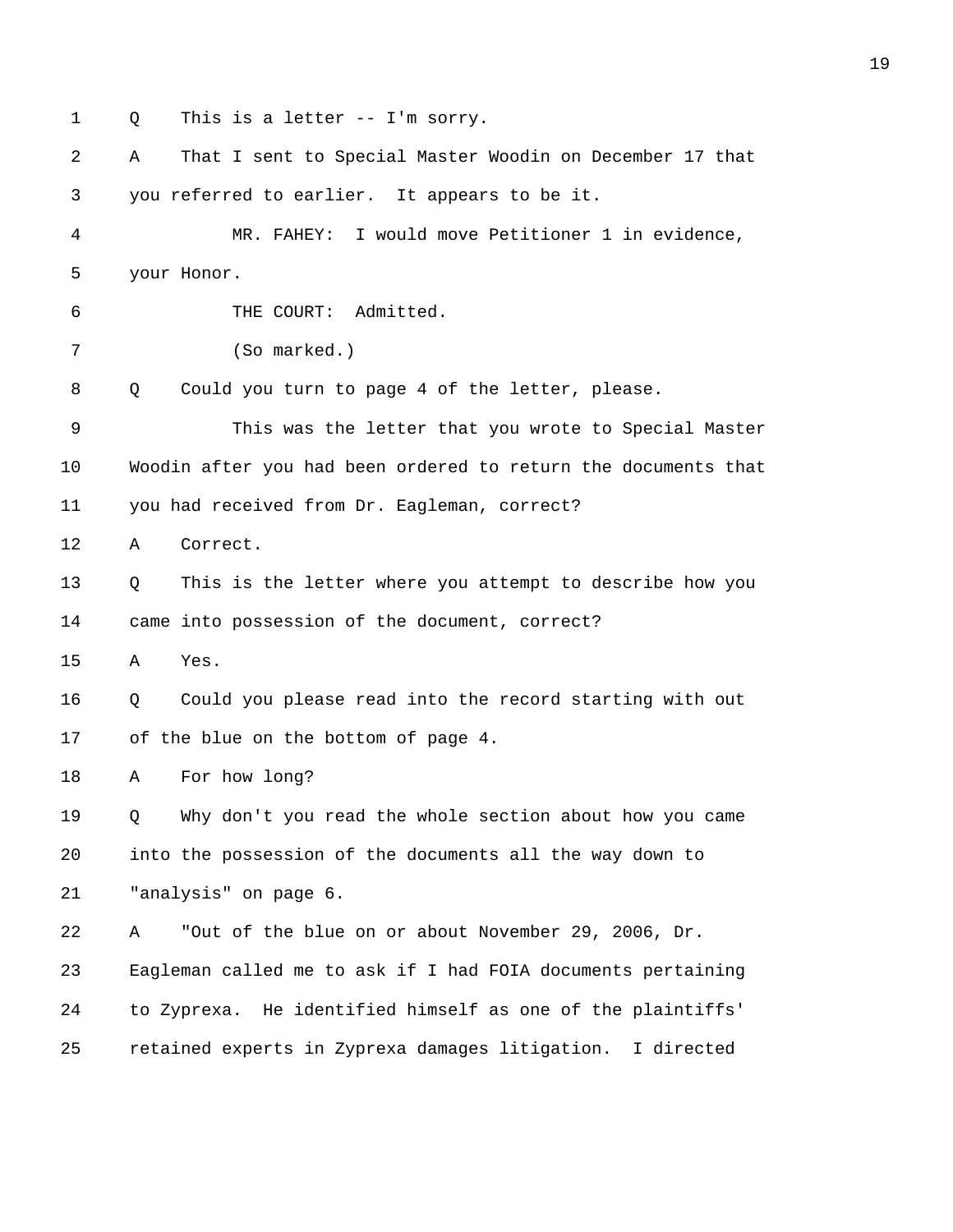1 him to the location of the FOIA information available on Psych 2 Rights website and also mentioned to him the adverse events 3 database. During the course of the conversation I learned 4 that he had access to secret Eli Lilly documents pertaining to 5 Zyprexa. I told him that I wanted to access those documents 6 and would undertake a case from which to subpoena them. Dr. 7 Eagleman told me he was subject to a protective order to 8 provide notification of such a subpoena. I informed him that 9 I understood and indicated that typically forced drugging 10 hearings occur very quickly and they are often scheduled for 11 hearing the same day they are filed but that I always ask for 12 a short continuance to prepare.

13 Should I read the footnote there?

14 Footnote 14 see AS47.30.839E.

15 Q For the court reporter's benefit, I don't think you have 16 to read the footnotes for the rest of the paragraphs.

17 A I would prefer to.

18 "Since I knew at the time that I would be away from 19 Alaska from December 22, 2006 until January 15, 2007, I 20 preceded to try to acquire a suitable case in earnest and in 21 footnote 15, these efforts are chronicled at and then an URL 22 to that, a URL, which stands for uniform resource locator. 23 In spite of the impediments to doing so interposed 24 by the Alaska Psychiatric Institute I was able to acquire a

25 suitable case in the evening of December 5, 2006. This case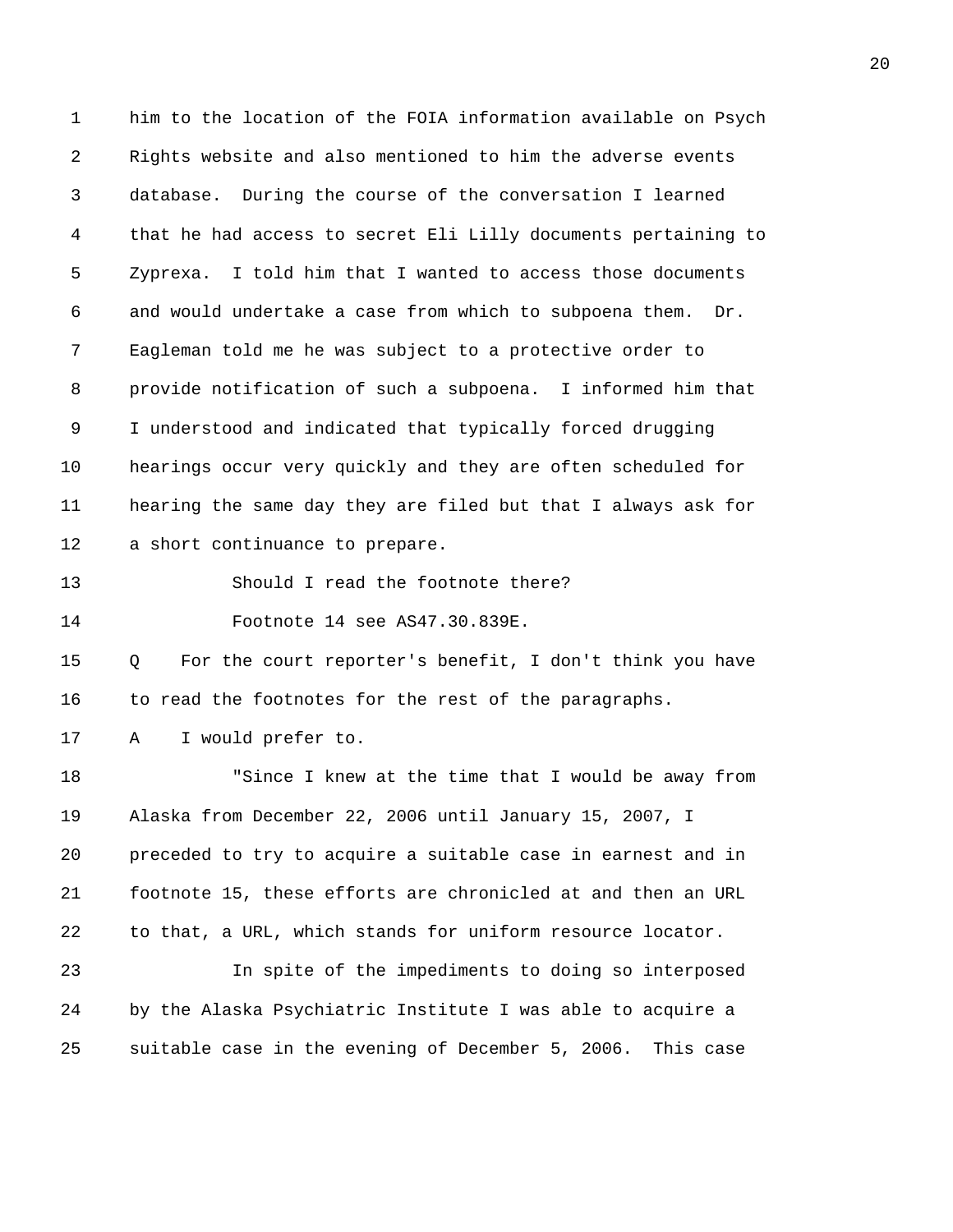1 however was not within an AS4730839 Court ordered forced 2 drugging proceeding but involved the guardianship wherein the 3 public guardian, the Alaska Office of Public Advocacy, OPA or 4 OPA was granted full guardianship powers under AS 13.26.090 5 through .155, including the power to quote approve 6 administration of psychotropic medications, meaning the right 7 to agree to the forced drugging of its ward who is now Psych 8 Rights' client. The next morning I filed papers to, among 9 other things, terminate the guardianship and remove the 10 guardian's rights to consent to forced drugging. The Court 11 issued four deposition subpoenas at my request.

12 16 I may, it's the clerk's office that does that, 13 the clerk's office -- including one to Dr. Eagleman setting 14 his telephonic deposition for December 20, 2006, a copy of 15 which is attached. It is my belief that Dr. Eagleman promptly 16 notified Eli Lilly of the subpoena, a belief which is 17 supported by a December 14, 2006 letter from Eli Lilly's 18 Alaska counsel, Brewster Jamison, a copy of which is enclosed, 19 footnote 16. It is noted that this letter recites a copy of 20 Dr. Eagleman's letter transmitting the subpoena which was not 21 included in either the fax or a hard copy of the letter 22 received by Psych Rights. Over the weekend, in reviewing of 23 paperwork, I realized that the subpoena's requirement for Dr. 24 Eagleman to "bring with" him the subpoenaed materials didn't 25 make any sense for a telephonic deposition. So on Monday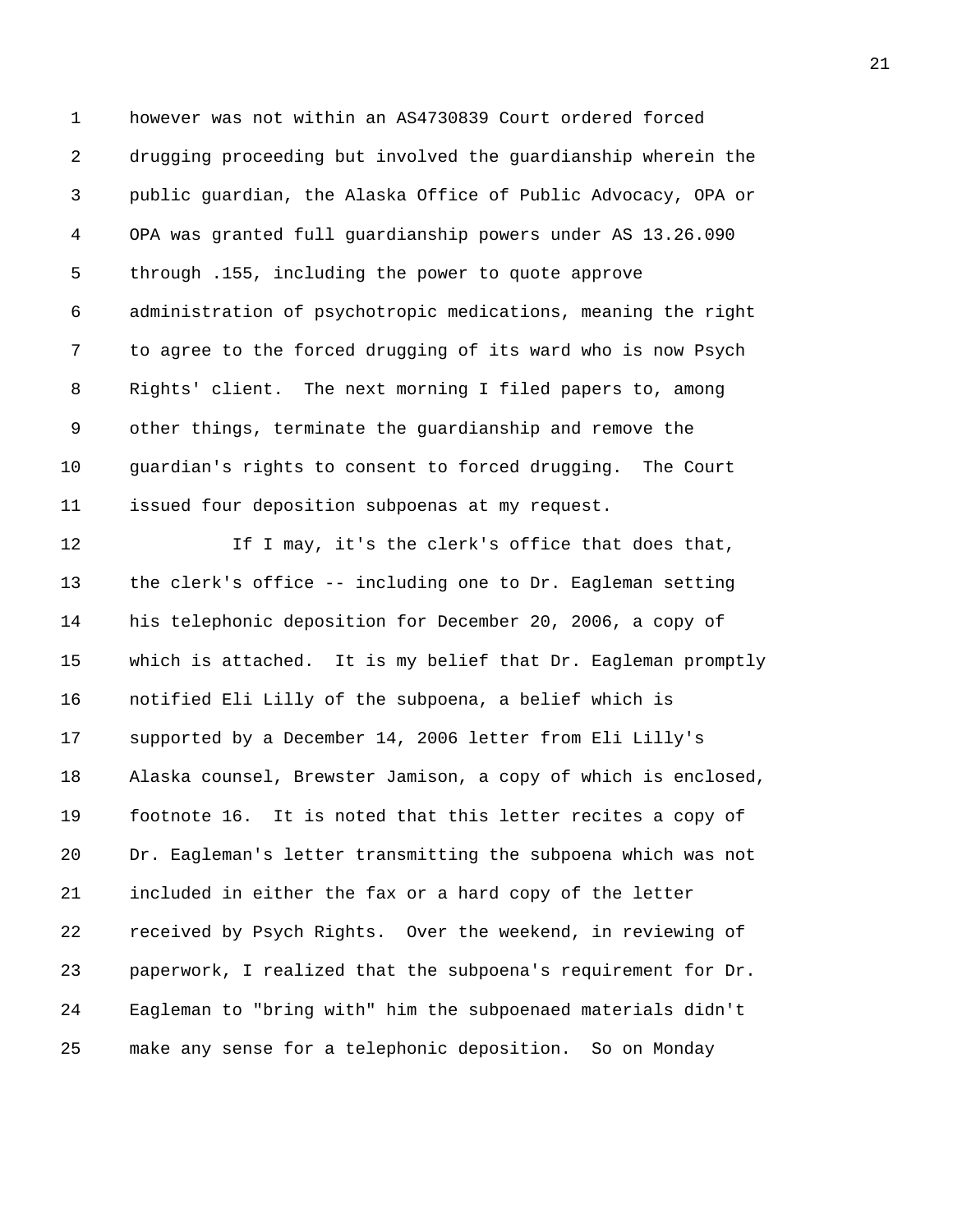1 December 11th, 2006, the Court issued an amended subpoena, a 2 copy of which is enclosed, that required Dr. Eagleman to 3 deliver the subpoenaed materials to me prior to the 4 deposition. This amended subpoena, a copy of which is 5 enclosed, was served on Dr. Eagleman by E-mail which states in 6 its entirety: Dear Dr. Eagleman, I have (hopefully) attached 7 an amended subpoena. I assume that you will also accept 8 service of this amended subpoena in this manner. If not, 9 please notify me immediately. In reviewing the original 10 subpoena, I realized it did not take into account that this 11 was a telephonic deposition, therefore the amended order -- 12 then it actually doesn't say you but I put it in here -- you 13 to deliver the material to me prior to the date and time set 14 for the deposition rather than bring it with you. In order 15 for the deposition to go smoothly and as efficiently as 16 possible by allowing me to review them ahead of time -- then 17 italicized, please deliver the subpoenaed materials to me as 18 soon as you can, emphasis added. I registered the internet 19 domain name or domain zyprexadocuments.net that same day 20 December 11, 2006 in order to set up a secure method via "file 21 transfer protocol" for Dr. Eagleman to deliver the subpoenaed 22 documents to me. I then so informed Dr. Eagleman. Subpoenaed 23 materials began being uploaded on December 12, 2006 but ceased 24 after I E-mailed Dr. Eagleman a copy of the afterhours Jamison 25 letter of December 14, 2006 which I received on December 15,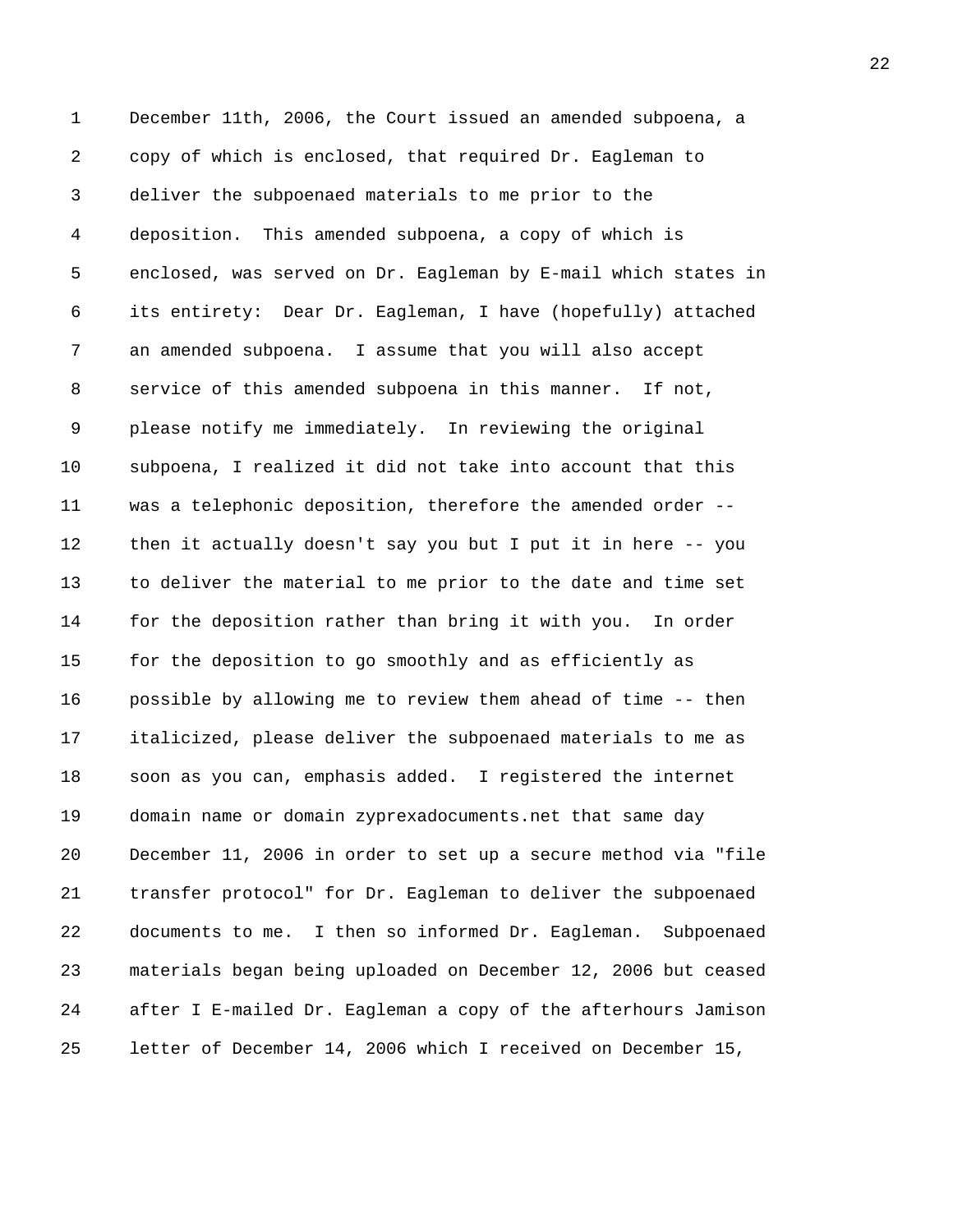1 2006 and which is enclosed. Footnote 17, I E-mailed this 2 letter to Dr. Eagleman because the fax cover sheet did not 3 indicate it had been faxed to him. 4 Q Okay. 5 And I just want to review some of the things -- and 6 those are the words that you wrote to Special Master Woodin to 7 describe how you came into possession of the Zyprexa 8 documents, correct? 9 A Correct. 10 Q On page 4 of your letter you told Special Master Woodin 11 that Dr. Eagleman called you in your words out of the blue on 12 November 29, correct? 13 A I think I said on or about or something like that. Going 14 back to my records, it looks like it was November 28th. 15 Q And those are records that you have in your possession? 16 A Yes. 17 Q That you haven't submitted at this point? 18 A No. 19 Q What type of evidence are you suggesting confirms that 20 there was a communication on November 28? 21 A I have an E-mail from him. 22 Q What does the E-mail say? 23 A That E-mail at my recollection is simply his contact 24 information, nothing else. 25 Q He just sent you an E-mail with his contact information?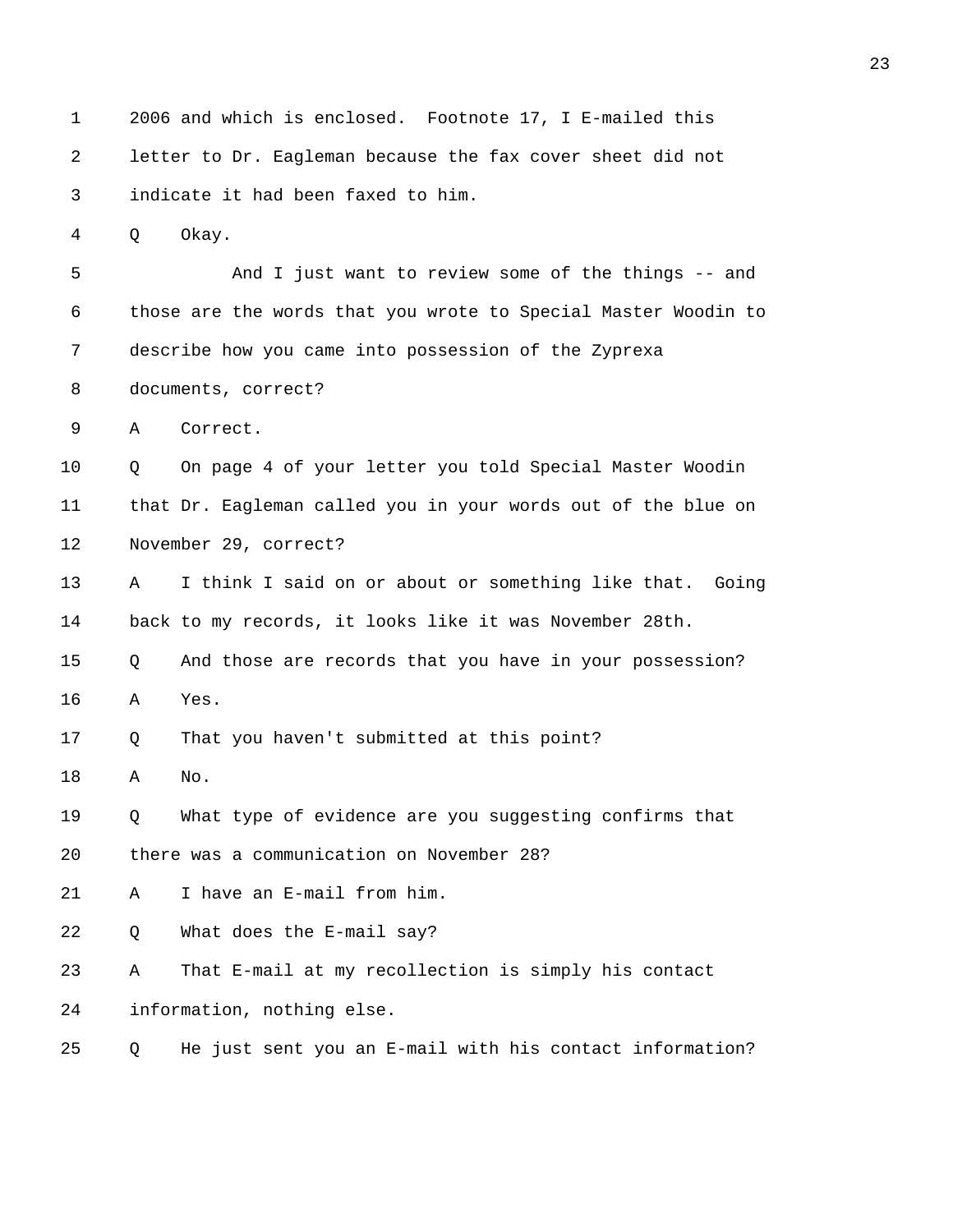1 A Yes, after he had called me on the telephone.

2 Q So help me understand the phone call. He calls you out 3 of the blue and is looking for some documents that you have 4 posted on your website. How does he tell you that he has 5 access to secret documents?

6 A He says that he is a plaintiffs' expert in this 7 litigation.

8 0 And why was he telling you that in your view?

9 A Well, I mean I can kind of give my sense of that. Maybe 10 I have a pretty good sense of that. But anyway, basically he 11 -- he wanted -- he was interested in getting these documents 12 out as well. That was my sense of it.

13 Q So your sense was that Dr. Eagleman called you so that 14 you could help or he could help -- you could help him make the 15 documents public. That's what you just said, right?

16 A I'm trying to think exactly. One of the things is that I 17 had my interests and he had his interests. So I don't know 18 that I was really trying to help him at that point.

19 Q You both had an interest in publicizing the documents, 20 correct?

21 A Yes, I have my interest. I really hesitate to speak for 22 Dr. Eagleman.

23 Q But your understanding based on your conversation with 24 Dr. Eagleman was that he called you so that you could assist 25 him in disseminating the documents that were subject to a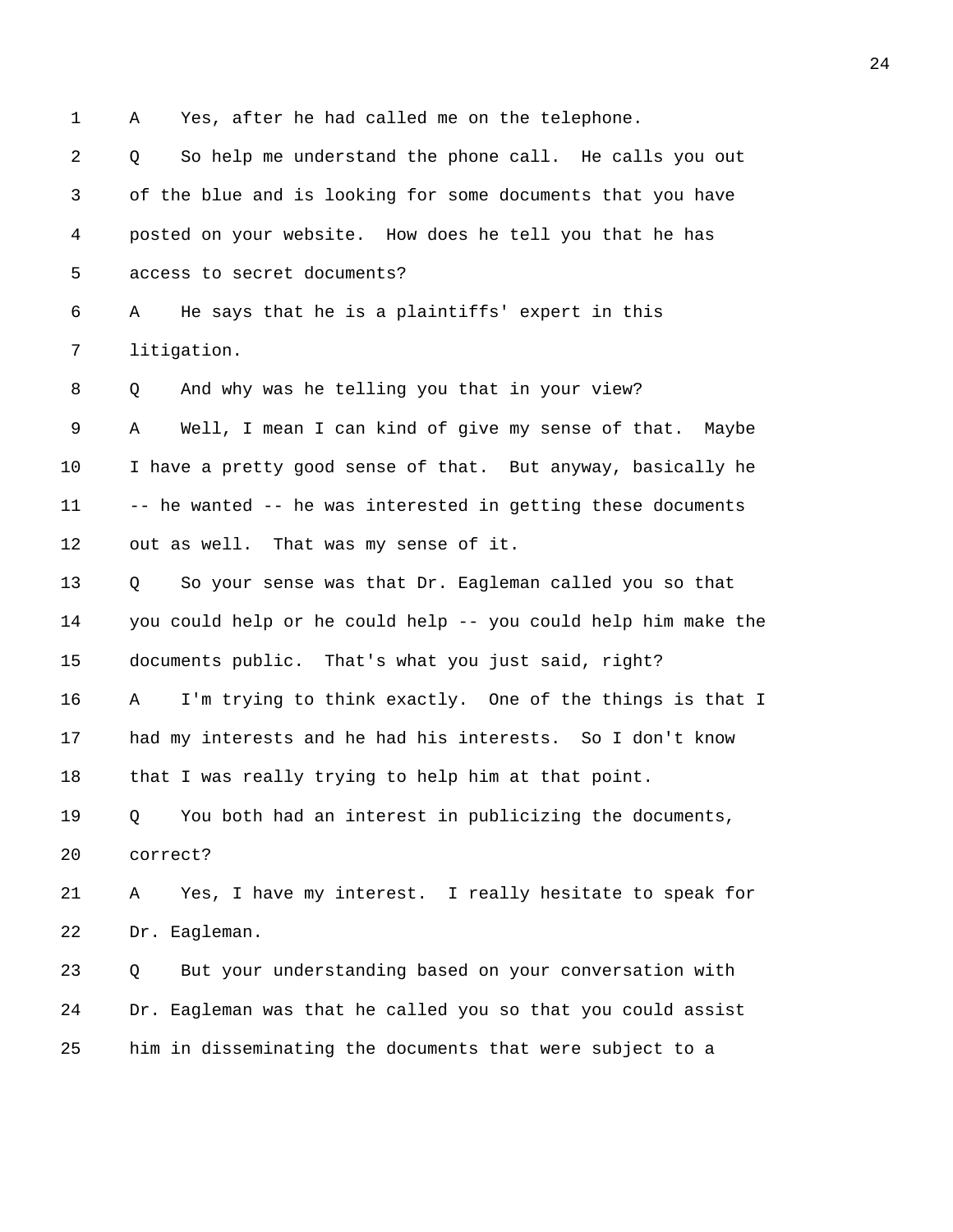1 protective order, right?

2 MR. HAYES: I object. It calls for a state of mind 3 of Dr. Eagleman.

4 MR. McKAY: I also object because it -- it states 5 facts that aren't in the record. That's not what he said. 6 It's predicated on a --

7 THE COURT: Excuse me. I'll deal first with the 8 Eagleman objection.

9 What is your objection?

10 MR. HAYES: My objection is that it calls for his 11 analysis of Eagleman's state of mind.

12 THE COURT: That is overruled. The state of mind of 13 the witness is what is in issue at the moment and his belief 14 as to what Eagleman wanted to do is admissible.

15 MR. HAYES: Yes, your Honor. Thank you.

16 THE COURT: Your objection, sir?

17 MR. McKAY: My objection is framing the question, he 18 misstated what Mr. Gottstein's testimony was --

19 THE COURT: Sustained.

20 Reframe your question.

21 Q Mr. Gottstein, your understanding based on the

22 conversation with Dr. Eagleman, your state of mind at the time 23 was that you understood that the -- that Dr. Eagleman was 24 calling you so that you would assist him in disseminating 25 documents that were subject to a protective order, right?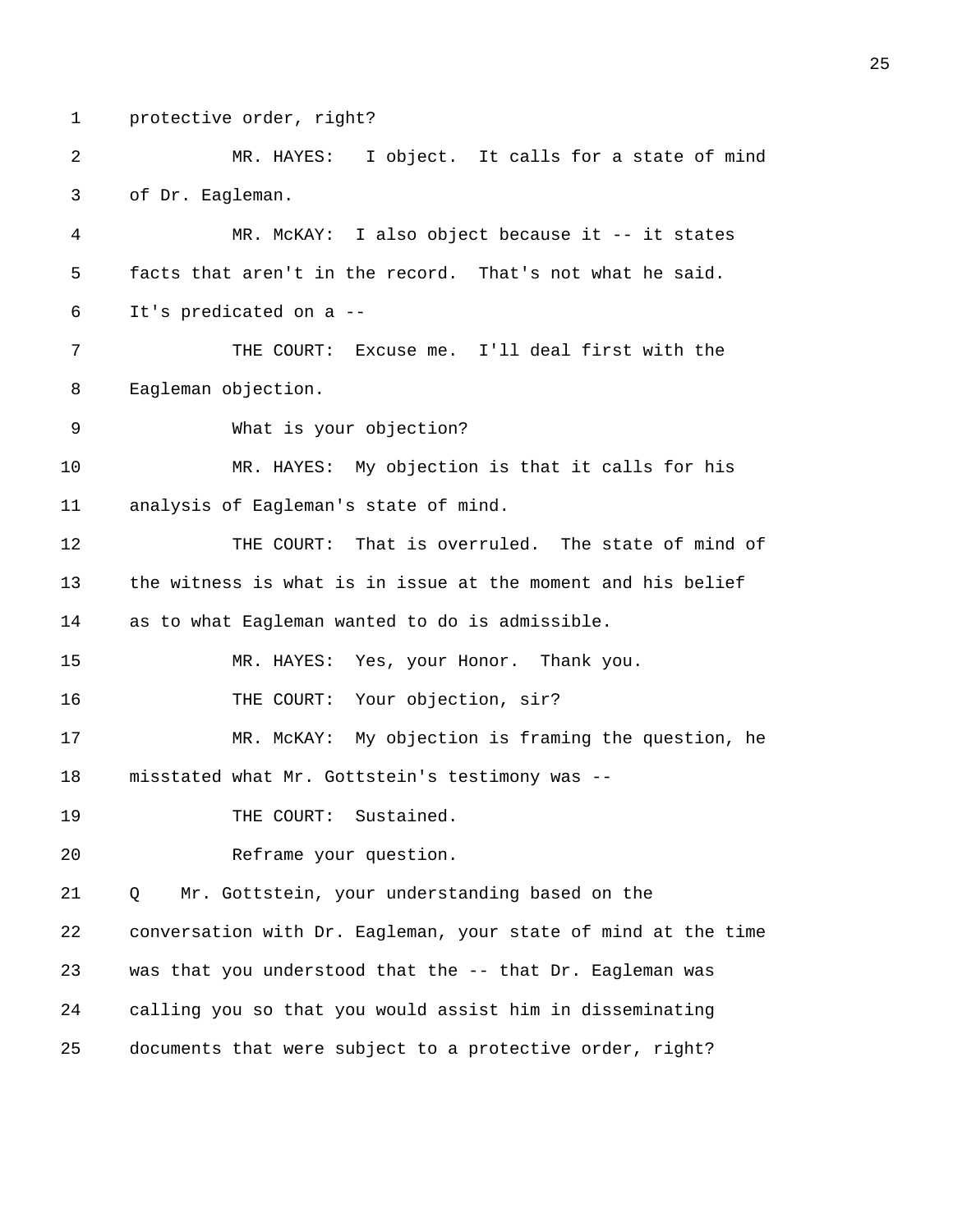1 A I think that is probably correct. I was pretty focused 2 on my objectives not his objectives but it's hard for me to 3 say that is not accurate. 4 Q And your sense was -- we know that you wanted to get the 5 documents made public, you've already said that, right? 6 A Correct. 7 Q And your sense was that Dr. Eagleman shared your desire 8 to make them public, correct? 9 A Well, what I said is that -- it's my understanding that 10 he also had that objective, and so did he share mine? I don't 11 know but I think that was his objective. 12 Q And you are familiar with protective orders generally, 13 sir, aren't you? 14 A Somewhat. Actually, I haven't litigated that much in my 15 career. 16 Q But you understand what a protective order means in 17 litigation, right? 18 A Yes. 19 Q And you understand that a protective order is designed to 20 allow parties to share information to facilitate information, 21 correct? 22 A Yes. Well, I'm not sure that I think that is the reason 23 for a protective order. I think the reason is to protect 24 information that is produced. 25 Q Fine.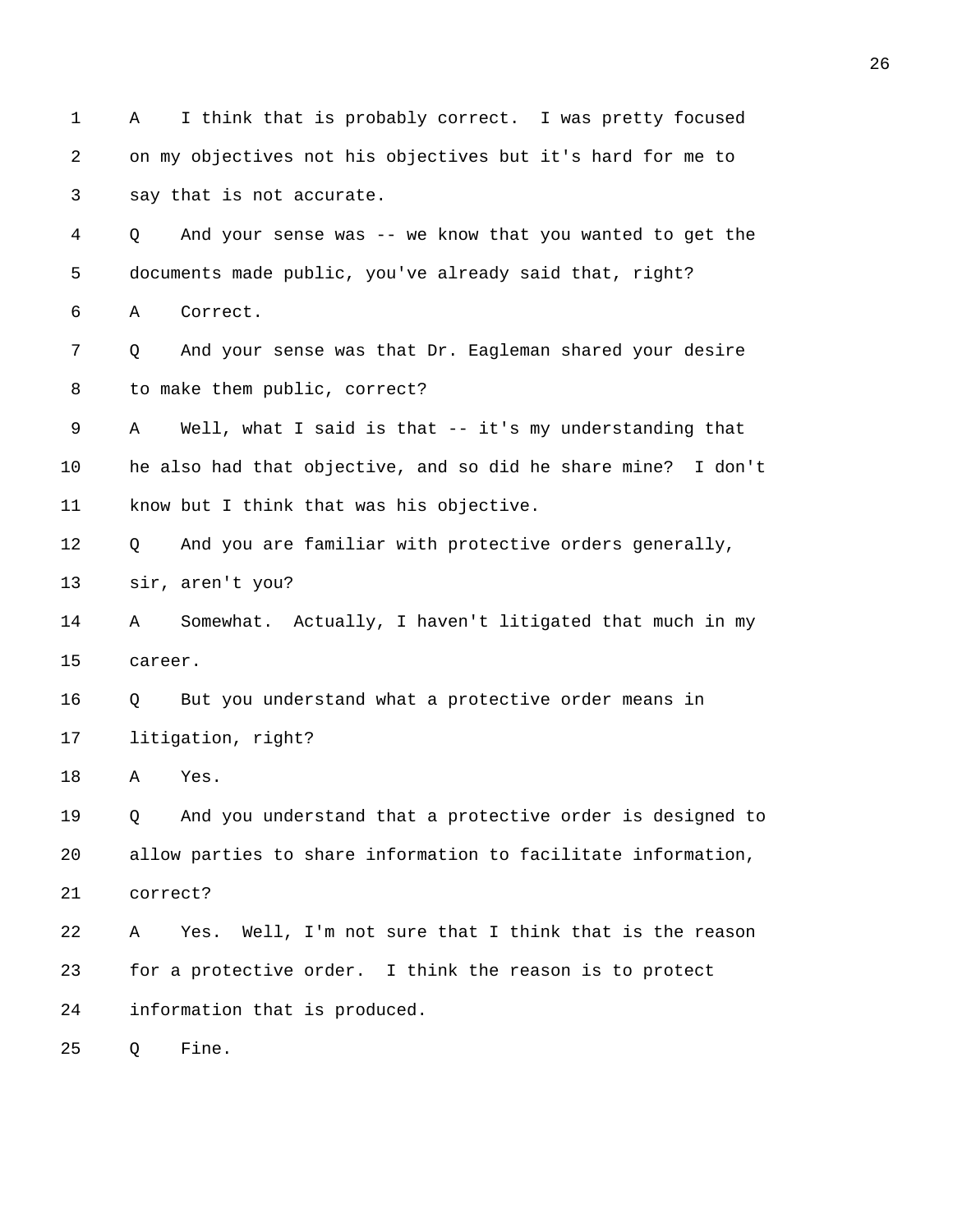| $\mathbf 1$ |          | In litigation though, right?                                  |
|-------------|----------|---------------------------------------------------------------|
| 2           | Α        | Yes.                                                          |
| 3           | Q        | And you are aware that -- and Dr. Eagleman as you             |
| 4           |          | testified told you that there were certain restrictions that  |
| 5           |          | he was operating under with respect to the Zyprexa documents, |
| 6           | correct? |                                                               |
| 7           | Α        | Yes, and I told him he had to comply with those.              |
| 8           | Q        | And you never asked for a copy of the protective order,       |
| 9           | did you? |                                                               |
| 10          | Α        | Actually I did ask for it.                                    |
| 11          | Q        | When?                                                         |
| 12          | Α        | Probably the first telephone call. It was pretty early        |
| 13          |          | on in the telephone conversations.                            |
| 14          | Q        | On November 28th?                                             |
| 15          | Α        | I don't remember the exact day.                               |
| 16          | Q        | Was there a conversation before the 28th?                     |
| 17          | Α        | No, but it might have been in subsequent phone calls.         |
| 18          | Q        | But subsequent to Dr. Eagleman sharing the documents with     |
| 19          |          | you, you asked for the protective order, correct?             |
| 20          | Α        | Yes.                                                          |
| 21          | Q        | And you didn't get it, right?                                 |
| 22          | Α        | He said I didn't want it and I didn't push it.                |
| 23          | Q        | Why did he say you didn't want it?                            |
| 24          | Α        | Again, we're calling for his state of mind. My kind of        |
| 25          |          | sense of it was that if I didn't have it, then I wouldn't be  |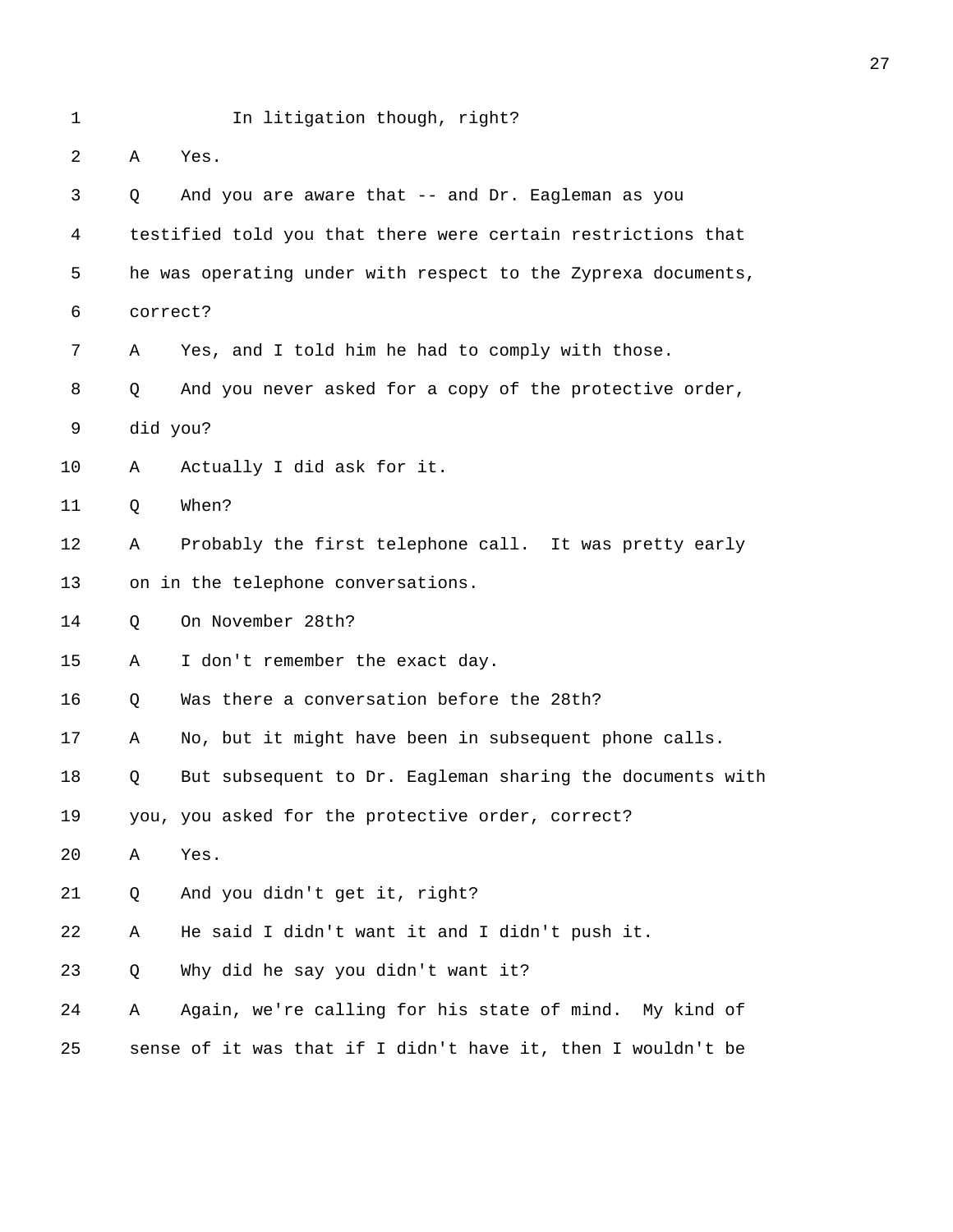1 charged with the knowledge of it but.

2 Q And you wouldn't be here in a proceeding like this? 3 A No, I don't think that is correct because he did read the 4 relevant portions to me and I felt -- first off, I felt and do 5 feel that we followed the procedure set out in the protective 6 order; and second of all, I feel that it was Dr. Eagleman's 7 obligation to comply. 8 Now, subsequent to all of this coming out, I realize 9 that I probably should have been more insistent on getting the 10 protective order but I felt pretty confident that all I needed 11 to do was comply with my part of the process. 12 Q So essentially what you didn't know couldn't hurt you, 13 right? 14 A I really hesitate to answer that. I guess maybe that was 15 his sense of it. Mine was I wasn't really concerned about 16 that because I felt I had -- he read part of it to me. 17 Q What parts did he read to you? 18 A He read -- is it paragraph 14? 19 Q The part relating to dissemination of information? 20 A The one relating to when someone subpoenaed and he read 21 or told me about one about that notice was defined as three 22 days for one purpose and a longer period for another purpose. 23 But what I was -- anyway, I'm sorry. 24 Q So he read to you paragraph 14 of the protective order 25 which is actually in your letter, isn't it?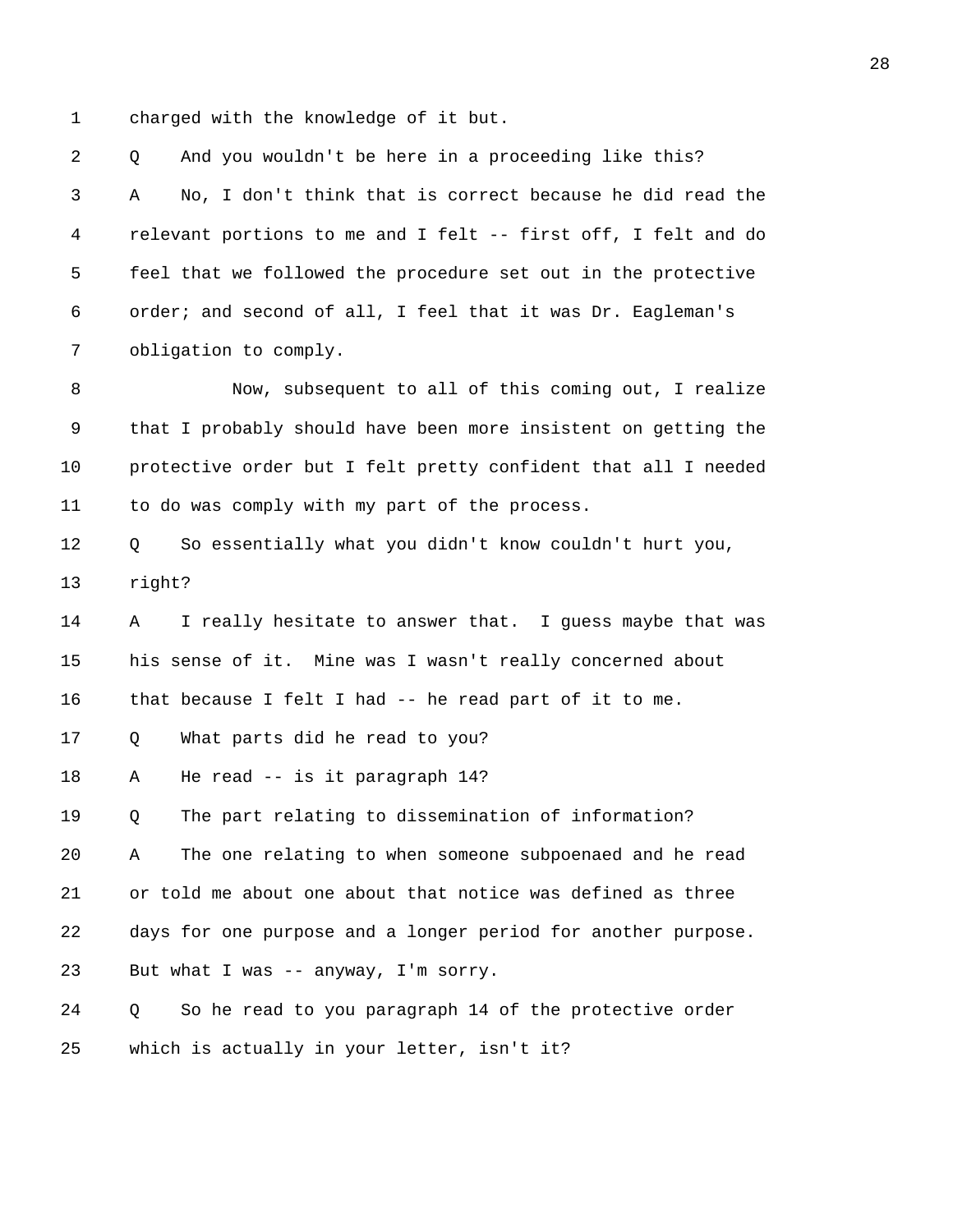1 A Yes.

2 Q You recite paragraph 14 in your letter?

3 A Yes.

4 Q One of the things that paragraph 14 requires is to 5 provide the producing party, in this case Eli Lilly, and 6 Section 3 under paragraph 14 is the location -- I'm sorry, 7 number 2 is the date on which compliance with the subpoena is 8 requested?

9 A Yes, and actually I don't know if I misheard or what and 10 I recall thinking of it as required rather than requested but 11 from my perspective, that doesn't really make any difference. 12 Q And you've said before that the protective order didn't 13 make much difference to you at all, it was not a concern of 14 yours?

15 MR. McKAY: Objection. That misstates the 16 testimony.

17 A That's not what I said.

18 THE COURT: Reframe it.

19 Q Sure.

20 You understood there was a protective order 21 governing the production or dissemination of the documents 22 issued by this Court, correct? 23 A I'm sorry, could you repeat.

24 Q Sure.

25 You understood when you spoke to Dr. Eagleman that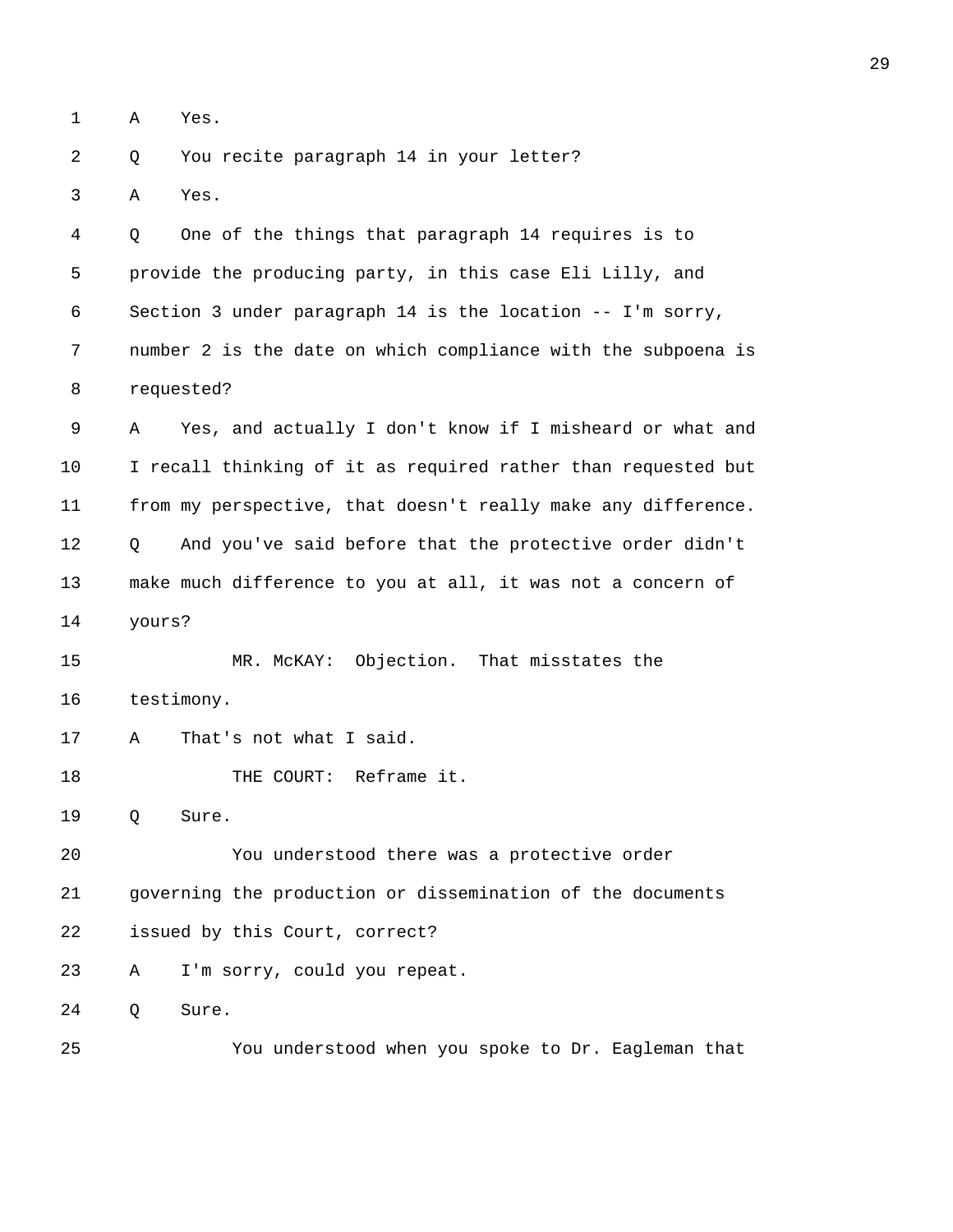| $\mathbf 1$ | this Court had issued an order, a protective order relating to |  |  |  |  |  |  |  |  |
|-------------|----------------------------------------------------------------|--|--|--|--|--|--|--|--|
| 2           | the dissemination of the documents produced in this            |  |  |  |  |  |  |  |  |
| 3           | litigation, correct?                                           |  |  |  |  |  |  |  |  |
| 4           | Yes.<br>Α                                                      |  |  |  |  |  |  |  |  |
| 5           | And you further understood that the procedures in place<br>Q   |  |  |  |  |  |  |  |  |
| 6           | under that protective order required the producing party, in   |  |  |  |  |  |  |  |  |
| 7           | this case it would be Dr. Eagleman who wanted to share the     |  |  |  |  |  |  |  |  |
| 8           | documents with you, that he had to give notice to Lilly if     |  |  |  |  |  |  |  |  |
| 9           | they were Lilly's documents prior to production, correct?      |  |  |  |  |  |  |  |  |
| 10          | Yes.<br>Α                                                      |  |  |  |  |  |  |  |  |
| 11          | And one of the things that was important for Dr. Eagleman<br>Q |  |  |  |  |  |  |  |  |
| 12          | to share with Lilly was the date on which the production would |  |  |  |  |  |  |  |  |
| 13          | be made, correct?                                              |  |  |  |  |  |  |  |  |
| 14          | Well, I think it says requested.<br>Α                          |  |  |  |  |  |  |  |  |
| 15          | Requested by you, correct?<br>Q                                |  |  |  |  |  |  |  |  |
| 16          | Yes.<br>Α                                                      |  |  |  |  |  |  |  |  |
| 17          | Right.<br>Q                                                    |  |  |  |  |  |  |  |  |
| 18          | And then the production date that Dr. Eagleman                 |  |  |  |  |  |  |  |  |
| 19          | shared with Lilly was December 20, correct?                    |  |  |  |  |  |  |  |  |
| 20          | I believe that's correct.<br>Α                                 |  |  |  |  |  |  |  |  |
| 21          | And he never shared and you know he never shared the<br>Q      |  |  |  |  |  |  |  |  |
| 22          | amended subpoena that you and he concocted to prepare an       |  |  |  |  |  |  |  |  |
| 23          | earlier production?                                            |  |  |  |  |  |  |  |  |
| 24          | Objection to the question.<br>MR. MCKAY:                       |  |  |  |  |  |  |  |  |
| 25          | Argumentative.                                                 |  |  |  |  |  |  |  |  |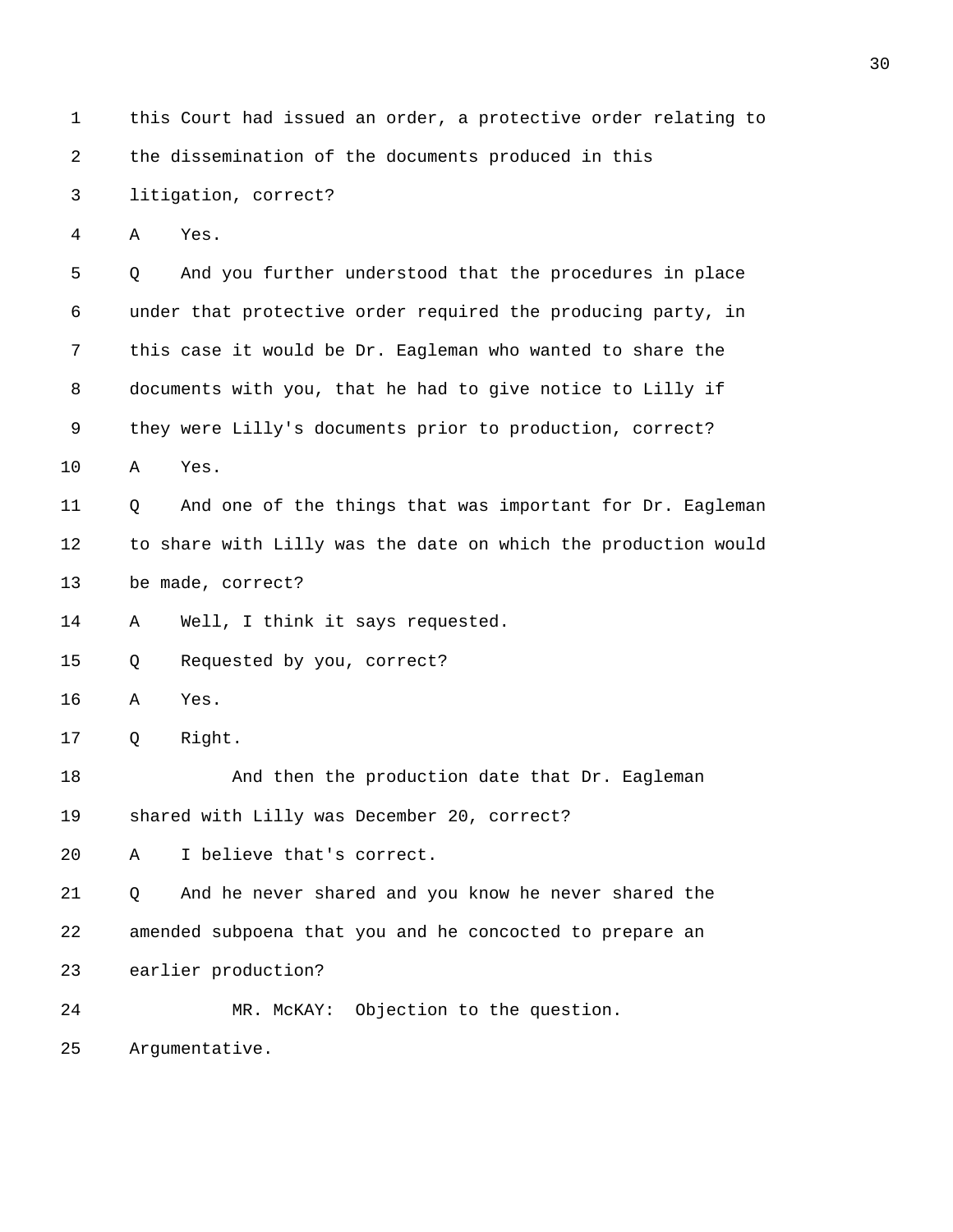| 1              |   | THE COURT: Yes, reframe.                                       |
|----------------|---|----------------------------------------------------------------|
| $\overline{2}$ | Q | Let me back up. I'll rephrase.                                 |
| 3              |   | On December 6 you sent a subpoena to Dr. Eagleman?             |
| 4              | A | Yes.                                                           |
| 5              | Q | It was an Alaska State Court subpoena?                         |
| 6              | Α | Yes.                                                           |
| 7              | Q | You didn't serve it on Dr. Eagleman properly, you sent an      |
| 8              |   | E-mail to him?                                                 |
| 9              | Α | I actually did have it served.                                 |
| 10             | Q | By who?                                                        |
| 11             | Α | A process server. We arranged to have a Massachusetts          |
| 12             |   | process server serve it.                                       |
| 13             | Q | That is the December 6 subpoena, the first one?                |
| 14             | Α | Yes.                                                           |
| 15             | Q | Why don't you turn to the page on -- the attachment to         |
| 16             |   | your letter where the original subpoena is attached.           |
| 17             | Α | Yes.                                                           |
| 18             | Q | Now, before we get to the content of that subpoena, one        |
| 19             |   | of the things that -- you and Dr. Eagleman had a problem on    |
| 20             |   | November 29, didn't you, you didn't have a case that you could |
| 21             |   | use the subpoena the documents, right?                         |
| 22             | Α | Did you say November 28, I guess it would be.                  |
| 23             | Q | November 28. But on November 28 when you knew that you         |
| 24             |   | wanted the Zyprexa documents so that you could publicize them, |
| 25             |   | you had a problem because you didn't have a case that you      |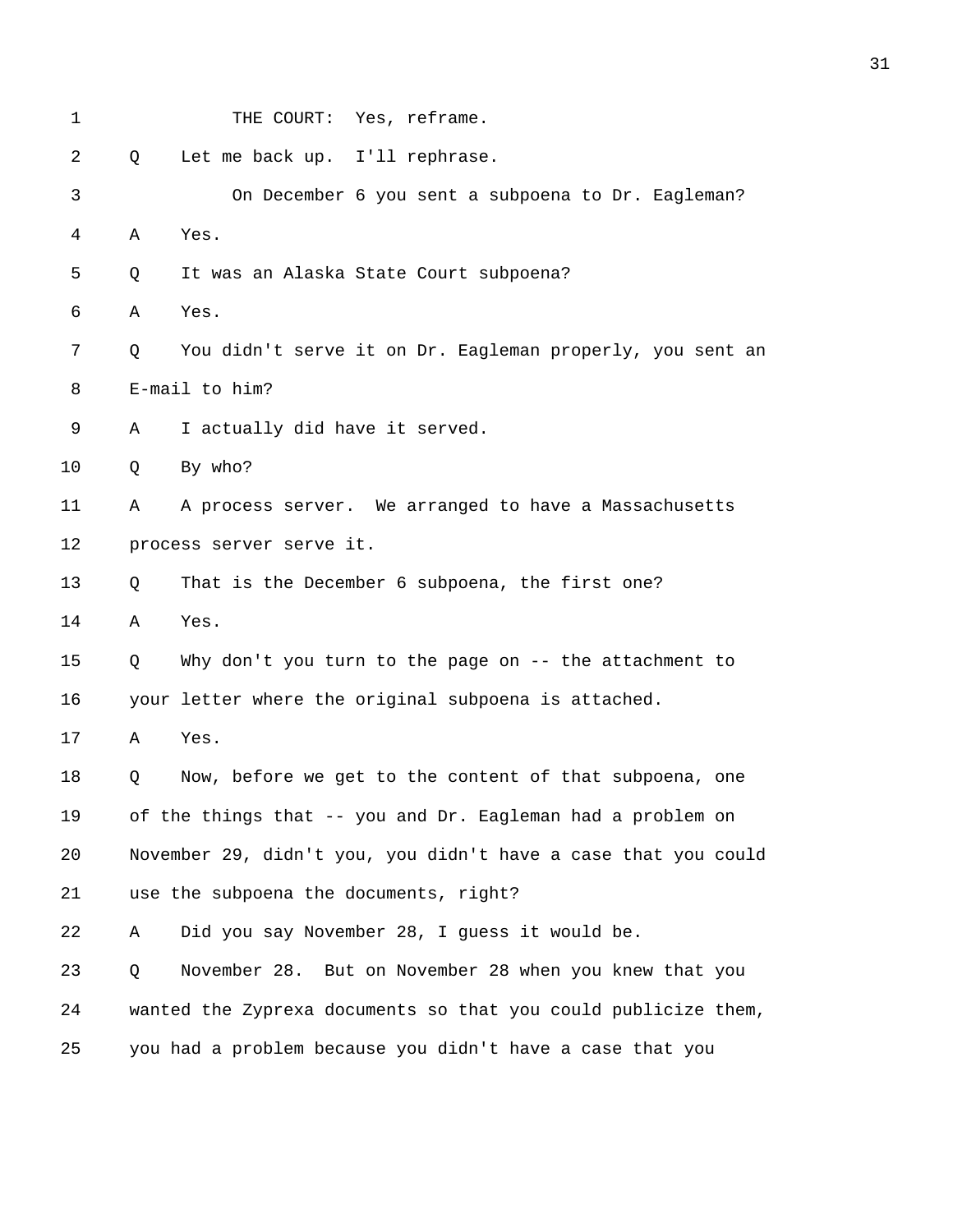1 could issue a subpoena from that would allow you to subpoena 2 the documents? 3 A I don't know if I would characterize it as a problem but 4 it was necessary to have an appropriate case in order to do 5 that. 6 Q Right, because you can't just send out subpoenas without 7 a case, right? 8 A Correct. 9 Q And you are supposed to use a subpoena for the purposes 10 of the case, right? 11 A You know, actually, I researched this before I did it 12 because I wasn't really concerned about the protective order 13 because -- for reasons why I said and probably that will come 14 out that I considered that Dr. Eagleman's responsibility. I 15 advised him to comply with it and in fact to maybe foreshorten 16 it, I told him repeatedly that he should give Eli Lilly the 17 amended subpoena. But what I was concerned -- 18 Q Let's just stop there. 19 A Can I answer your question? 20 THE COURT: Finish your answer. 21 A But I was concerned about this issue of whether it would 22 be proper to issue a subpoena in a case that had dual 23 purposes, one in the case, and the other for this 24 dissemination. And I satisfied myself through that research 25 that it was proper.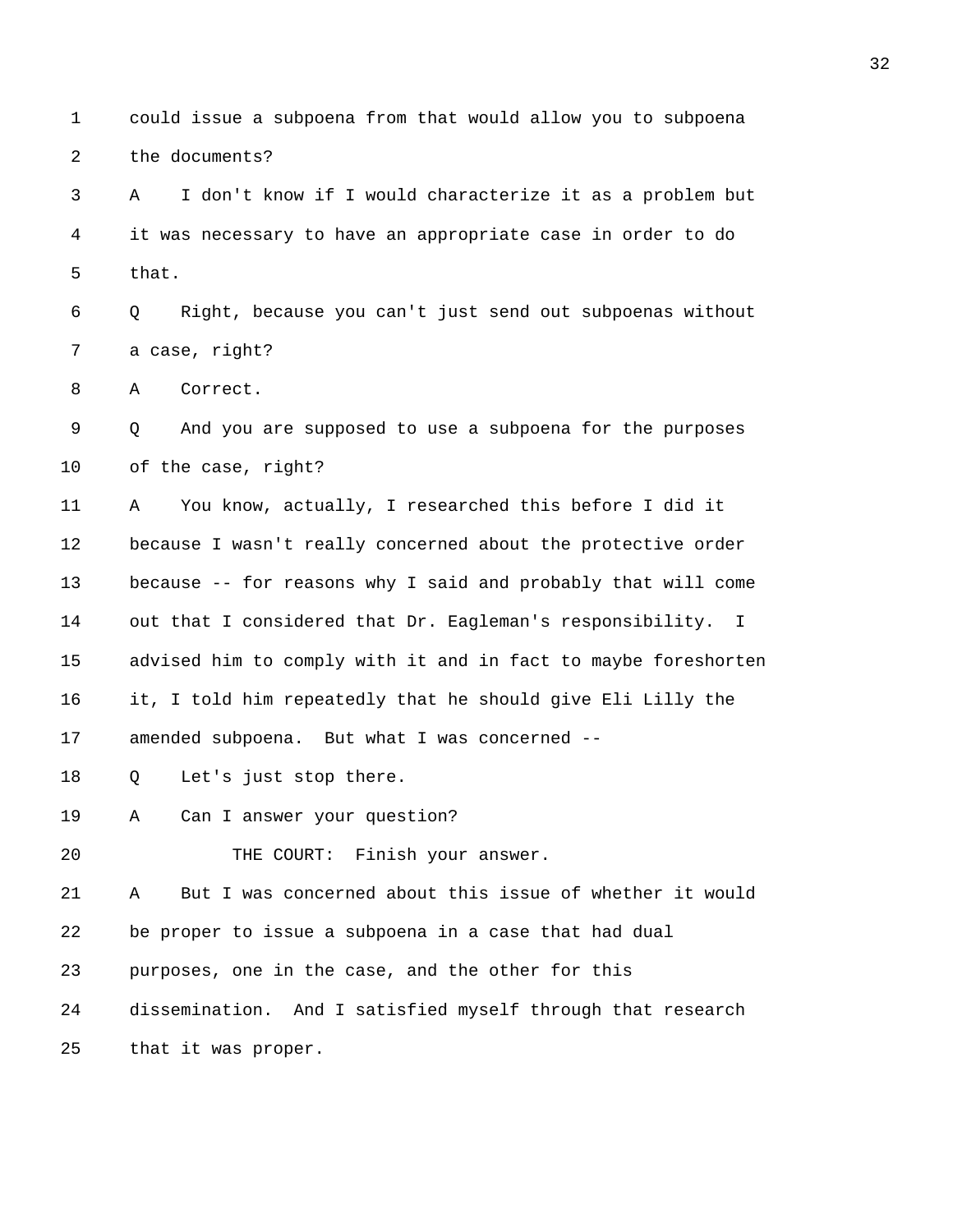1 Q There is no evidence that DB was ever taking Zyprexa? 2 A There is no evidence, you mean in the record here? 3 Q You haven't offered any evidence that DB was taking 4 Zyprexa on December 6 when you issued the subpoena or at any 5 time since December 6, is that correct?

6 A That's correct.

7 Q And so you found a case to issue a subpoena calling for 8 Zyprexa documents and there is no evidence that the person 9 involved in that case ever was taking Zyprexa, correct? 10 A Well, again, it hasn't been produced in this proceeding 11 yet. I'm not sure that he has never been. At this time I'm 12 not sure that he has ever been. He certainly was potentially 13 subject to it and Eli Lilly's apparently illegal marketing 14 activity was certainly relevant to the question of whether of 15 not he should be ordered to take this drug against his will. 16 Q I understand what you are saying but I just want to make 17 it clear that you have no evidence to present to the Court 18 today that at any point from December 5th through today, you 19 have no evidence to provide to the Court that DB was taking 20 Zyprexa at any time during that period, correct?

21 A Correct.

22 Q And so you issued a subpoena, you found a case with 23 someone who has no evidence of taking Zyprexa and you issued a 24 subpoena to Dr. Eagleman on December 6.

25 Dr. Eagleman told you he had Zyprexa documents,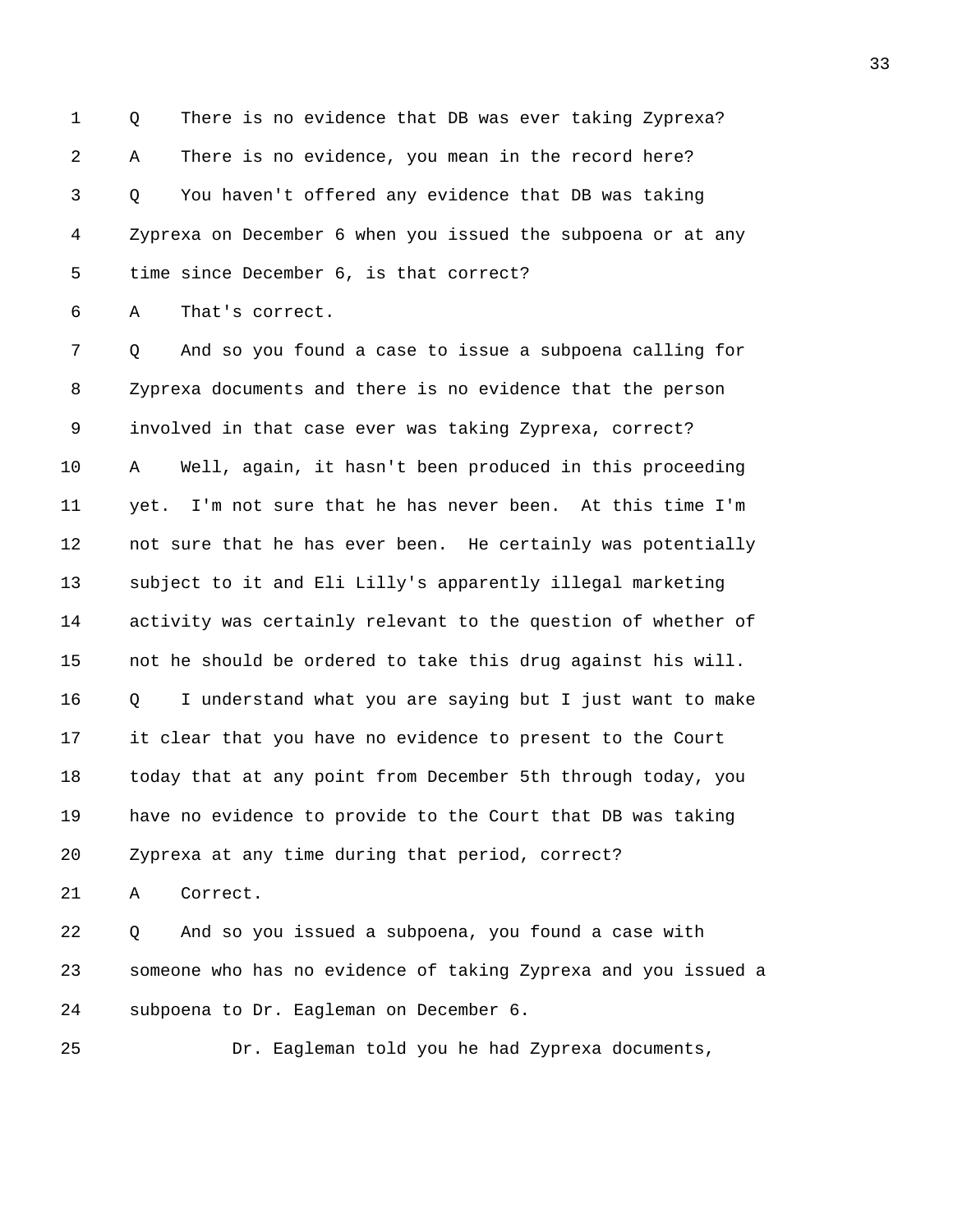1 right?

2 A Yes.

3 Q He didn't tell you he was an expert in any other cases 4 and had any other documents, correct?

5 A Yes.

6 Q Can you read the requested -- why don't you read the 7 attachment to your December 6 subpoena.

8 A Attachment to subpoena duces tecum (production of 9 documents) David Eagleman, MD, MPH; one, your curriculum 10 vitae; two, subject to any applicable restrictions, subject to 11 any applicable restrictions, all expert reports prepared by 12 you within the last five years pertaining to psychiatric 13 medications; subject to any applicable restrictions, all 14 documents you have in your possession or have access to, 15 including those in electronic format and have read, reviewed 16 or considered pertaining to the testing, marketing, efficacy, 17 effectiveness risks and harms of commonly prescribed 18 psychiatric drugs in the United States, including but not 19 limited to Haldol, Thorazine, Mellaril, Clozaril, Risperdal, 20 Zyprexa, Seriquil, Abiliphi, Giadon, lithium, Depakote, 21 Prozac, Paxil, Zoloft and Wellbutrin. 22 Q How many medications besides Zyprexa did you just read 23 out? I lost track.

24 A 14.

25 Q So you, 14 and then Zyprexa is the 15th?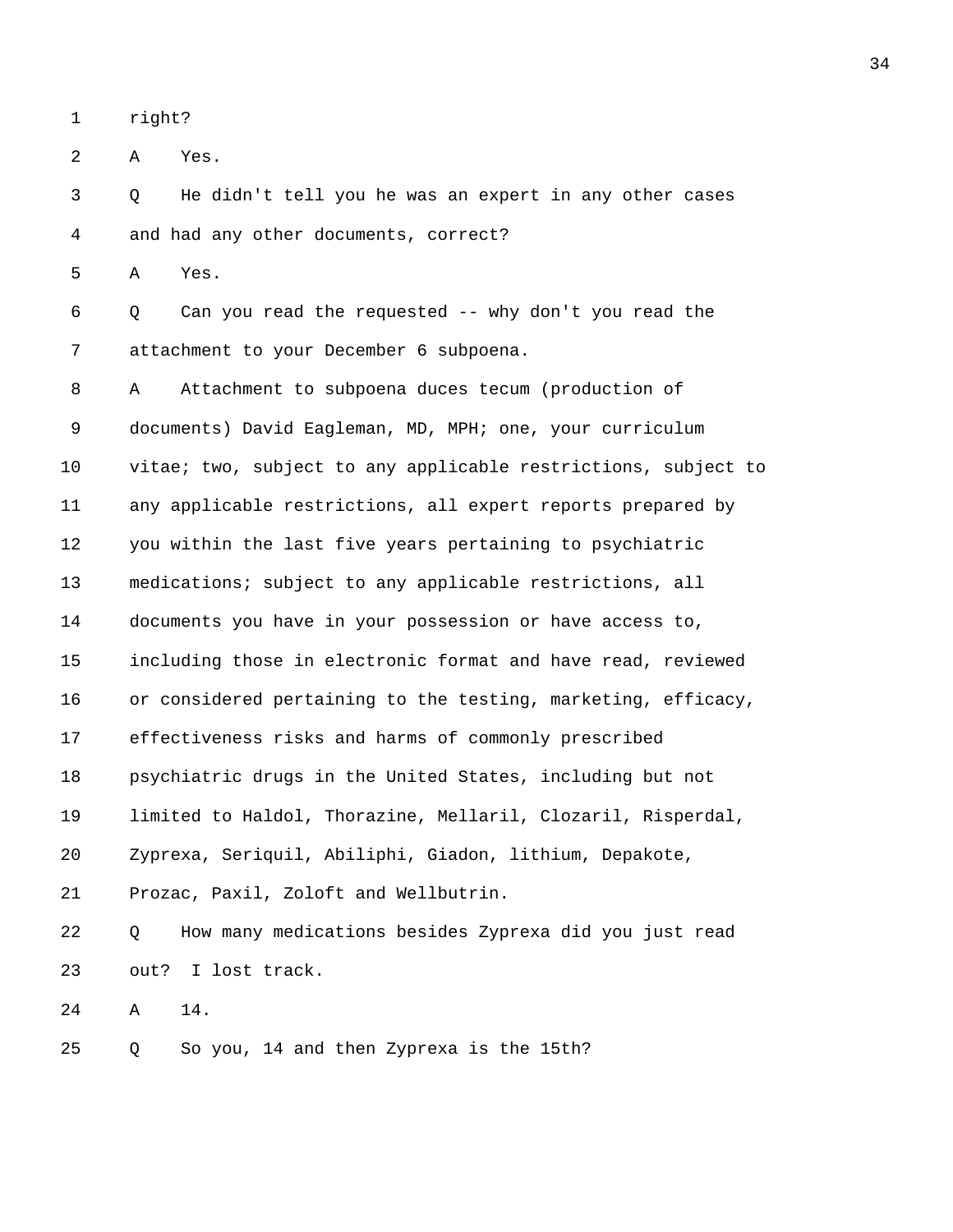1 A Zyprexa is in the middle.

2 Q Are you including Zyprexa in the 14 or not? 3 A I think you said other, so I don't think I counted it. 4 Q So you sent a subpoena to Dr. Eagleman asking for the 5 Zyprexa documents you knew he had plus 14 other, asking for 14 6 other drugs that you knew he didn't have, correct? 7 A Yes -- well, excuse me I guess I didn't know that he 8 didn't have. Although -- I mean I didn't know that for a 9 fact. It was Zyprexa that we had talked about for sure. 10 Q With respect to your interest to make these documents 11 public, we know you never got a copy of the protective order, 12 correct? 13 A Until later. 14 Q Did you ever ask Dr. Eagleman whether there was a way to, 15 within the court procedure to seek to dedesignate documents 16 that you wanted to publicize? 17 A I don't really recall that I did. 18 Q Did Dr. Eagleman ever tell you that there was a way that 19 the documents could be -- apply to the Court and ask for the 20 documents to be made public? 21 A No, I don't believe that he did. 22 Q Instead as you've said, you decided that you would 23 subpoena them, correct? 24 A Yes. 25 Q Dr. Eagleman understood that once they were subpoenaed,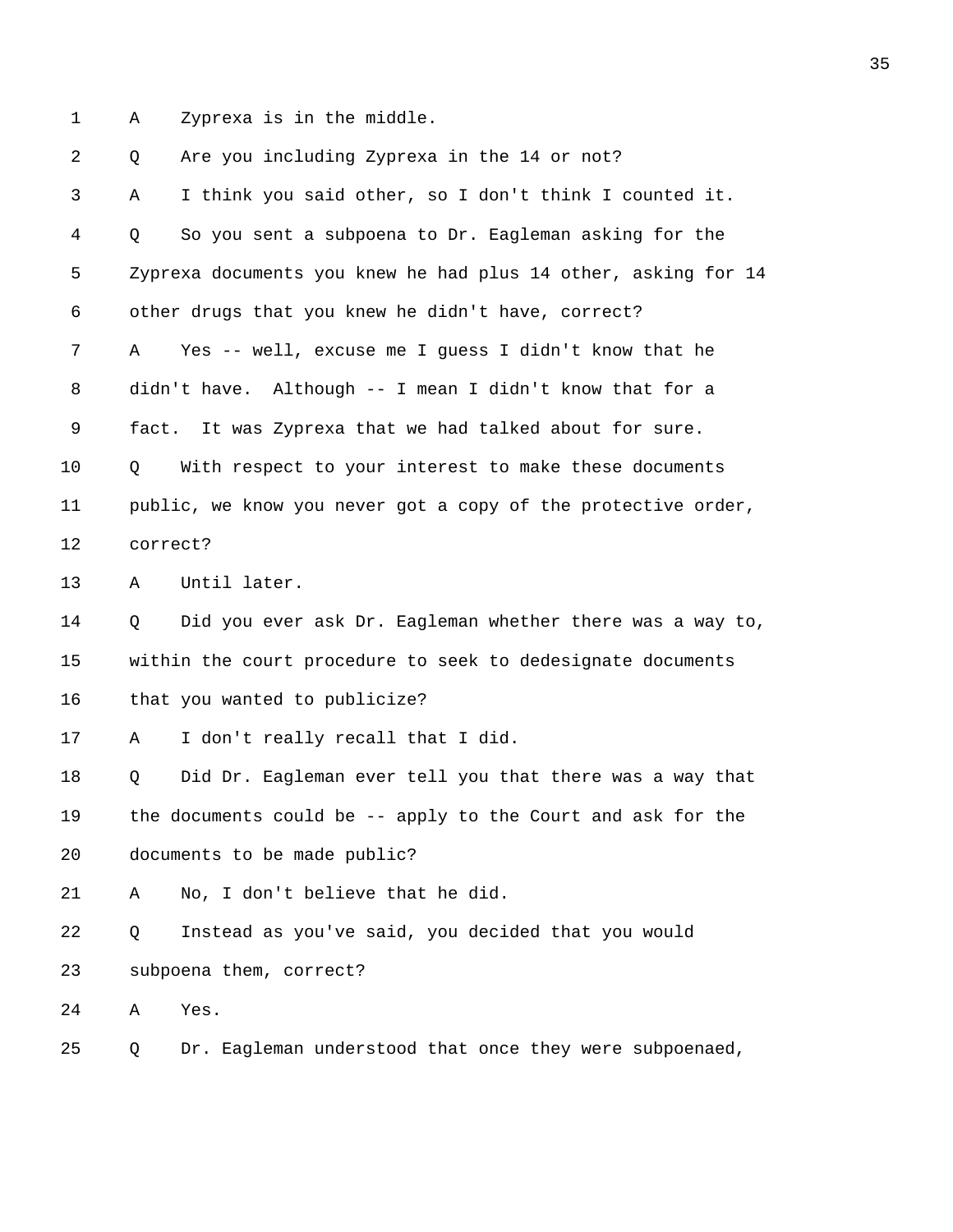| $\mathbf 1$ | that you were going to disseminate them to the individuals       |
|-------------|------------------------------------------------------------------|
| 2           | that you later certified as having disseminated them to?         |
| 3           | Yes, I think I already said that.<br>Α                           |
| 4           | Did he share with you anybody that he would like to have<br>Q    |
| 5           | them disseminated with?                                          |
| 6           | Yes.<br>Α                                                        |
| 7           | One was Alex Berenson from the New York Times?<br>Q              |
| 8           | Α<br>Yes.<br>Yes.                                                |
| 9           | Who else did Dr. Eagleman ask you to send the documents<br>Q     |
| 10          | to after he had given them to you?                               |
| 11          | For sure Steve Cha.<br>Α                                         |
| 12          | He is with the Senate Finance Committee?<br>Q                    |
| 13          | He was with at the time the House Committee On Government<br>Α   |
| 14          | Reform minority office which is now the majority office.         |
| 15          | Who else?<br>Q                                                   |
| 16          | Amelia Desanto.<br>Α<br>Yes.                                     |
| 17          | Who is Amelio Desanto?<br>Q                                      |
| 18          | She I think is the chief investigator for Senator<br>Α           |
| 19          | Waxman's committee and that may be the finance committee.<br>I'm |
| 20          | not sure what committee it is.                                   |
| 21          | Who else?<br>Q                                                   |
| 22          | I spelled her name wrong. Snigdha Prakash.<br>Α                  |
| 23          | My counsel probably knows how to spell it.                       |
| 24          | I believe it's S-N-I-G-D-H-A,<br>MR. MCKAY:                      |
| 25          | $P-R-A-K-A-S-H$ .                                                |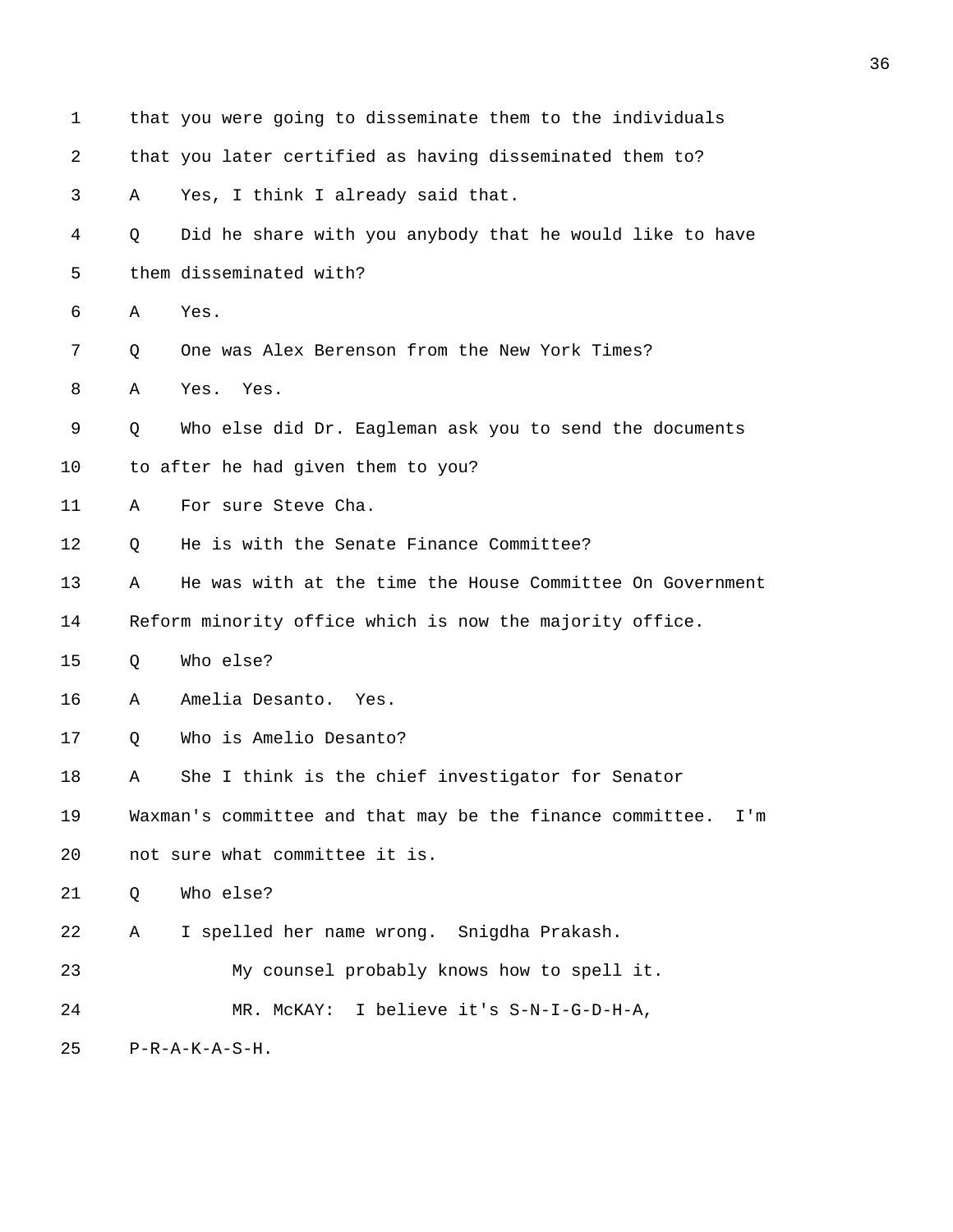1 Q And Ms. Prakash is with NPR?

2 A Yes, National Public Radio. I believe that is true, 3 that's what he indicated.

4 Q Did he give you these names on a phone or in an E-mail or 5 how did he communicate the names to you?

6 A I think he E-mailed Ms. Prakash's address to me. I 7 remember that. Steve Cha called me and he E-mailed Amelia 8 Desanto and copied me with that.

9 Q So he gave you some E-mails and then he copied you on 10 other E-mails to other people to provide you with the 11 information by which you could use to send these documents,

12 correct?

13 A Yes.

14 Q Did he identify anybody else?

15 A You know, I don't recall at this time. If I went through 16 the list, that might jog my memory.

17 Q And these names were given to you before you were even 18 produced documents, correct, you started sending the documents 19 out the day you got them, right?

20 A Alex Berenson, yes. I don't think any of these others 21 were before I got them.

22 Q So before you got the documents you already knew that 23 when you got them you needed to send them to Alex Berenson at 24 the New York Times?

25 A I don't know that I would say needed to but.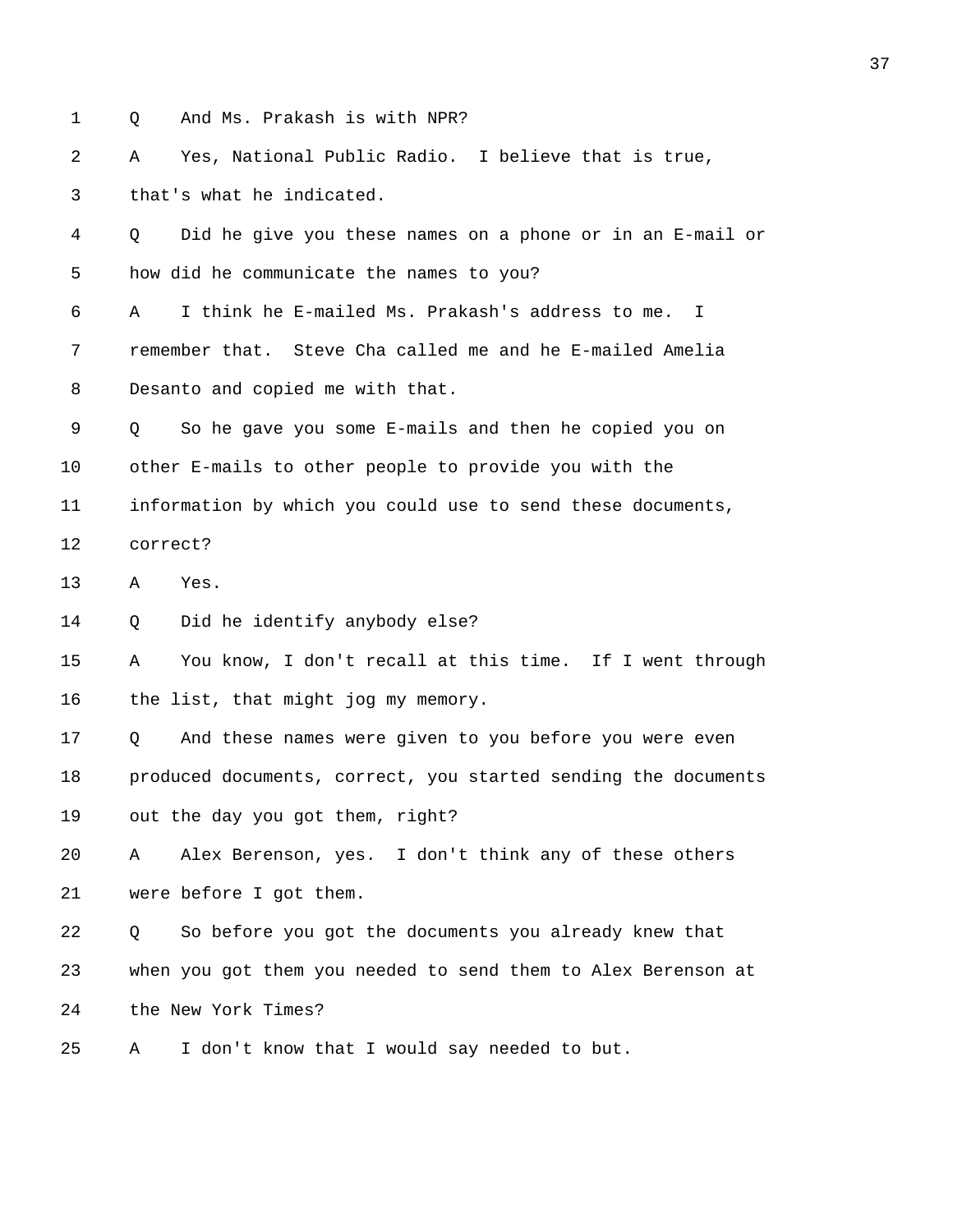1 Q Dr. Eagleman had requested that you send them to Alex 2 Berenson?

3 A Yes.

4 Q Who did you decide to disseminate them to?

5 A There is Peter Bregan.

6 Q Who is Dr. Peter Bregan?

7 A He is a well-known psychiatrist, expert on psychiatric 8 drugs and psychiatric treatment, an author of many drugs -- I 9 mean many books and scholarly articles and a critic of current 10 psychiatric practices, just basically.

11 Q All psychiatric practices, not just Zyprexa?

12 A No, I wouldn't say all psychiatric practices.

13 Q He is not in favor of medicating patients with diagnosis 14 of psychiatric disease?

15 A I think that is generally true. I don't know that he 16 would say it's quite so categorically. For example, I think 17 he like another big critic who passed away a couple of years 18 ago and testified in the Meyers case feels like especially the 19 benzodiazepines might be helpful short-term to help people 20 recover, to get sleep and that will oftentimes bring them out 21 of psychosis. And so I think that he -- I'm not sure about 22 that but I think that he is not against that and then I know 23 Dr. Moser felt that even maybe Zyprexa was appropriate in some 24 circumstances when other efforts hadn't worked and you had 25 given them enough time and it might be helpful. So I'm not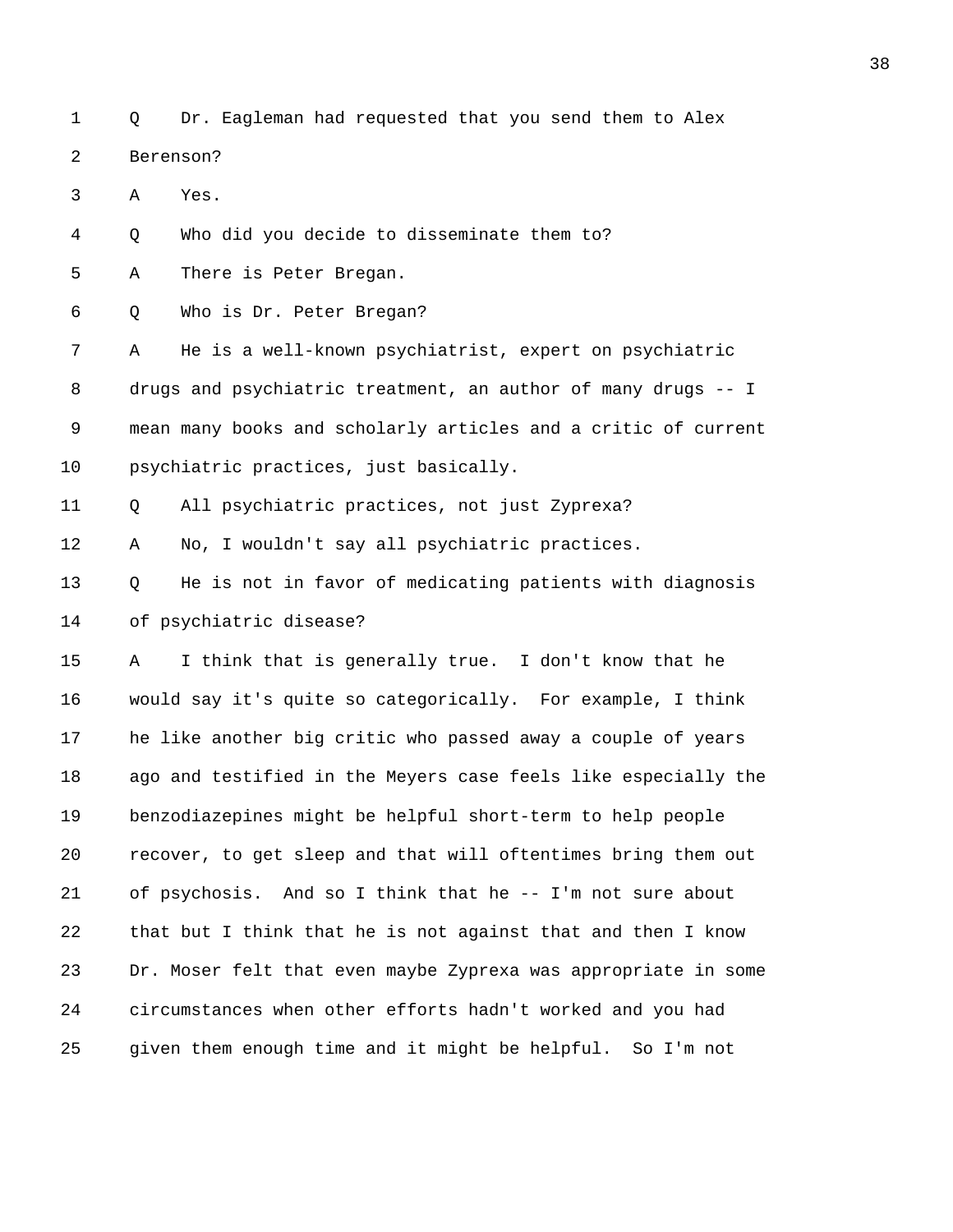1 sure what Dr. Bregan's position on that is.

| 2  | I do know that his position is, which I believe is              |
|----|-----------------------------------------------------------------|
| 3  | accurate, that these drugs basically are brain damaging and     |
| 4  | therefore they should be used -- and have other problems, and   |
| 5  | that therefore they should be used very carefully.              |
| 6  | Dr. Bregan was the founder of an organization, and I<br>Q       |
| 7  | always have trouble remembering all the initials. Do you know   |
| 8  | what I'm talking about?                                         |
| 9  | I believe you are referring to the International Center<br>Α    |
| 10 | for the Study of Psychiatry and Psychology, which is known as   |
| 11 | ICSPP.                                                          |
| 12 | Right.<br>Q                                                     |
| 13 | And ICSPP, they are -- are they a sponsor or are                |
| 14 | they an affiliate of MindFreedom do you know?                   |
| 15 | I don't really know. Well, they are probably a sponsor.<br>Α    |
| 16 | What is a sponsor for MindFreedom?<br>Q                         |
| 17 | It's basically someone who supports their mission, I<br>Α       |
| 18 | think.                                                          |
| 19 | I don't know if it even has to involve any kind of              |
| 20 | fee or anything like that.                                      |
| 21 | But you share common goals and interests?<br>Q                  |
| 22 | Mainly I think it's people have the right to not<br>Right.<br>Α |
| 23 | be forced to take these drugs.                                  |
| 24 | And who are the other people that -- can you identify the<br>Q  |
| 25 | other people that you decided to disseminate the documents to?  |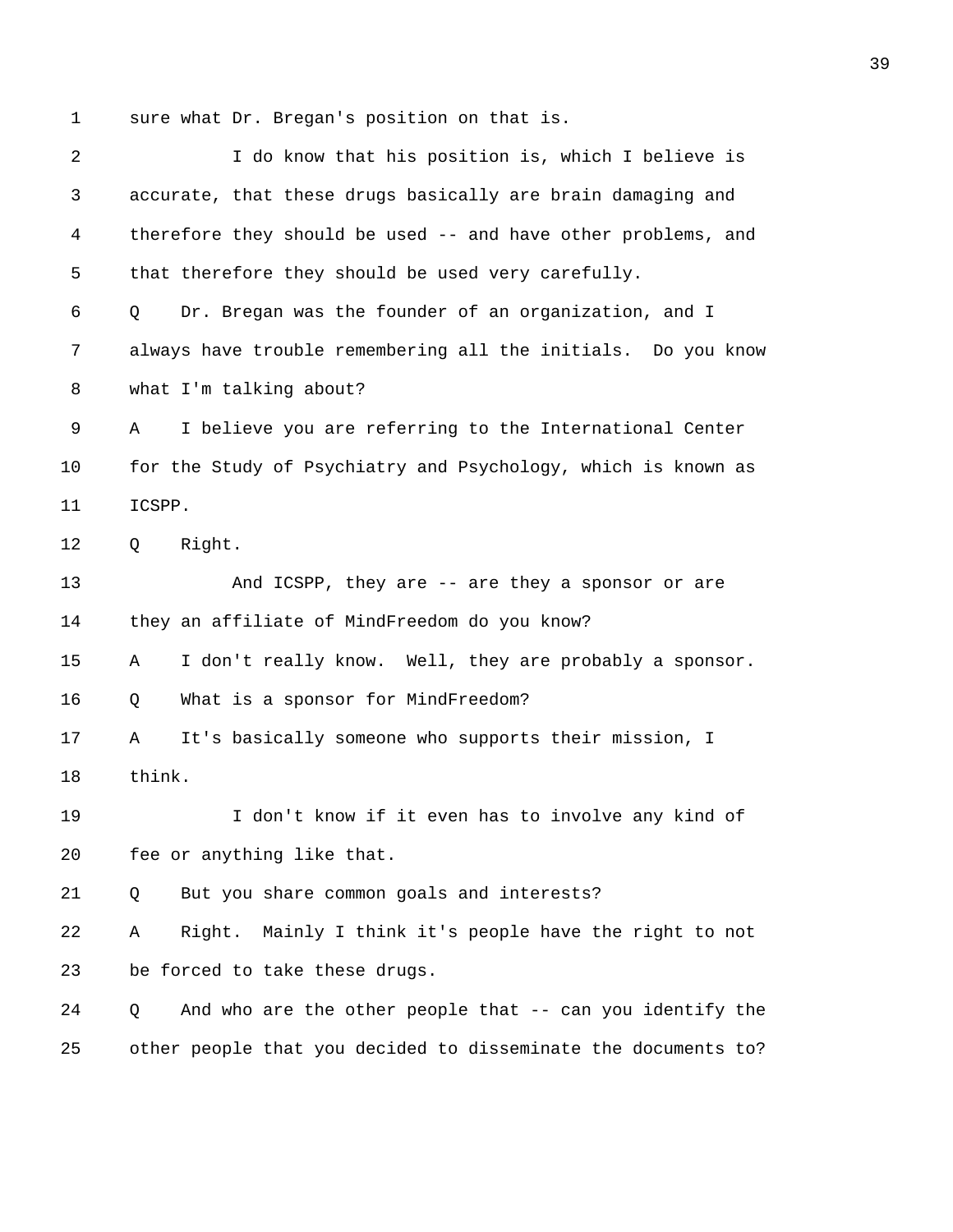- 
- 1 A Dr. Grace Jackson.

2 Q Who else?

3 A Dr. David Cohen, Judy Chamberlain, Bob Whitiker, Vera

4 Sharav. Did I say Will Hull? Laura Zigler.

- 5 It doesn't sound like that is enough. Is it in my
- 6 list?
- 7 Q Would your certification help you?

8 A Yes.

- 9 Q You mentioned Bruce Whittington?
- 10 A I hadn't mentioned him, yes.
- 11 Q Dr. Steven Kruszewski?
- 12 A Yes, I was going to say him but yes.
- 13 Q Then the two other people were Terrie Gottstein?
- 14 A Yes, that is right.
- 15 Q Is that your?
- 16 A And Jerry Winchester.
- 17 Q And Jerry Winchester lives in Alaska?
- 18 A Yes, his office is right next to mine.

19 Q Is there any other people that you remember disseminating 20 the documents to?

21 A No, but I mentioned Vera Sharav. I had spoken to her and 22 she wanted to get them to the Wall Street Journal and so I 23 gave her a password to access the FTP site but I don't believe 24 they did that.

25 Q They, meaning the Wall Street Journal?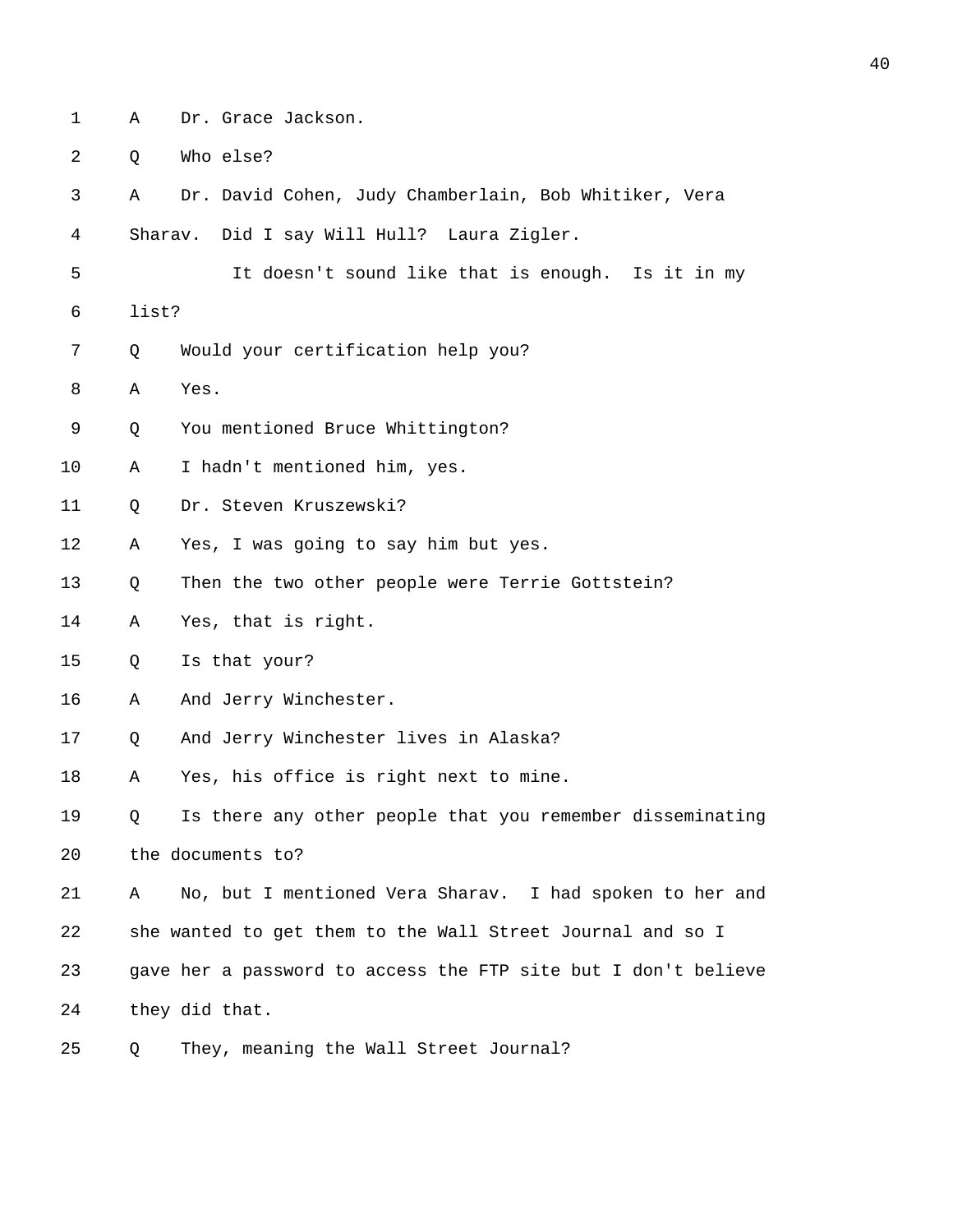1 A Yes.

2 Q So your understanding was that Vera Sharav was going to 3 provide the password to your FTP server which contained the 4 Zyprexa documents to the Wall Street Journal? 5 A Right. 6 Q What is an FTP server? 7 A FTP stands for file transfer protocol, and it's a 8 mechanism to do just that, transfer files and especially 9 multiple files over the internet more reliably for sure than 10 E-mail attachments and with -- it's a lot easier than trying 11 to do it over say a website. 12 0 It's faster? 13 A And more reliable. You can do multiple documents that 14 way. That is relatively hard if you don't have special 15 software that will like what do they call it, crawl a website 16 or something like that to retrieve everything. File transfer 17 protocol is designed to -- you can download a whole directory. 18 Q So this FTP server and the data around the FTP server was 19 built on your computers, your servers? 20 A Yes, it was on one of our servers. I don't know about 21 built but. 22 Q Let's take a step back and we've already talked about the 23 December 6th subpoena and that called for the production of 24 documents on December 20th, correct? 25 A Correct.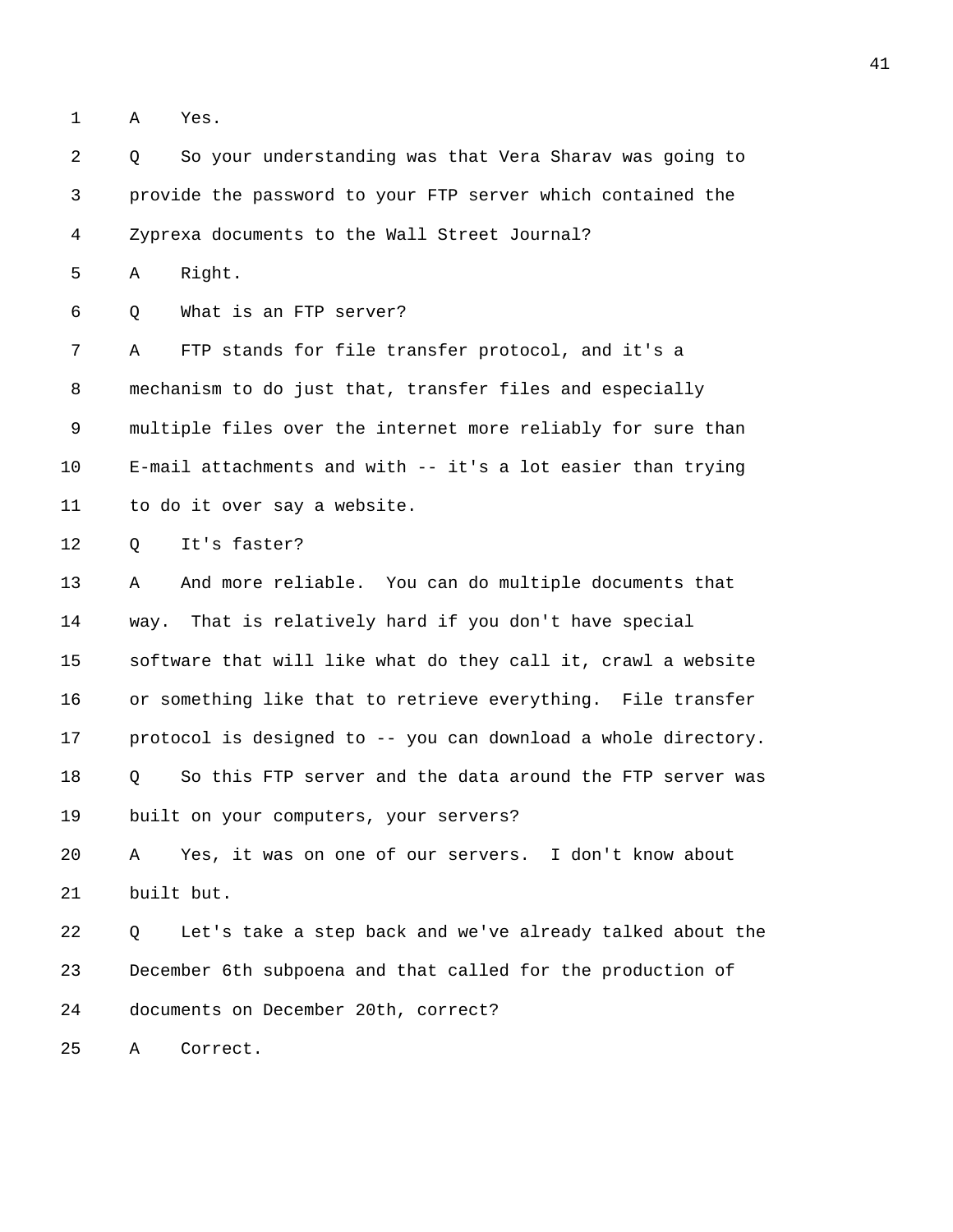1 Q And you then issued an amended subpoena, correct? 2 A Correct. 3 Q And told Dr. Eagleman to start producing documents in 4 your words and I quote "as soon as possible", correct? 5 A No, it's as soon as you can and I realized since then 6 that can is ambiguous but what I meant was as soon as -- you 7 know, as soon as. 8 Q As soon as you can? 9 THE COURT: Don't interrupt him. 10 A As soon as he could under the protective order is what I 11 meant by it. 12 Q Did you say that? 13 A Well, I thought that -- that's what I intended when I 14 said that in the E-mail to him. I don't -- I don't know that 15 I communicated that separately to him. 16 Q Why did you move the date up from December 20 to as soon 17 as you can? 18 A I didn't really move the date of the deposition up. 19 Q You moved the date of the production of documents up, 20 correct? 21 A Well, I mean, what it said was -- it's like I put in the 22 E-mail, it didn't make any sense for him to bring the 23 documents with him in Attelboro, Massachusetts for me to try 24 to examine them in Anchorage, Alaska. So I had an amended one 25 that said to give it to me prior to the deposition and o give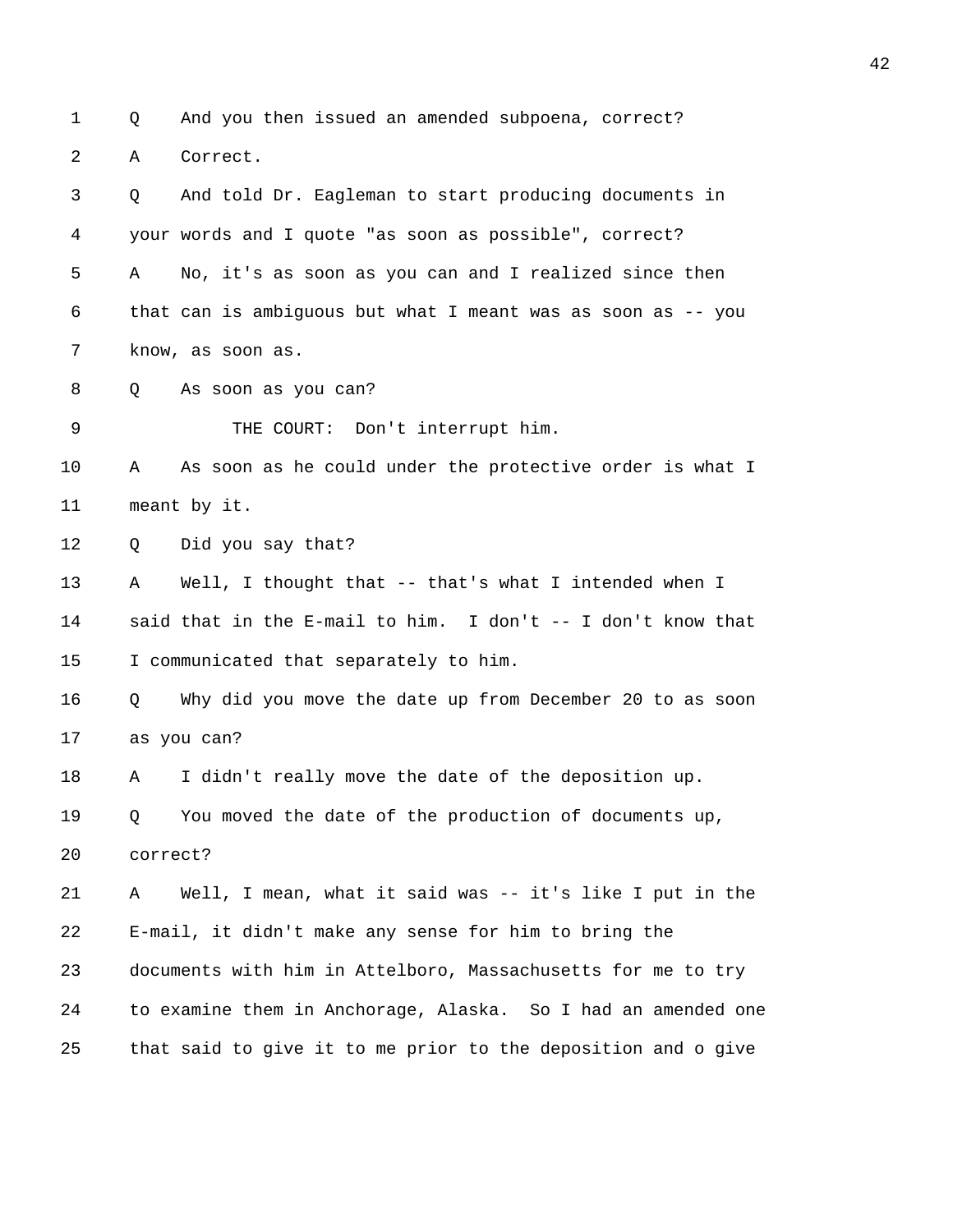1 it to me as soon as he could so that I would have a chance to 2 review them before the deposition. 3 Q And the E-mail that you sent to Dr. Eagleman said produce 4 the documents "as soon as you can", correct? 5 A I believe that's true. 6 Q And that same day you set up the FTP server that you are 7 talking about that allowed for the rapid and efficient 8 transfer of documents, correct? 9 A Is that what I said -- is that what I wrote -- yes, could 10 be. 11 Q Then the production of documents started the next day on 12 December 12, correct? 13 A Yes. 14 Q And it continued until in your words you received the 15 December 14th fax from Lilly's counsel on the morning of 16 December 15th, correct? 17 A If that's what I said, yes. 18 Q And earlier you said you had told Dr. Eagleman repeatedly 19 that he should send the second subpoena to Lilly, correct? 20 A Yes. 21 Q And you knew he planned not to send it to Lilly, correct? 22 A Yeah, I think -- he told me he didn't see that it made 23 any difference. 24 Q And you decided that it was not important for you to send 25 the subpoena to Lilly either, correct?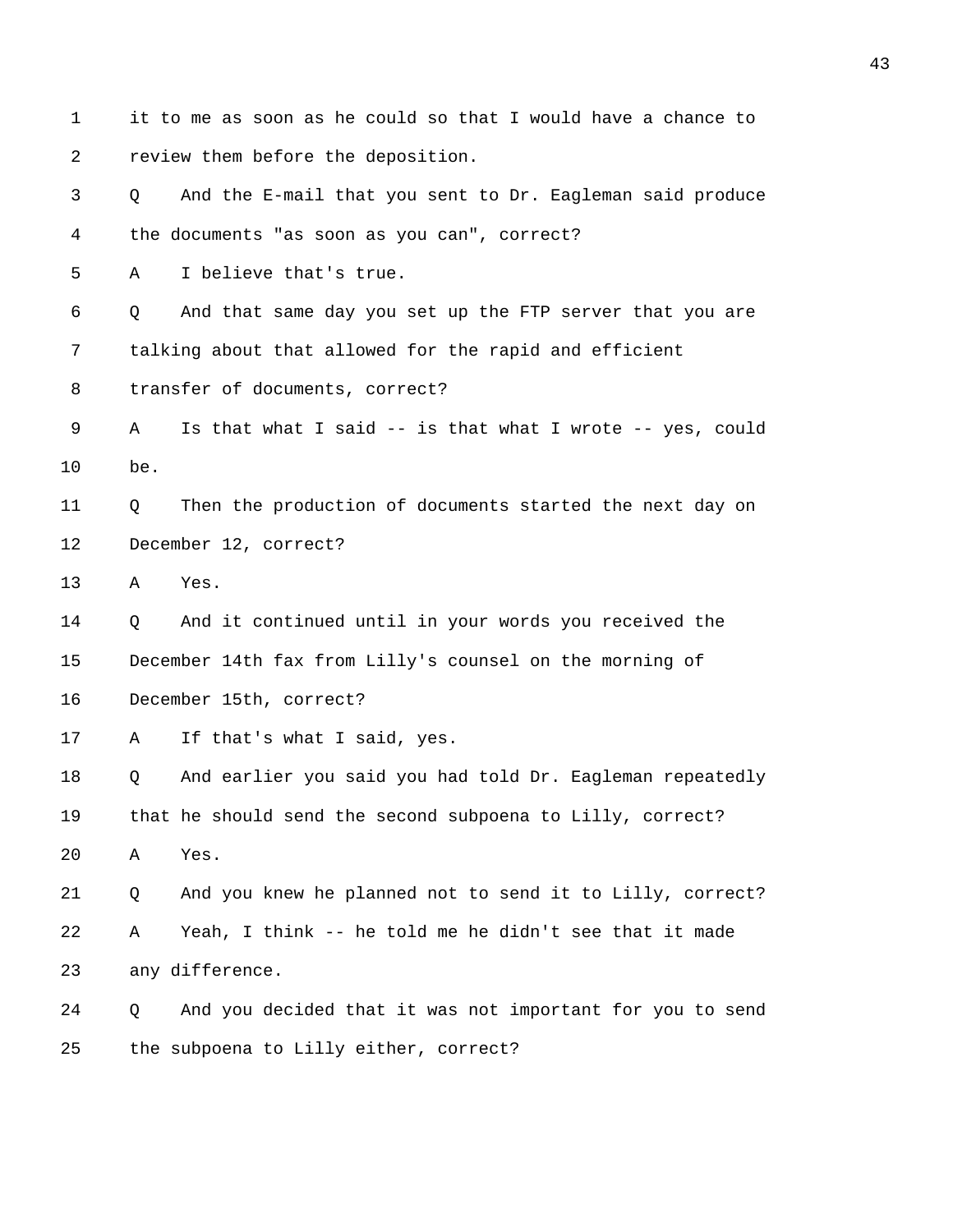1 A My -- my position is that it was his responsibility under 2 the CMO and not mine. 3 Q As an officer of the Court, I'm just asking you, you made

4 the decision not to send the amended subpoena which called for 5 production of documents prior to December 20th to Eli Lilly,

6 correct?

7 A Correct.

8 Q And you knew at that time that Lilly had been provided 9 information that the document production would occur on 10 December 20th, correct?

11 A Yes, well, I mean that's what the subpoena says but 12 that's not -- I think it's not uncommon for documents to be 13 produced prior to the actual date.

14 Q I'm sorry, I may have interrupted.

15 A I think I was done.

16 Q Under Alaska rules, and you are an attorney in Alaska,

17 correct?

18 A Yes.

19 Q The Alaska rules for subpoenas are basically identical to 20 the Federal Rules, correct?

21 A I guess. I couldn't really say for sure.

22 Q Then let's just talk about the Alaska rule. You are 23 familiar with those rules?

24 A Yes. Like I said, I haven't done a lot but I reviewed 25 the rules before, I did.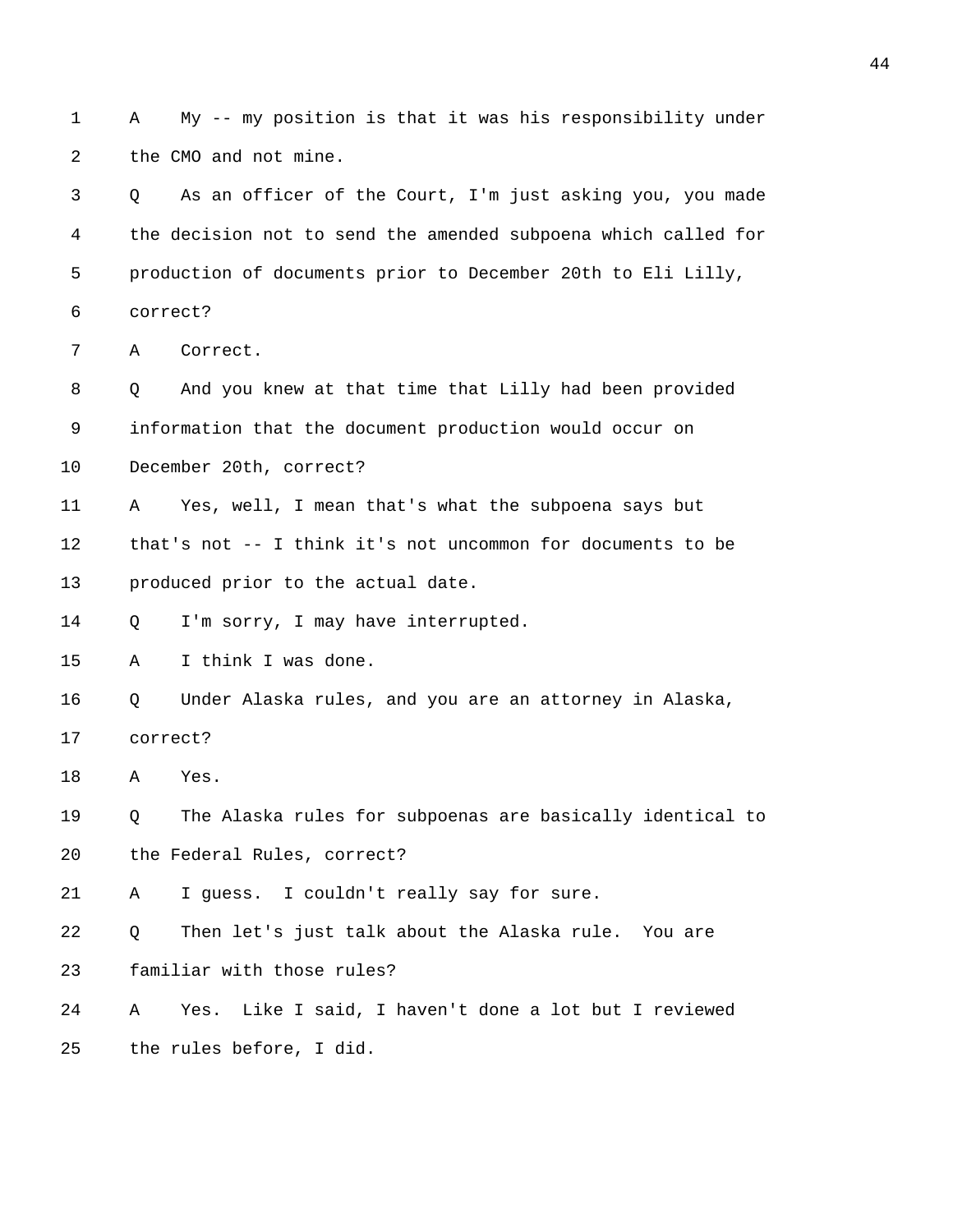1 Q Under the Alaska rules, a party, all interested parties 2 are supposed to be given 10 days notice prior to a production 3 occurring, correct? 4 A Well, I don't know that is entirely accurate. I think 5 what it says is that any party to whom the subpoena, something 6 like that, to whom a subpoena is directed may object within 10 7 days. 8 O And the production in this case occurred prior to 10 9 days, correct? 10 A Right, Dr. Eagleman did not object. 11 0 Of course. 12 Now, the second subpoena that we're talking about, 13 we already confirmed that you did not send that to Lilly, 14 right? 15 A I believe I've said that a number of times, yes. 16 Q And you did not send it to Dr. Eagleman's -- the law firm 17 that retained Dr. Eagleman in the Zyprexa litigation, correct? 18 A I don't think I even knew who that law firm was but no, I 19 didn't. 20 Q And you didn't send it to the parties in the Alaska 21 litigation at that time, did you? 22 A Well, under the Alaska rules, you don't send the 23 subpoena. You are required to send a notice of deposition and 24 when I -- actually when I went to get the subpoena issued, I 25 had a certificate of service that said I'm sending notices of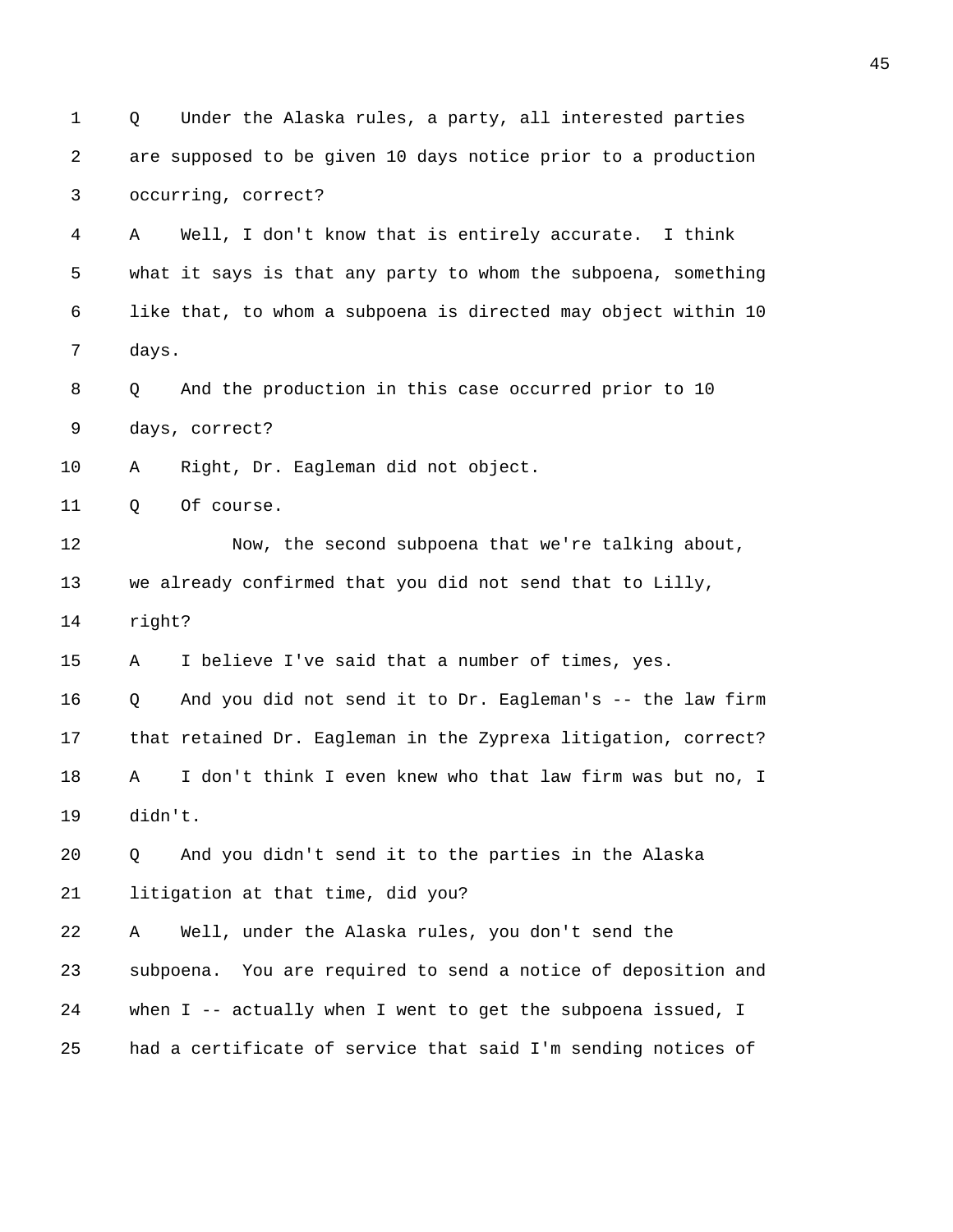1 deposition. There were three other ones and the clerk said 2 no, that's not good enough, I want to see the actual notices 3 of a deposition. So I went back and got them and brought them 4 to the clerk and showed them to her and then she issued the 5 subpoenas and that was December 6. 6 Q December 11? 7 A It was probably both actually. 8 Q But no other parties of the Alaska litigation received a 9 copy of the December 11 subpoena, correct? 10 A Right. That is not the practice. 11 Q So the only people knew that the subpoena had been 12 amended was you and Dr. Eagleman, correct? 13 A The only people? 14 I don't know if it's the only people. I didn't 15 notify Eli Lilly if that's really the question. 16 Q The question is you didn' notify anybody other than Dr. 17 Eagleman that there had been a change in the production date, 18 correct? 19 A Really, the deposition date hadn't changed. 20 Q The production date, the document production date, the 21 only person you notified of a change in the production date 22 was Dr. Eagleman, correct? 23 A I don't know about the only person. I might have told my 24 wife. I guess that is privileged, but anyway, I might have 25 told somebody else, but no, I didn't tell the other parties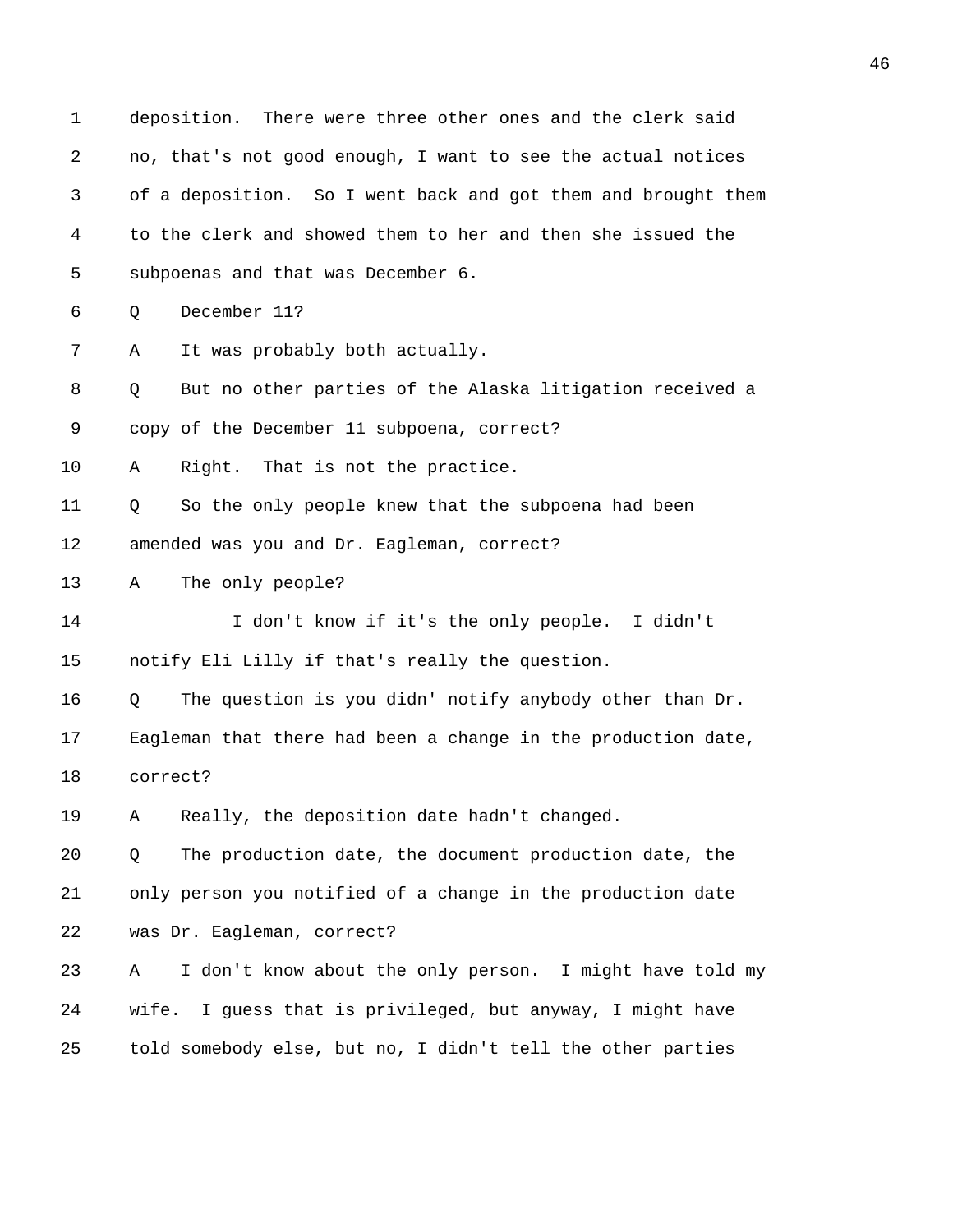| 1  | because it didn't change -- the deposition date wasn't changed |
|----|----------------------------------------------------------------|
| 2  | so there was really no reason to tell them unless Eli Lilly    |
| 3  | was already in cahoots with them or something.                 |
| 4  | I'm not sure what that means.<br>Q                             |
| 5  | There is no -- I mean; A, they had notice of the<br>Α          |
| 6  | deposition. That hadn't changed and there was no reason to     |
| 7  | notify them of this as far as I was concerned.                 |
| 8  | You already told us that you told Dr. Eagleman repeatedly<br>Q |
| 9  | to notify?                                                     |
| 10 | Eli Lilly, yes.<br>Α                                           |
| 11 | So that $--$<br>Q                                              |
| 12 | I knew that Eli Lilly had an interest in this and so I<br>Α    |
| 13 | really -- I suggested that Eli Lilly should be notified but    |
| 14 | the other parties in the Alaska case; A, they weren't $-$ - I  |
| 15 | didn't see why they would have an interest in knowing that.    |
| 16 | The deposition date hadn't changed.                            |
| 17 | When you issued the subpoena, you reason you said you<br>Q     |
| 18 | needed the subpoena was so that you could review the documents |
| 19 | in advance of Dr. Eagleman's deposition, correct?              |
| 20 | Yes.<br>Α                                                      |
| 21 | And instead of reviewing the documents you start making<br>Q   |
| 22 | copies of them as soon as you received them, correct?          |
| 23 | Yes.<br>Α                                                      |
| 24 | And you proceeded to make copies for the next two days<br>Q    |
| 25 | and send them out to the people on your and Dr. Eagleman's     |
|    |                                                                |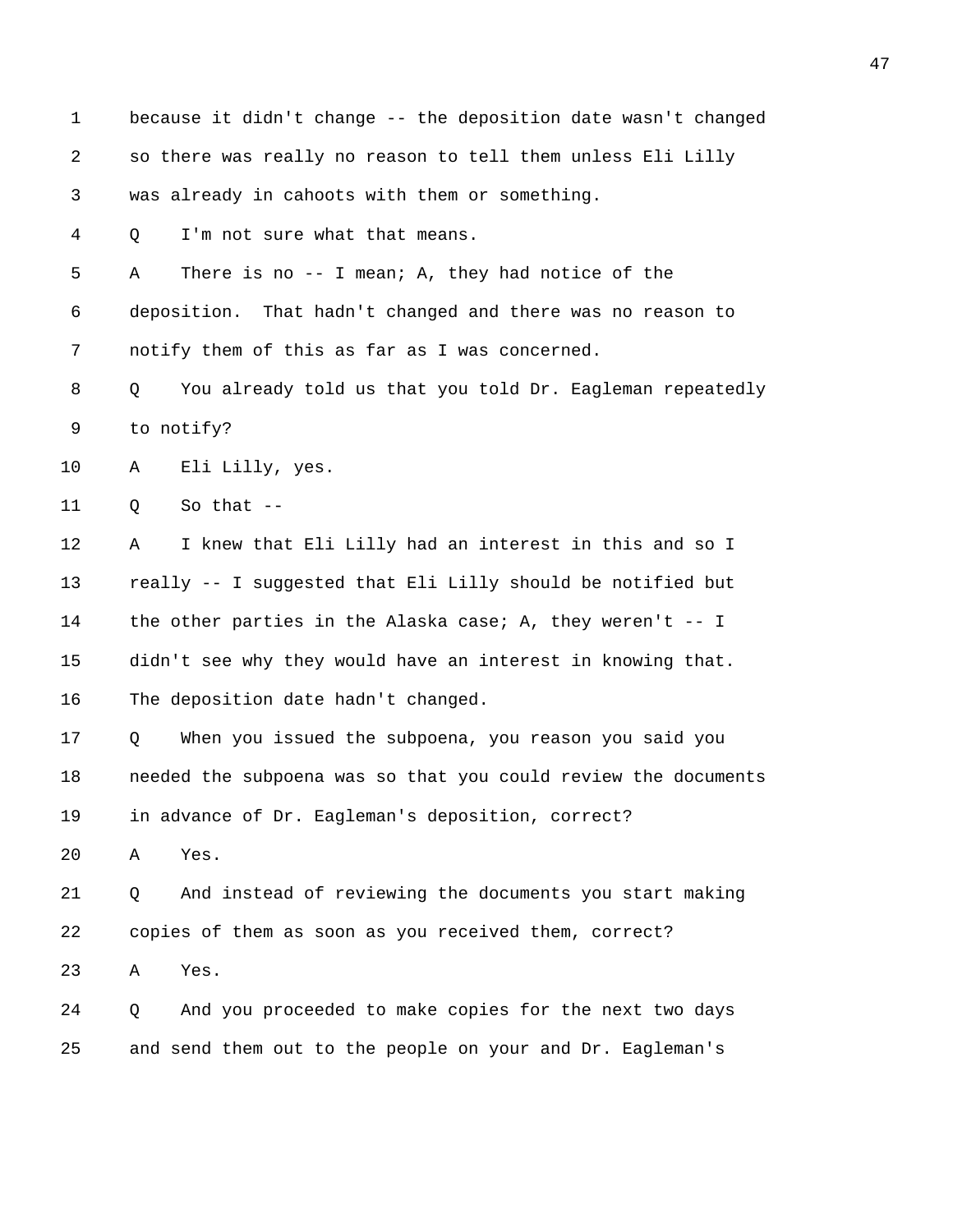1 list, correct?

2 A I made two batches.

3 Q Right, for the next two days, correct?

4 A In the next two. It wasn't for them. I didn't spend all 5 say two days doing it.

6 Q This is the question I want to make clear. You were so 7 busy making copies of these documents that you never got to 8 review them, did you?

9 A I looked at some of them. The deposition was quite -- a 10 few days off which is, I think, your complaint. So I would 11 pull up some of them and look at them and I -- and it wasn't 12 that I was so busy make copies. I had my laptop burning DVDs 13 and my main computer burning DVDs, another laptop making sure 14 that they were -- I would make them and then I would put them 15 in this other one to make sure that they came up and I don't 16 know, I don't think it took me an hour to do it each time. 17 Probably less.

18 Q And you were anxious to get them out as quickly as you 19 could, right?

20 A Anxious, yes, I thought it would be good to get them out. 21 Q Before the Court could enter an order telling you you 22 shouldn't?

23 A Well, I don't know. I mean I guess -- I don't know that 24 -- you know, I knew that Eli Lilly would want to try to stop 25 it.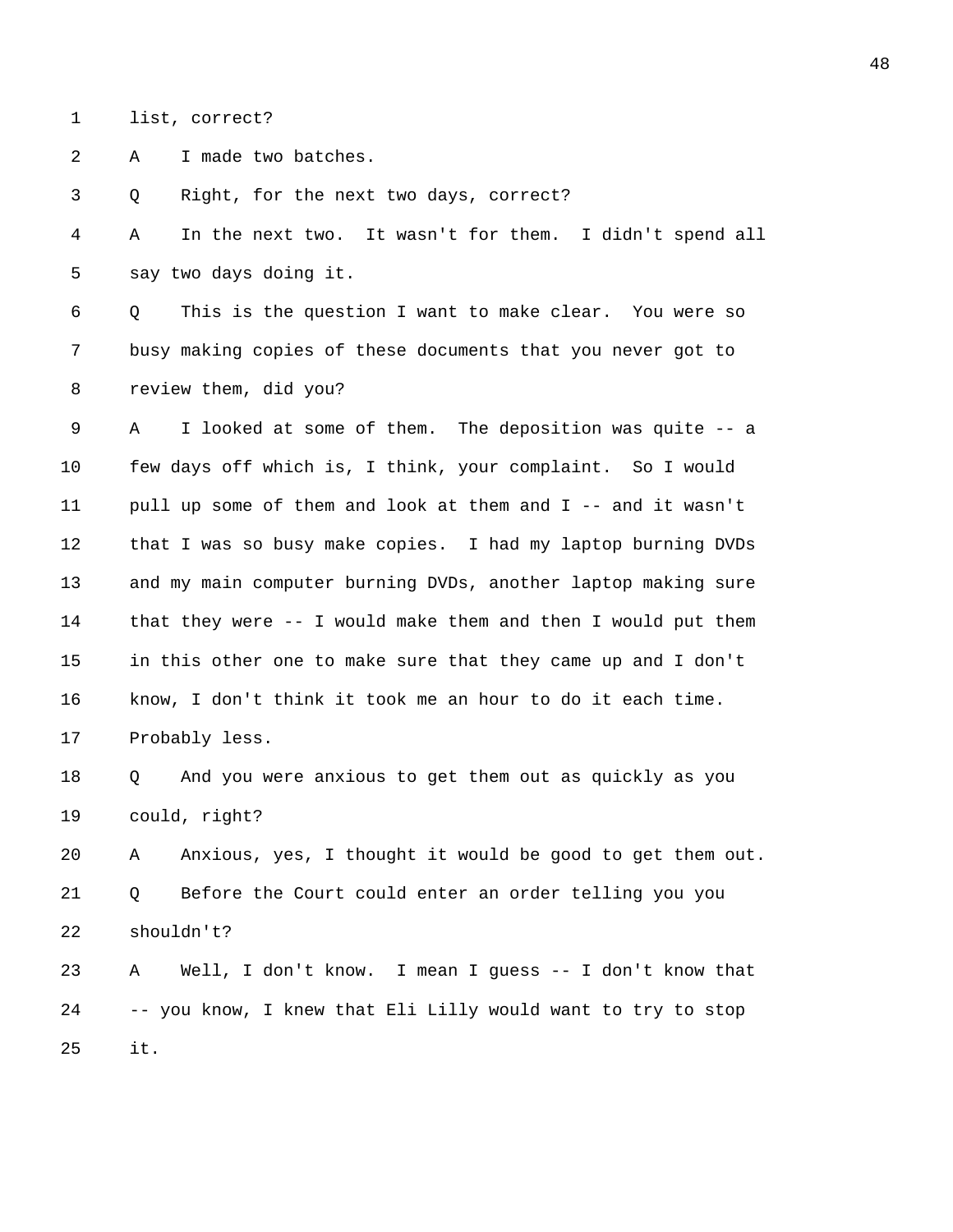1 Q Right, and you wanted to get them out as quickly as you 2 could to make that harder?

3 A Well, I would say yeah, I wanted to get them out of the 4 way that would make it impossible to get them back.

5 Q Right. And I just want to confirm that you, sir, as an 6 officer of the Court and an attorney in the State of Alaska, 7 relied on a physician to determine the legal implications of a 8 protective order, correct?

9 A No, that is not precisely true. I advised him to get 10 counsel repeatedly and I looked at it in terms of what my 11 obligations were and that I didn't have any obligations under 12 what is called CMO-3 here, I think, the protective order, that 13 I had to follow the rules. I felt that the protective order 14 essentially provided a road map of how to do it and that I 15 followed that road map.

16 Q Based on Dr. Eagleman's description of that road map, 17 right?

18 A His -- well, he read that paragraph to me.

19 Q And let me just -- and the reason why I'm asking the 20 question, you submitted a declaration to the Court this 21 morning?

22 A Yes.

23 Q In paragraph 6 of that declaration, you wrote, and these 24 are your words: Dr. Eagleman indicated that three business 25 days could be construed as sufficient notice to comply?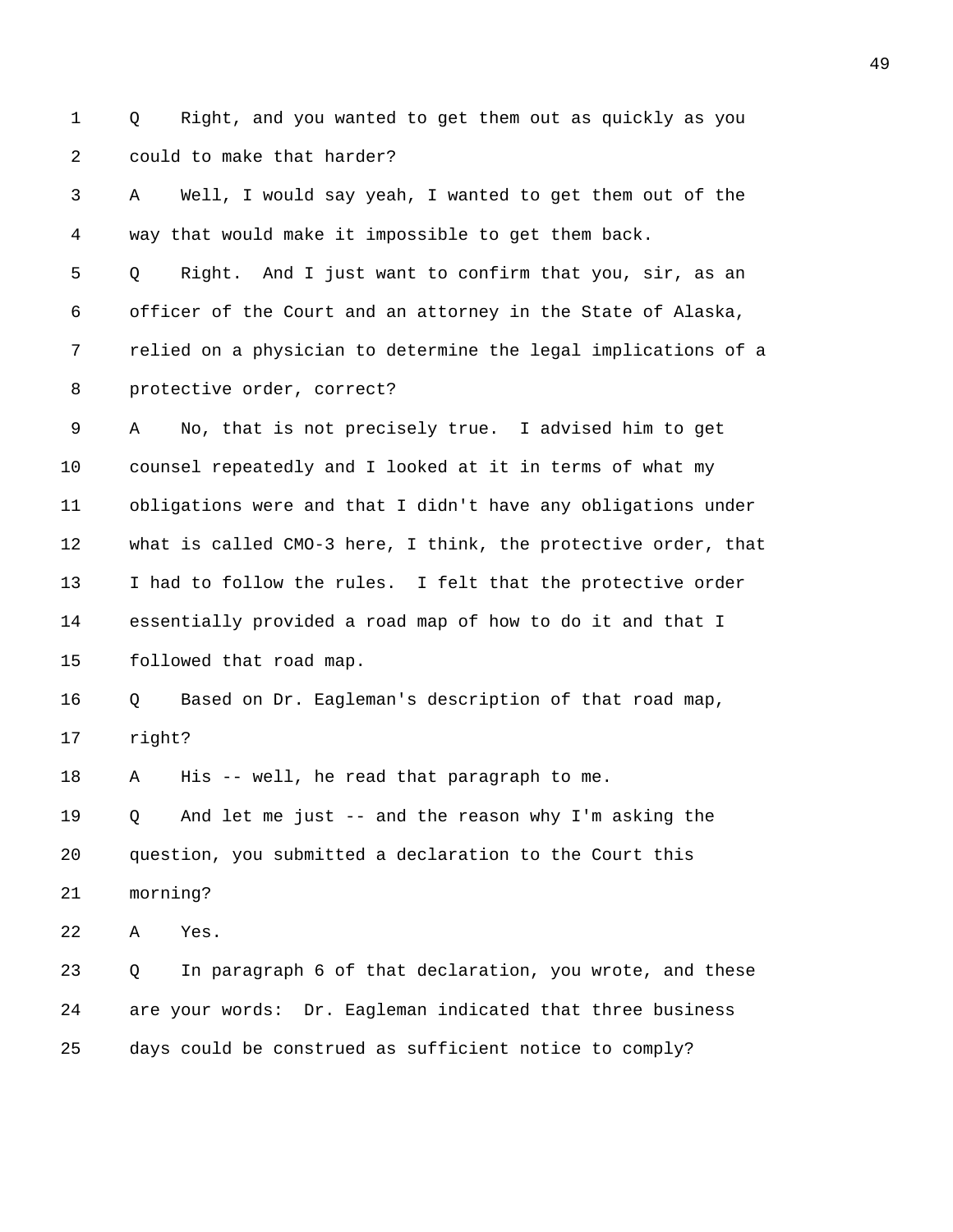1 A Yes.

2 Q And you relied on Dr. Eagleman's interpretation of the 3 case management order and the procedures under which you were 4 supposed to be operating as an officer of the Court and you 5 never asked for the protective order and you never had a copy 6 of the protective order before you pursued your course of 7 action with Dr. Eagleman?

8 A There is a lot there and I'm kind of tired from 9 everything, flying all night and stuff but you said as an 10 officer of the Court. I was certainly an officer of the 11 Alaska Court and followed those rules.

12 I never did and I don't believe now that I am 13 subject to -- a party to that case management order. Now, I 14 think really the guts of the question is what was reasonable 15 notice. We discussed that and how -- actually, we discussed 16 and I know more about the law now but how ambiguous that order 17 was and so he said that he felt it could be construed that 18 way. One of the things, for example, that we discussed was, 19 and I mentioned it, that initially I assumed that I was going 20 to get one of those AS 47.30.839 proceedings where the usual 21 practice, which I think is an absolute outrage, is for the 22 hospital to file a petition sometimes only an hour before the 23 hearing and then go through and get a forced drugging order 24 then the hearing that starts an hour from when the respondent 25 was served. And that what is reasonable notice under those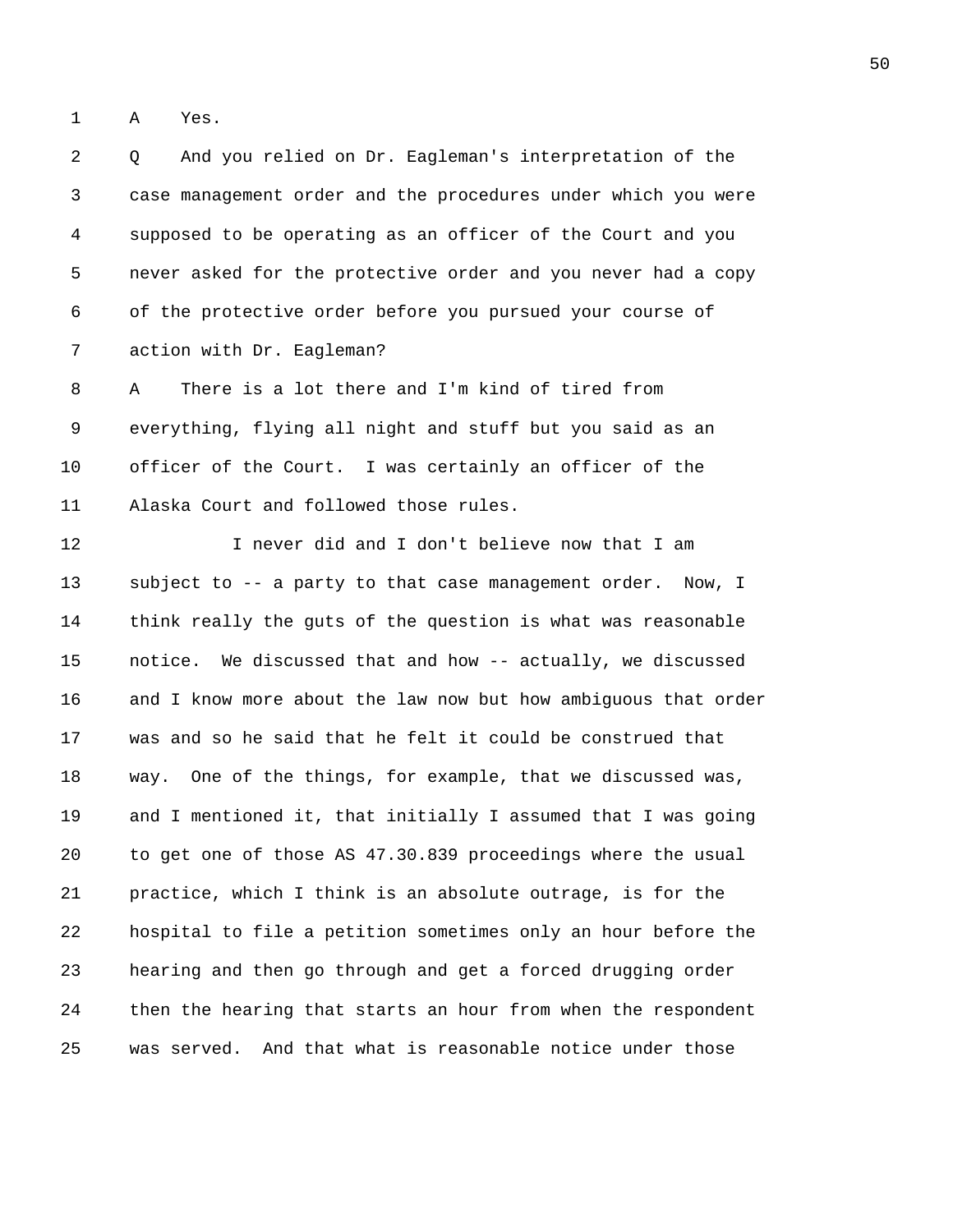1 circumstances? And what I said, and I think I put it in my 2 draft response, is that well, I'm not going to do a hearing 3 under those conditions, and I always get a continuance. And 4 so we talked about that and what it meant to be reasonable 5 notice and we talked about that but I made it clear I was not 6 his attorney and he needed to consult his own attorney and 7 that it was his obligation to comply with the order. 8 Q Did he consult with his own attorney, if you know? 9 A He gave me the name of one attorney -- the name who 10 escapes me, they are not here -- who he said and I called them 11 and that attorney said no, I'm not his attorney. 12 Q Was that the law firm that terminated him after they 13 found out what he had done in this case? 14 A No. 15 Q A different law firm? 16 A A different lawyer. 17 Q Do you remember the first name? 18 A I don't. 19 Q Do you have -- how did you get the name of the attorney 20 to call? 21 A Dr. Eagleman told me. 22 Q Was it in an E-mail? 23 A No, I don't believe it was. 24 Q Where was the attorney that you called, what part of the 25 country?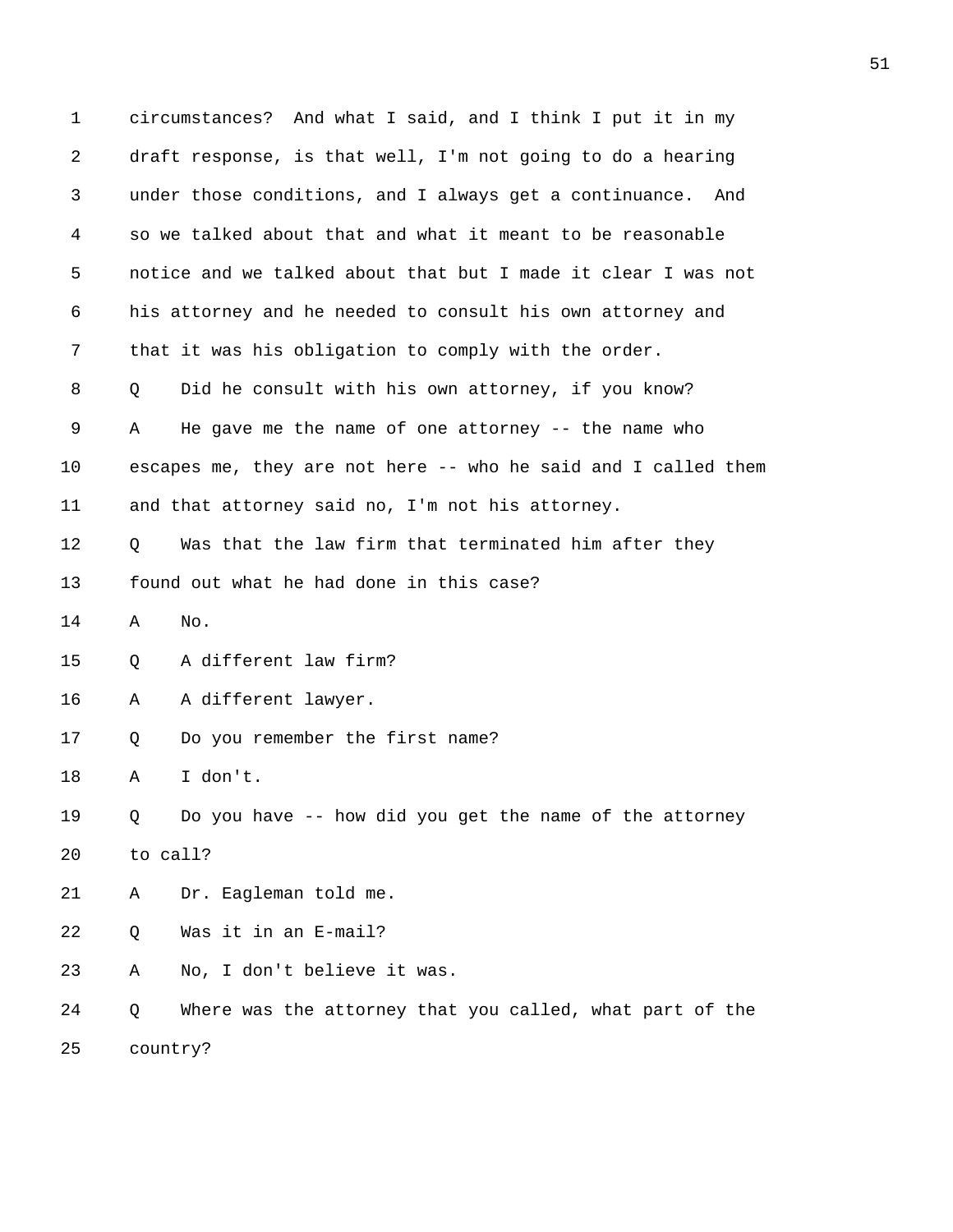|              |  |  |  |  | 1 A I think it was in the Boston area, certainly the |  |
|--------------|--|--|--|--|------------------------------------------------------|--|
| 2 northeast. |  |  |  |  |                                                      |  |

3 Q Is the name Tom Sobel?

4 A I don't know. It's not inconceivable but it doesn't 5 totally ring a bell.

6 Q So you had this conversation with this attorney? 7 A Yes, and that basically terminated after he said he

8 wasn't representing him.

9 Q What did you say to the attorney?

10 A I understand you are representing Dr. Eagleman and he 11 said no, I'm not, and that was pretty much it.

12 Q I wasn't on the call so I'm trying to understand how it 13 happened.

14 You picked up the phone, dialed the number, somebody 15 answered the phone, you asked to speak with the attorney that 16 you thought was representing Dr. Eagleman and that person gets 17 on the phone and what did he say?

18 A I think I already said that, that Dr. Eagleman says that 19 you are representing him with respect to this.

20 Q What is this?

21 A Documents in this case, the Zyprexa multi-district 22 litigation. I'm not sure exactly how I described it but I 23 described the case somewhat.

24 MR. HAYES: The time when this happened, judge? 25 Q This is before the documents were produced, correct?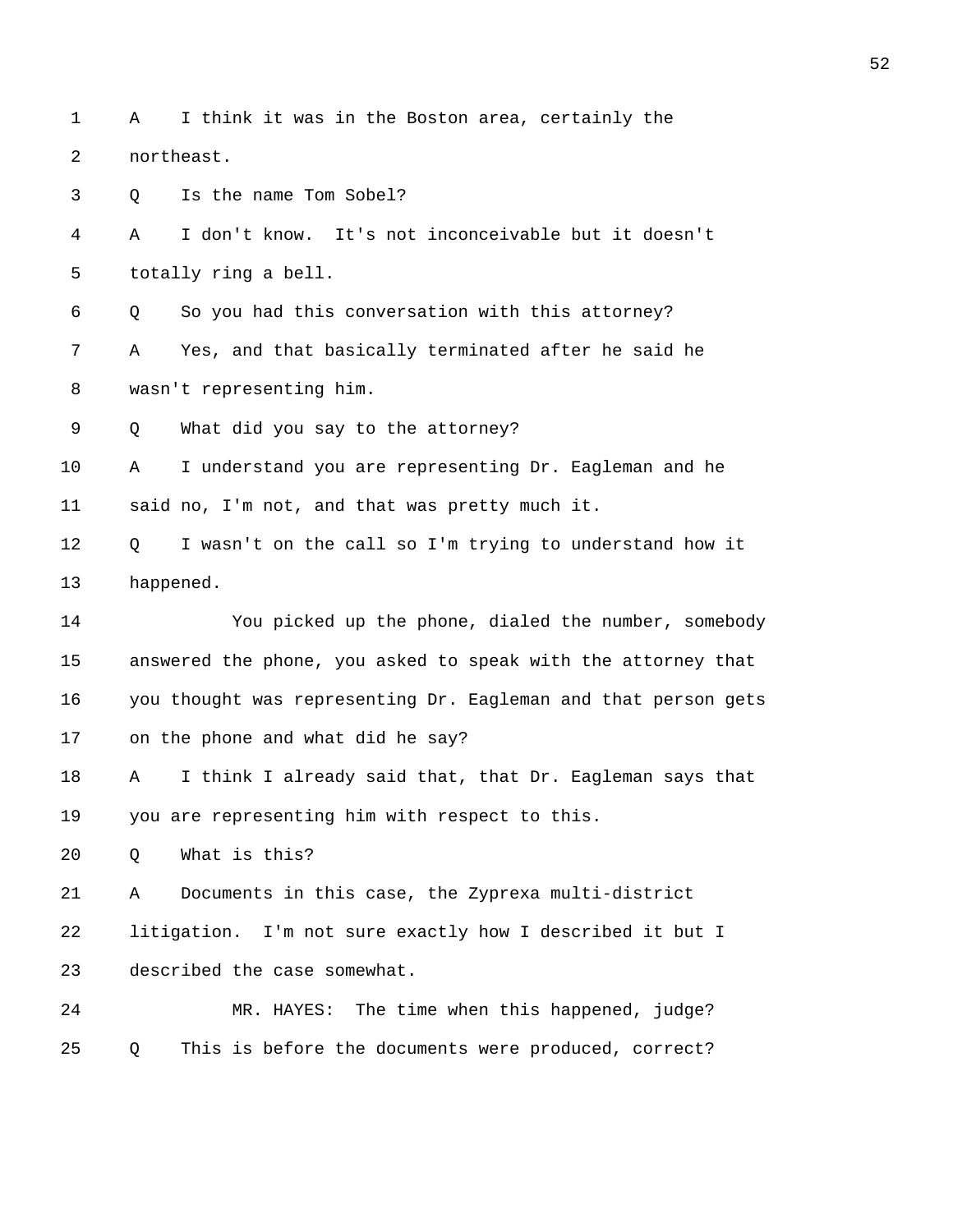1 A Yes.

2 Q So prior to you receiving Dr. Eagleman -- documents from 3 Dr. Eagleman, he gave you the name of an attorney that he 4 thought was representing him in connection with his 5 communications with you, correct? 6 A That he told me that he was, yes. 7 Q I'm sorry? 8 A Yeah, he told me that he was representing him. 9 Q So you called that person and said? 10 A I think I have described pretty much the whole 11 conversation except for one other thing which is that he said 12 that he, he did know Dr. Eagleman and he -- I don't know if he 13 represented him or not in other matters but he definitely said 14 he wasn't representing him in this matter. 15 Q Do you have phone records that would show who you called? 16 A I believe buried on my desk somewhere is that note. I 17 tried to bring everything with me but I have a lot of stuff at 18 my desk and so I think -- so I think it's somewhere there. 19 Q What have you brought with you today? 20 A I brought -- I tried to get on my computer basically, I 21 think, most everything that they would be interested in. I 22 did bring hard copies of the E-mails from and to Dr. Eagleman. 23 Q Phone records? 24 A It's on my computer. 25 Q Any --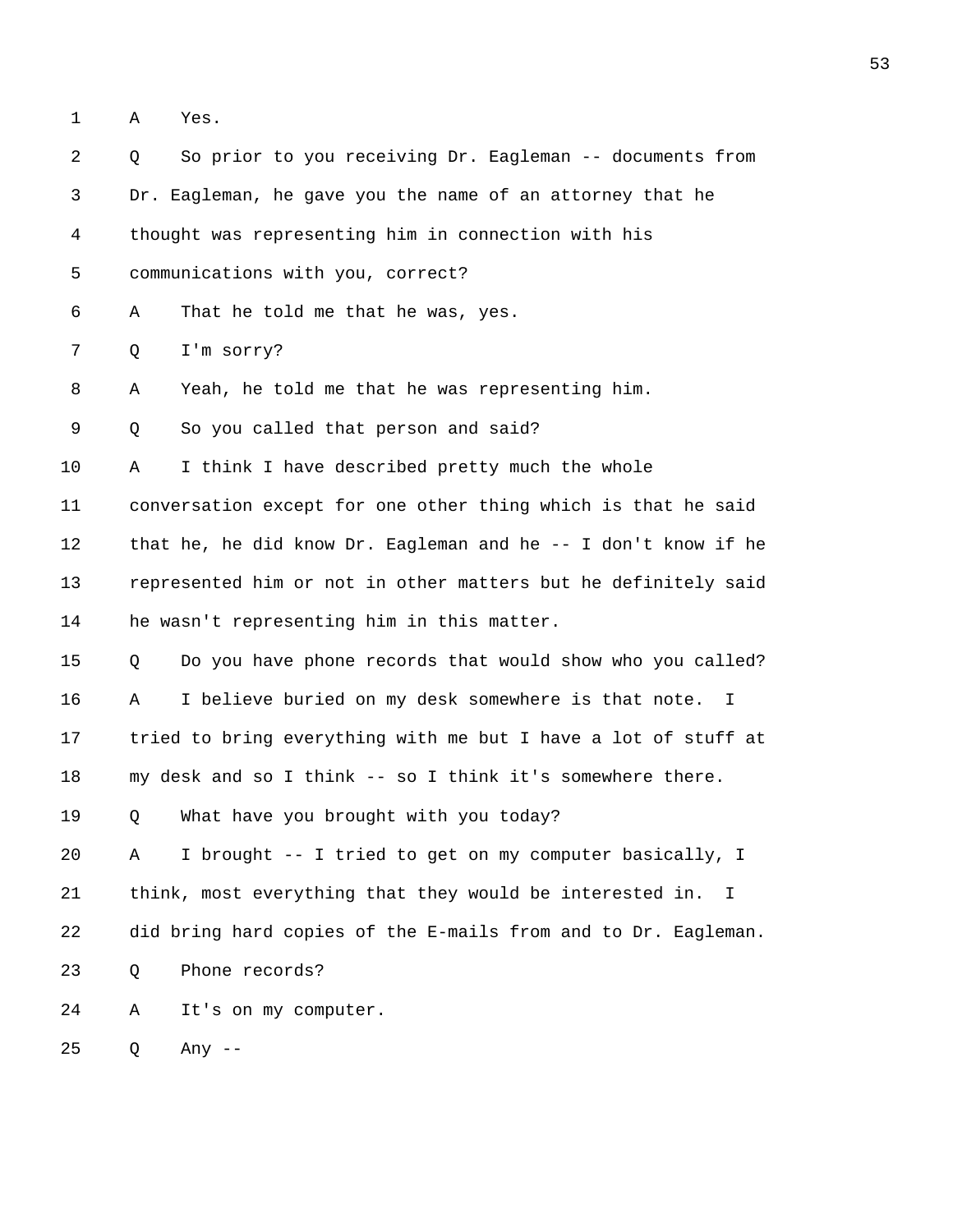1 A Not all of them. I mean I could go into why but I don't 2 think -- you might ask me a question about some of them but I 3 don't think there is anything in the phone records other than 4 his attorney's name and number. I don't know. One of the 5 things is that when I was ordered to preserve all my voice 6 mail, that actually presented a problem. And so I had my 7 secretary while I was gone take a little recorder and record 8 them before she deleted them. And then she E-mailed me the 9 records. But they would be in one E-mail. They didn't all 10 pertain to this case.

11 So where I filed them on my computer is in my law 12 office folder and so it's not here, but I can access my office 13 computer via the internet and so I could actually find that. 14 Q Did you bring anything with you that relates to your 15 communications with the people who you disseminated the 16 documents to?

17 A Well, I didn't -- there really isn't any. I mean there 18 is a, I think there is a cover letter to Mr. Cha, I believe I 19 have a copy of that.

20 I brought pretty much what I thought would be 21 responsive that I could do at the time before I left.

22 Q After you got off the call with the person that said they 23 weren't representing Dr. Eagleman for the purposes of your 24 communications, did you have any discussions with anybody else 25 who purported to be representing Dr. Eagleman?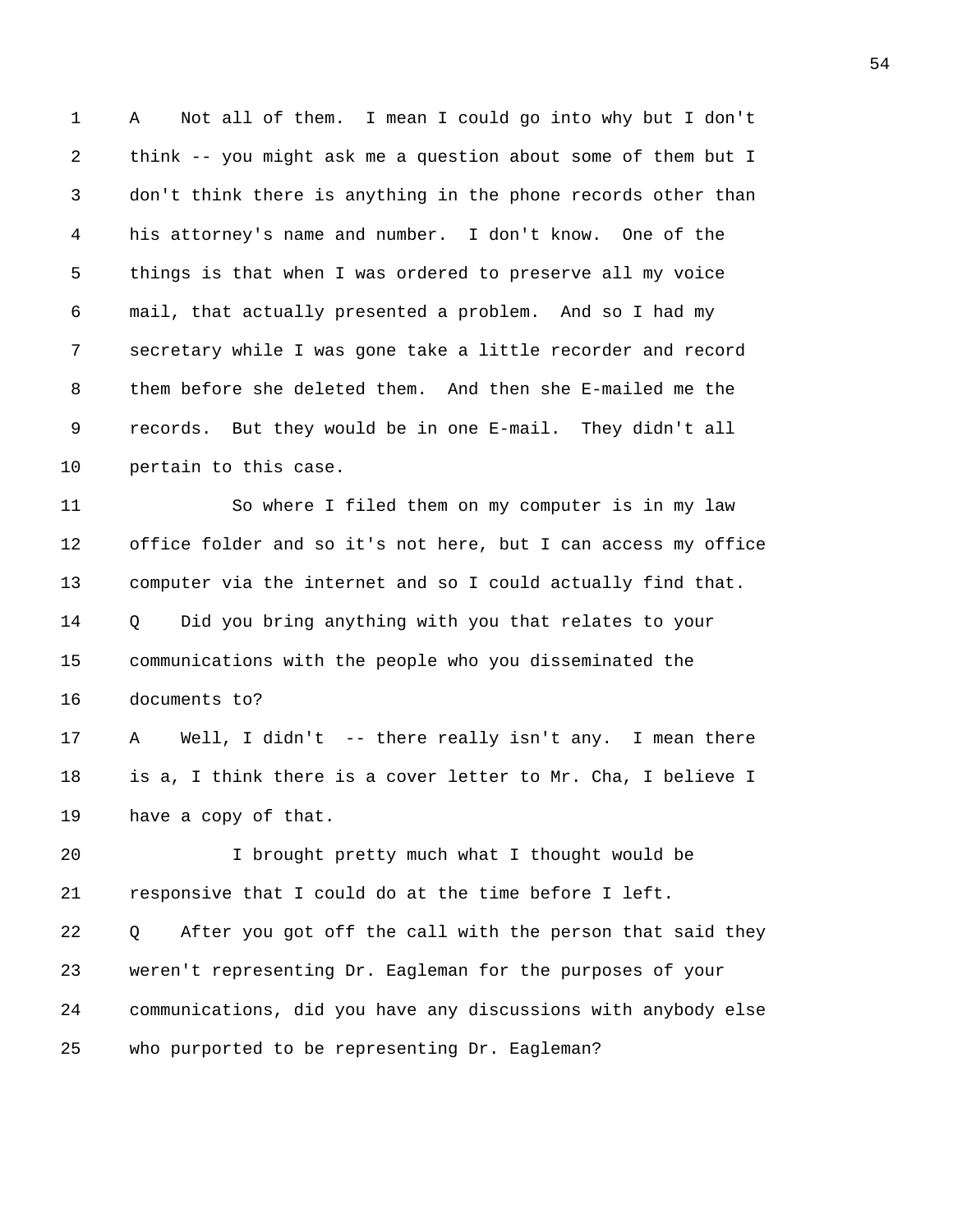1 A I don't believe so.

4 (Pause.)

2 Q Your Honor I think at this point I just want one minute 3 to check my notes.

5 After you received a copy of the order of this Court 6 saying that you had improperly disseminated the documents in 7 violation of CMO-3, did you communicate that fact to the 8 recipients of the documents to whom you sent them to? 9 MR. McKAY: Objection, your Honor. As Mr. Fahey 10 knows, your Honor specifically struck the word improperly from 11 that order. 12 Q You received a copy of the mandatory injunction directed 13 to you, did you not, sir? 14 A Yes. 15 Q And that document said that you aided and abetted a 16 violation of CMO-3, correct? 17 A Yes, and I strenuously objected -- tried to object to 18 that before it got issued but it got issued before we were 19 able to. 20 Q You actually objected to that on the call with Judge 21 Cogan and your attorney? 22 A That is probably true, yes. I was pretty offended by it. 23 Q Then -- 24 MR. McKAY: Your Honor, I apologize but in fairness, 25 and for the record I think I misheard or misunderstood what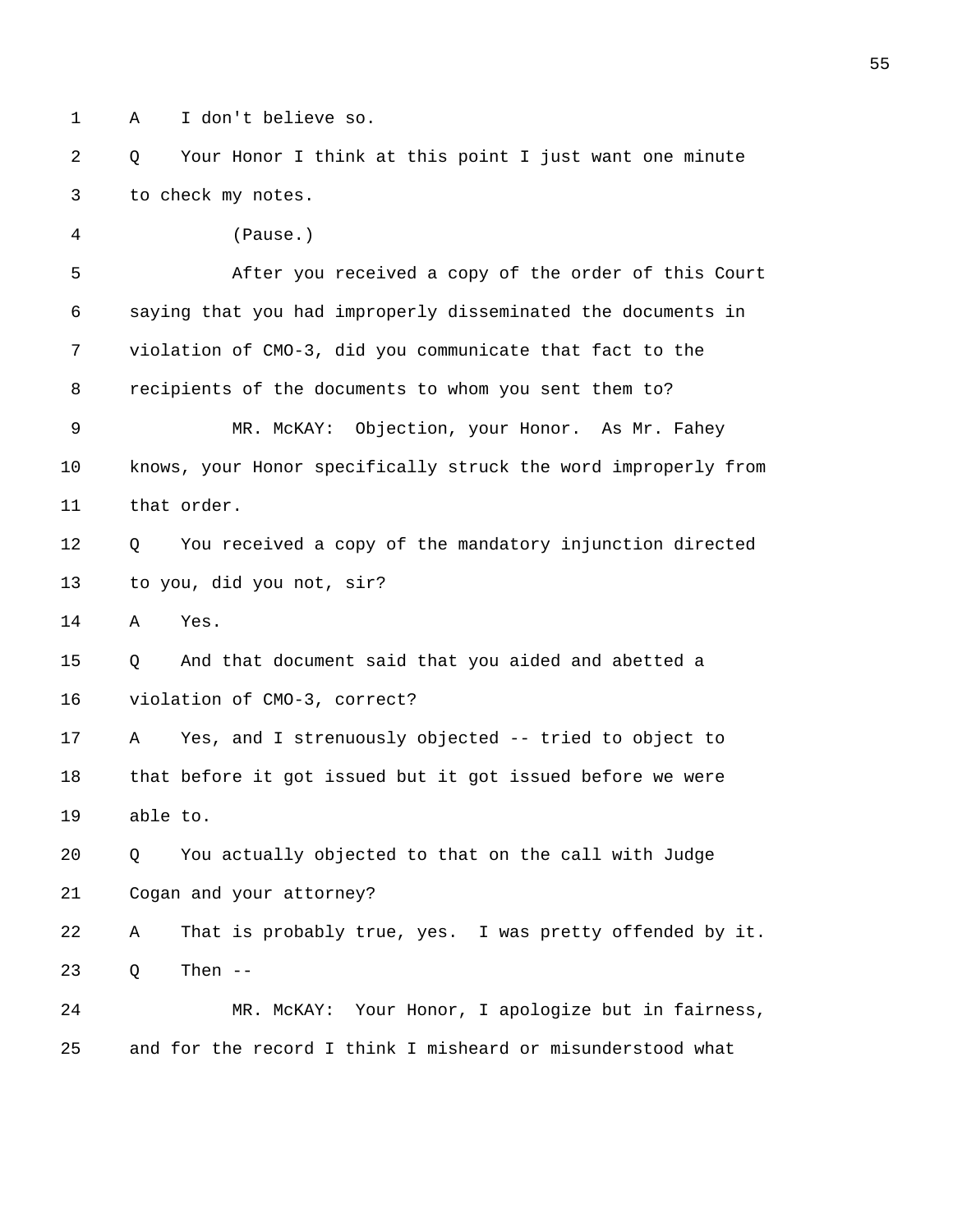1 Mr. Fahey was understanding.

2 You struck the word improperly from your order. I 3 believe that he is referring to an earlier order so I 4 apologize for misunderstanding. 5 Q You communicated the fact that you were asked to 6 communicate, you were ordered to in fact communicate to 7 everyone who you disseminated the documents to and retrieve 8 them, right? 9 A Yes. 10 Q And that was on December 18 and 19, right, you started 11 doing it in the middle of the night, at least East Coast time 12 on the 18th? 13 A I think that is correct. 14 Q And by the time on the 19th, you had communicated with 15 everyone to whom you had disseminated the documents, correct? 16 A I don't think that is correct. I think -- I think I kind 17 of remembered other people and the one that comes to mind is 18 when I was preparing the -- maybe it was on the 19th, 19 preparing a compliance certificate, I came across Prakash's 20 name which I had forgotten. So then I sent her a letter so I 21 think that was the last one and maybe it was the 19th but it 22 might have been the 20th or even later. 23 Q When you communicated these documents in the first 24 instance to the recipients that you've identified, the 13 or 25 16 people, did you communicate to them that they had been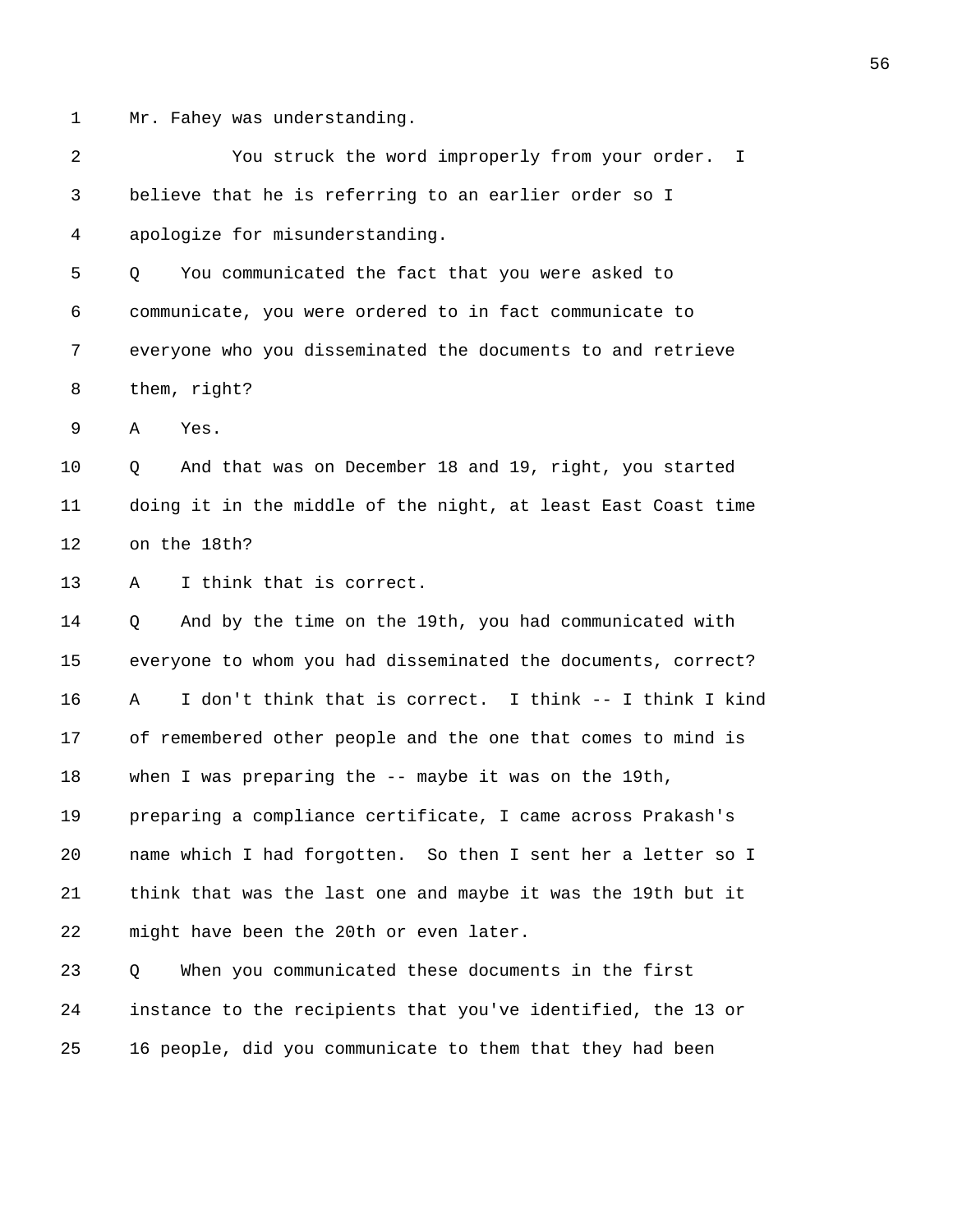| 1  | received pursuant with your discussions -- or strike that.     |
|----|----------------------------------------------------------------|
| 2  | When you communicated with the people who had --               |
| 3  | when you were disseminating the documents, did you tell them   |
| 4  | that you had received them from Dr. Eagleman and they involved |
| 5  | the Zyprexa litigation?                                        |
| 6  | I have to look at the E-mails. You have them.<br>You were<br>Α |
| 7  | copied on those E-mails because that way you could contact     |
| 8  | them immediately.                                              |
| 9  | Actually, what we were copied on was your request to have<br>Q |
| 10 | them returned.                                                 |
| 11 | I thought that was the question.<br>Α                          |
| 12 | When you originally disseminated them on the 12th<br>Q<br>No.  |
| 13 | and 13th, did you tell them these are the Zyprexa documents I  |
| 14 | got from Dr. Eagleman?                                         |
| 15 | No.<br>Α                                                       |
| 16 | What did you tell them?<br>Q                                   |
| 17 | I didn't tell them -- it depends. Some people had no<br>Α      |
| 18 | idea they were coming and other people did.                    |
| 19 | What how did the other people know what were coming?<br>Q      |
| 20 | I called them.<br>Α                                            |
| 21 | What did you tell them?<br>Q                                   |
| 22 | It varied. Bob Whitiker, I just talked to Bob Whitiker<br>Α    |
| 23 | and told him that they were coming.                            |
| 24 | And you told him that they were the confidential<br>Q          |
| 25 | documents that you received from Dr. Eagleman from the Zyprexa |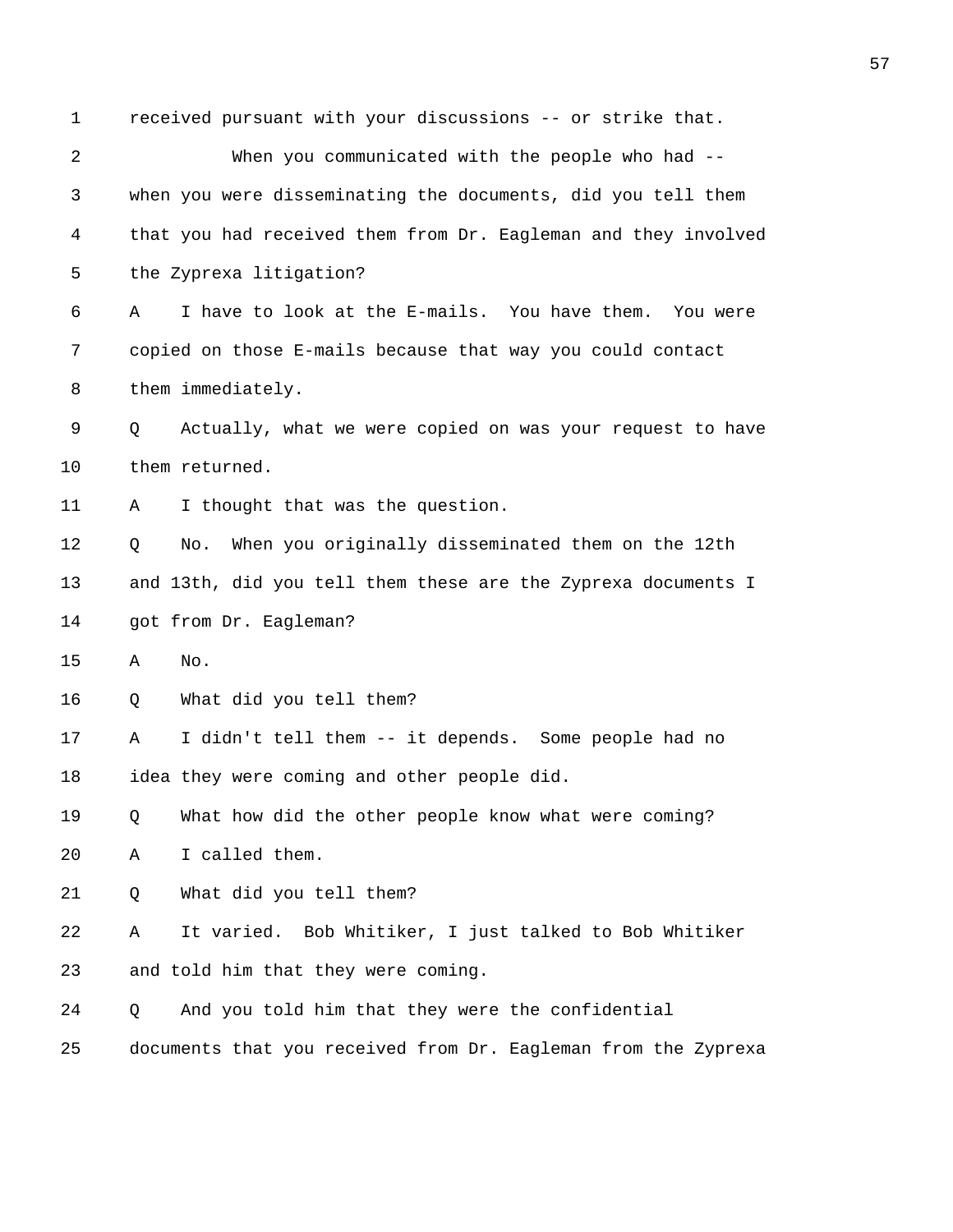1 litigation, correct?

| 2  | I don't know if I mentioned Dr. Eagleman by name.<br>Α         |  |  |
|----|----------------------------------------------------------------|--|--|
| 3  | But you were getting confidential documents from the<br>Q      |  |  |
| 4  | Zyprexa litigation?                                            |  |  |
| 5  | Actually at that point I did not consider they were<br>Α       |  |  |
| 6  | protected anymore.                                             |  |  |
| 7  | But you understood that a lot of people in New York<br>Q       |  |  |
| 8  | thought they were protected, right?                            |  |  |
| 9  | Well, I guess I didn't know that.<br>Α                         |  |  |
| 10 | What timeframe are you talking about?                          |  |  |
| 11 | Your Honor, if I might object to that<br>MR. MCKAY:            |  |  |
| 12 | question because it assumes facts not in evidence and it talks |  |  |
| 13 | about what people in New York unidentified thought at a time   |  |  |
| 14 | when he wasn't $-$                                             |  |  |
| 15 | THE COURT: Why don't you ask a more direct question            |  |  |
| 16 | with respect to a specific person.                             |  |  |
| 17 | Okay.<br>MR. FAHEY:                                            |  |  |
| 18 | With respect to Dr. Whitiker, you said you called?<br>Q        |  |  |
| 19 | He is not a doctor.<br>Α                                       |  |  |
| 20 | Robert Whitiker, before you sent him the documents you<br>Q    |  |  |
| 21 | said you had a telephone conversation with him, correct?       |  |  |
| 22 | I think I did.<br>Α                                            |  |  |
| 23 | And you told him these were the documents that had been<br>Q   |  |  |
| 24 | obtained from the Zyprexa litigation in New York, correct?     |  |  |
| 25 | I think I probably told him something like I've received<br>Α  |  |  |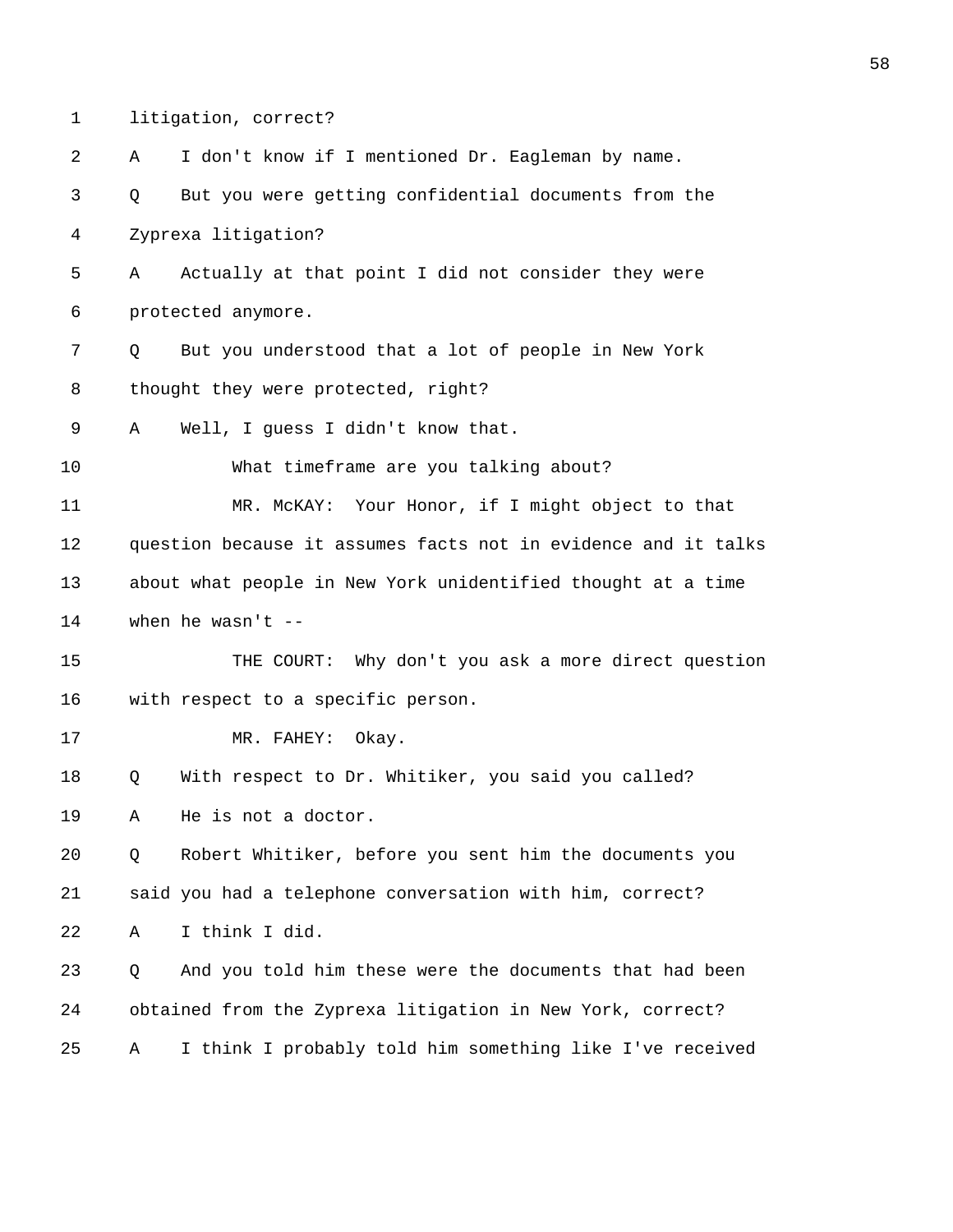1 documents pursuant to a subpoena out of this case and that I 2 was sending them to him. 3 Q And these were the secret documents that Dr. Eagleman had 4 told you about? 5 MR. McKAY: Objection, your Honor, Mr. Gottstein has 6 previously testified that he no longer considered them to be 7 confidential or secret. 8 THE COURT: Sustained. 9 Q When you told Robert Whitiker that you were getting 10 Zyprexa documents -- 11 A I think I -- I'm sorry for interrupting. 12 O Go ahead. 13 A I think I already had them at that point. In fact, I -- 14 it may have been that they were -- that they were already in 15 the mail and I told him that they were in the mail. That is 16 almost certainly the way that -- the way it happened. 17 MR. FAHEY: Your Honor, without waiver we would like 18 to stop the examination at this point and request that the 19 documents that Mr. Gottstein has described that he has brought 20 with him as well as those that are subject to the order to 21 show cause be produced. 22 THE COURT: Well, we have representatives of Dr. 23 Eagleman here and I understand they want to leave at 3:30, 24 correct? 25 MR. HAYES: Yes, judge.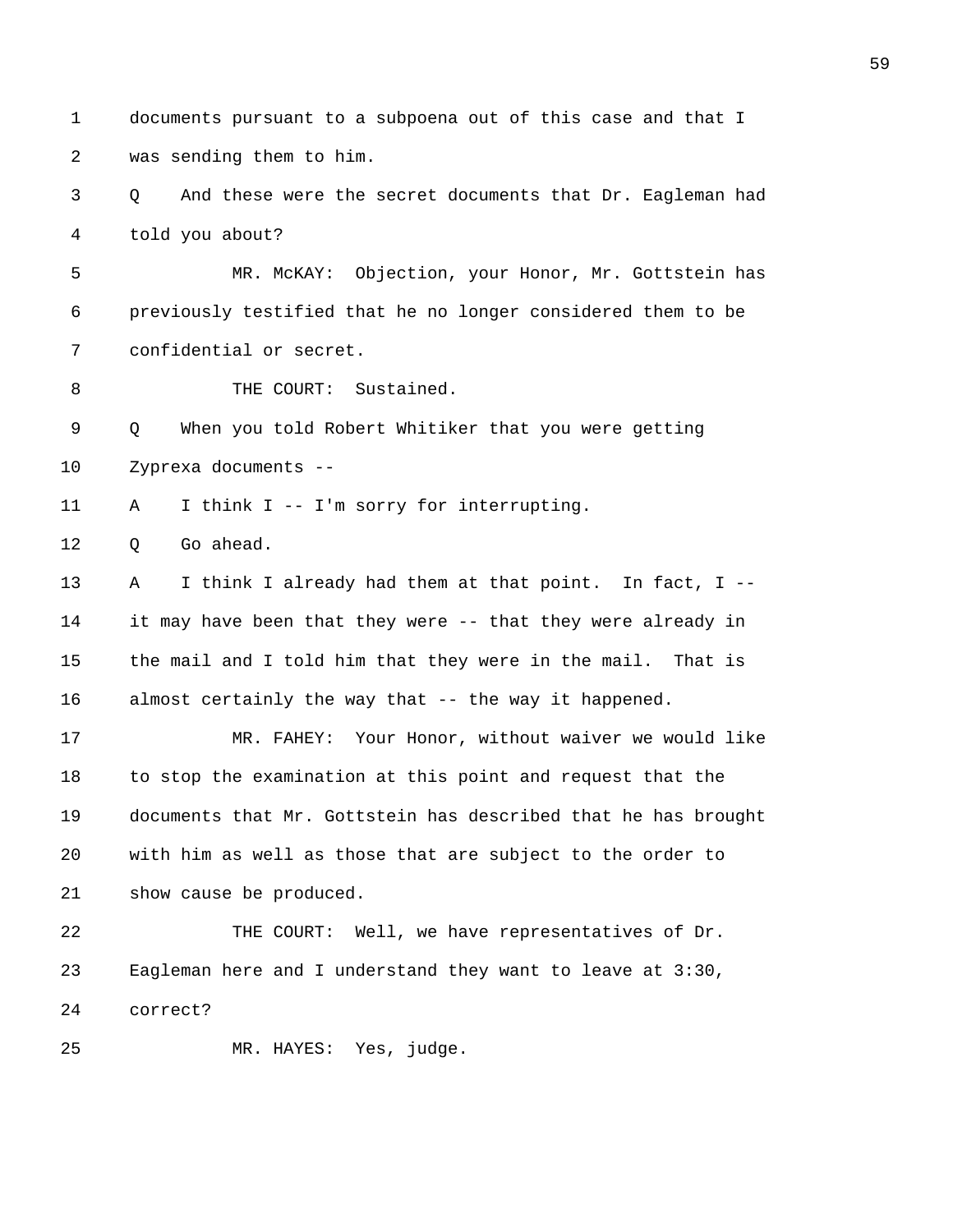1 THE COURT: It's now 3:25. I suggest that the 2 documents be made available to Dr. Eagleman and any of the 3 other parties who are present for immediate examination with 4 copies to be made by Lilly. 5 I guess you have the best access to a copier so why 6 don't you make copies for everybody that needs them, that we 7 then break the examination so that you can look at the 8 documents. 9 There will be possible cross-examination certainly 10 by Dr. Eagleman. I have a 4:00 hearing so we can't complete 11 this tonight. 12 Can you be here tomorrow? 13 THE WITNESS: Yes, your Honor. 14 THE COURT: I have a 10:00 motion. I suggest that 15 we convene again at 10:30 tomorrow, that you get all these 16 documents, immediately have them copied, return the originals 17 to the witness, make them available, whoever asks for them. 18 You can do that. If the witness would be so kind as to call 19 somebody in his office to look at his desk to get the name of 20 that -- try to get the name of that person who he called in 21 Massachusetts apparently. That would be helpful. Give that 22 to counsel. 23 Is there anything else you need before 24 10:30 tomorrow? 25 MR. FAHEY: I don't think so.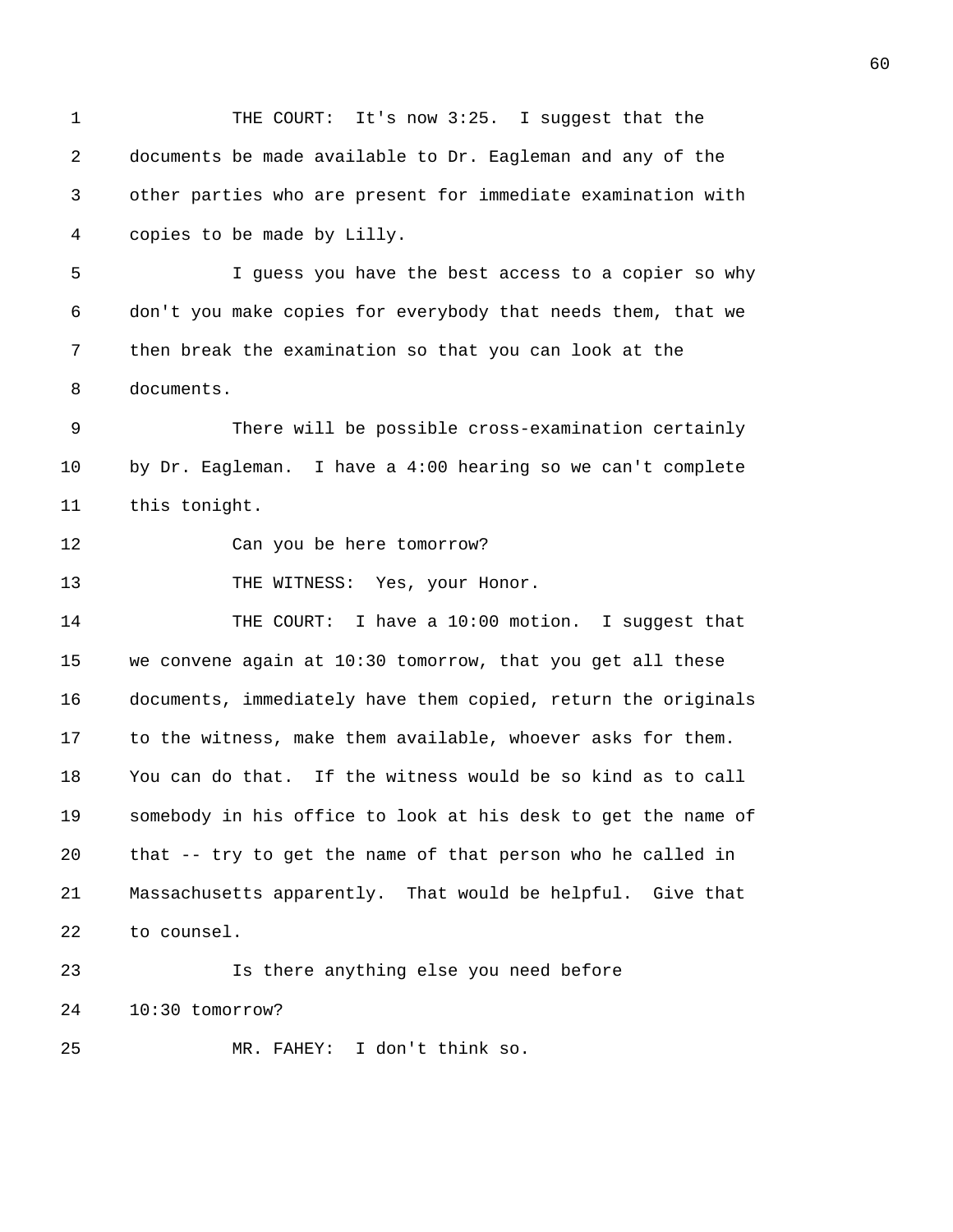1 THE COURT: Anybody else need anything? 2 MR. McKAY: Your Honor, I will note that Lilly 3 specifically was directed to provide before the hearing today 4 notice of any documents they intended to rely on, the 5 substance of those, and of course didn't. And I understand 6 that these are documents that Mr. Gottstein has that are 7 responsive to the order to show cause, if the order to show 8 cause were to be issued, and it shouldn't. The only reason I 9 raise that is that Mr. Gottstein has done his best to have 10 available, should the need arise, these documents but I think 11 he indicated that they are in his computer. We will do our 12 best to work with counsel locally to physically get these 13 things available. And I suggest that we may, because we may 14 run into questions, for example, if their request is for 15 anything close to the breath of the show cause request, which 16 I don't understand to be relevant here, but if it is, there is 17 no question that we may have some issues that arise about 18 privilege or anything else. So I would ask whether Mr. Woodin 19 or somebody else be made available if those questions should 20 arise. 21 THE COURT: Mr. Woodin, would you stay for a little

22 while at least to do that?

23 But I understood from the witness that he had hard 24 copy of most or all of what was in his computer? 25 THE WITNESS: Oh, no, your Honor. I can look but I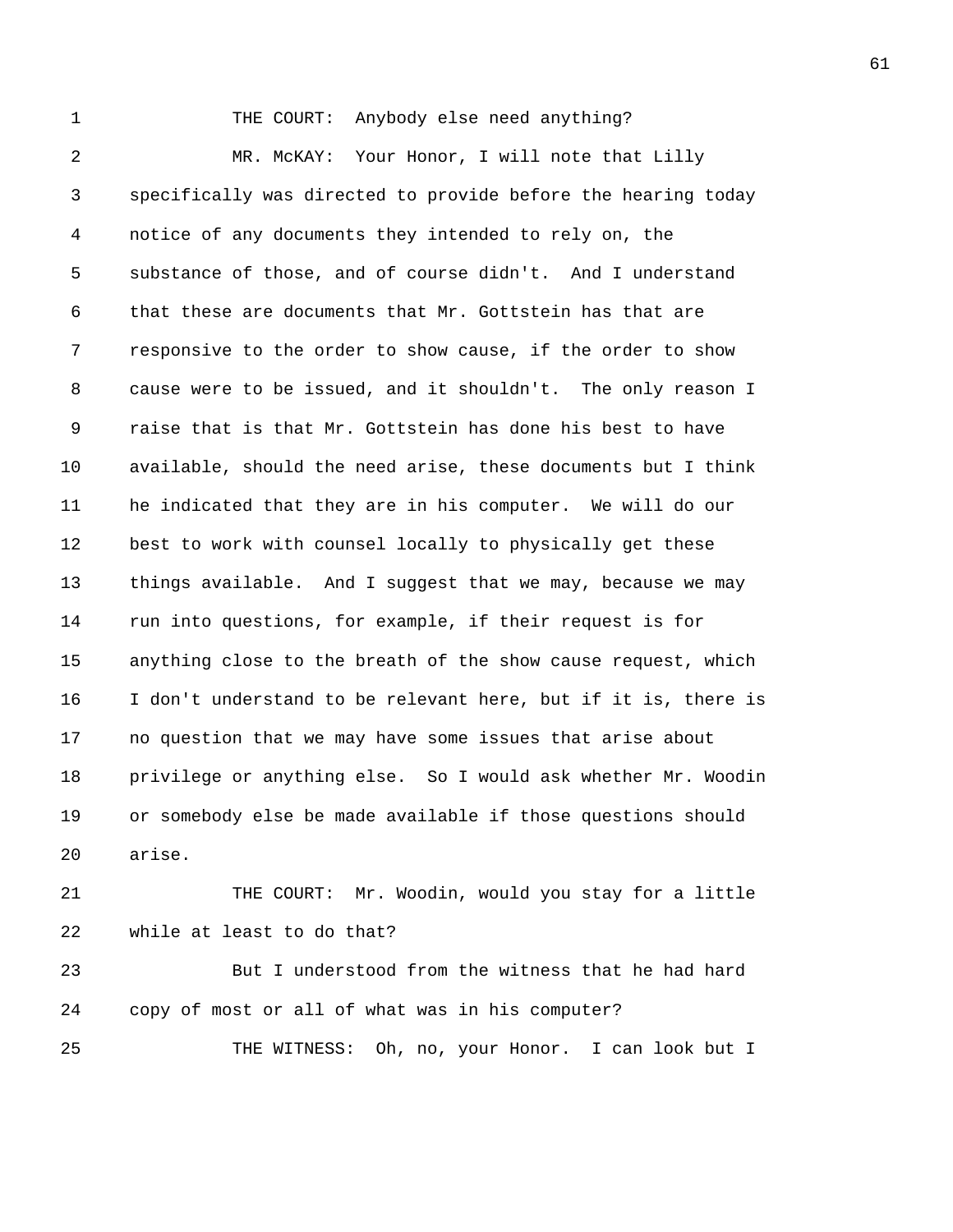1 think basically what I brought hard copies of are the E-mails 2 to and from Dr. Eagleman.

3 I've got -- I tried to like -- I copied my whole -- 4 I copied all my Psych Rights E-mails. So I think -- it's an 5 unGodly amount. The other thing that I thought would be 6 fairly easy for me to do is I scanned a copy of the phone 7 records and I brought that. And if I can get a printer, I 8 think I can find that and get that out pretty quickly. 9 THE COURT: Work with counsel. They have technical 10 equipment. Your lawyer may want to look at some of these 11 documents before you turn them over. 12 You have a law office. 13 MR. LEHNER: Yes, we have a law office in New York. 14 We would be happy to make arrangements this evening for a 15 printer. 16 THE COURT: It's now 3:30. Your counsel wants to 17 look at the documents first, I'm sure. 18 MR. McKAY: Yes. 19 THE COURT: So arrange to be at the office of Lilly 20 at 5:00 this evening to turn over the documents. And if they 21 make a request for additional documents that you can easily 22 get, you'll try to get them. 23 The special master will be available immediately and 24 then by telephone. You can go back to your family tonight and 25 just be available by telephone.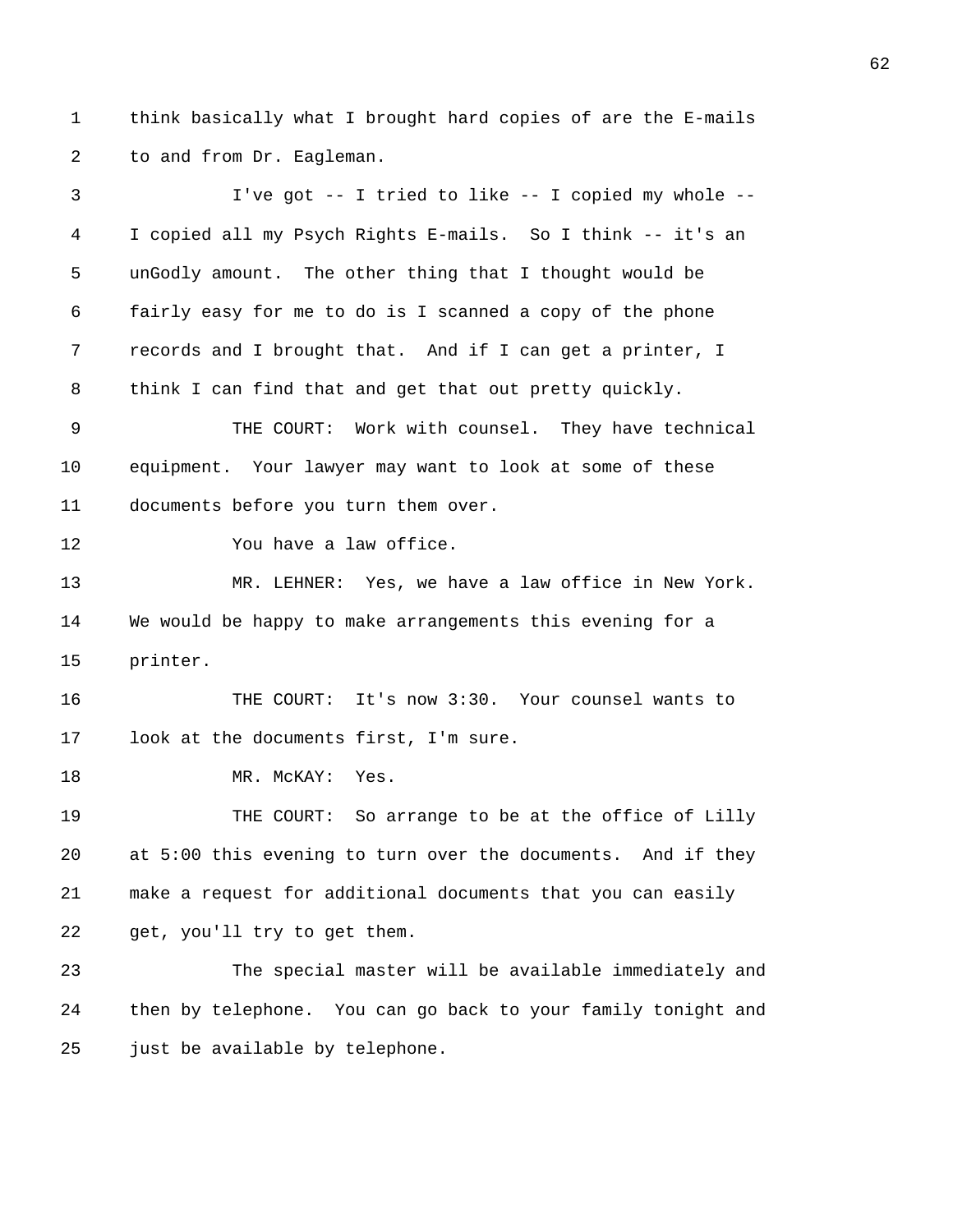1 THE WITNESS: Your Honor, can we have an outside 2 time because I really -- I'm very tired and if I'm going to be 3 here at 10:45 in the morning, I would like to at least -- if 4 we can agree to cut it off at 9:00 or something. 5 THE COURT: They will accommodate you. They will 6 probably even give you dinner since it's -- 7 MR. HAYES: I have some suggestions for restaurants. 8 THE COURT: It will be within the law firm, not at a 9 restaurant. 10 MR. McKAY: And I assume we're talking about in 11 terms of the breath of the order that hasn't been addressed 12 yet, we're talking about things that are reasonably addressed 13 to the proceedings before your Honor. 14 THE COURT: I want to move this forward. Let's not 15 have a lot of unnecessary effort. The central issues are 16 fairly clear. 17 THE WITNESS: If I may, I think I can really 18 identify what I think would be most relevant. 19 THE COURT: Try to do that so we can finish this as 20 quickly as possible and you can go back to your home. 21 THE WITNESS: Thank you. 22 THE COURT: I'll see you at 10:45 and the special 23 master will tell you how he can be consulted. 24 MR. VON LOHMANN: We can then at the 10:45 hearing 25 also hear from the other nonparties -- as you Honor knows,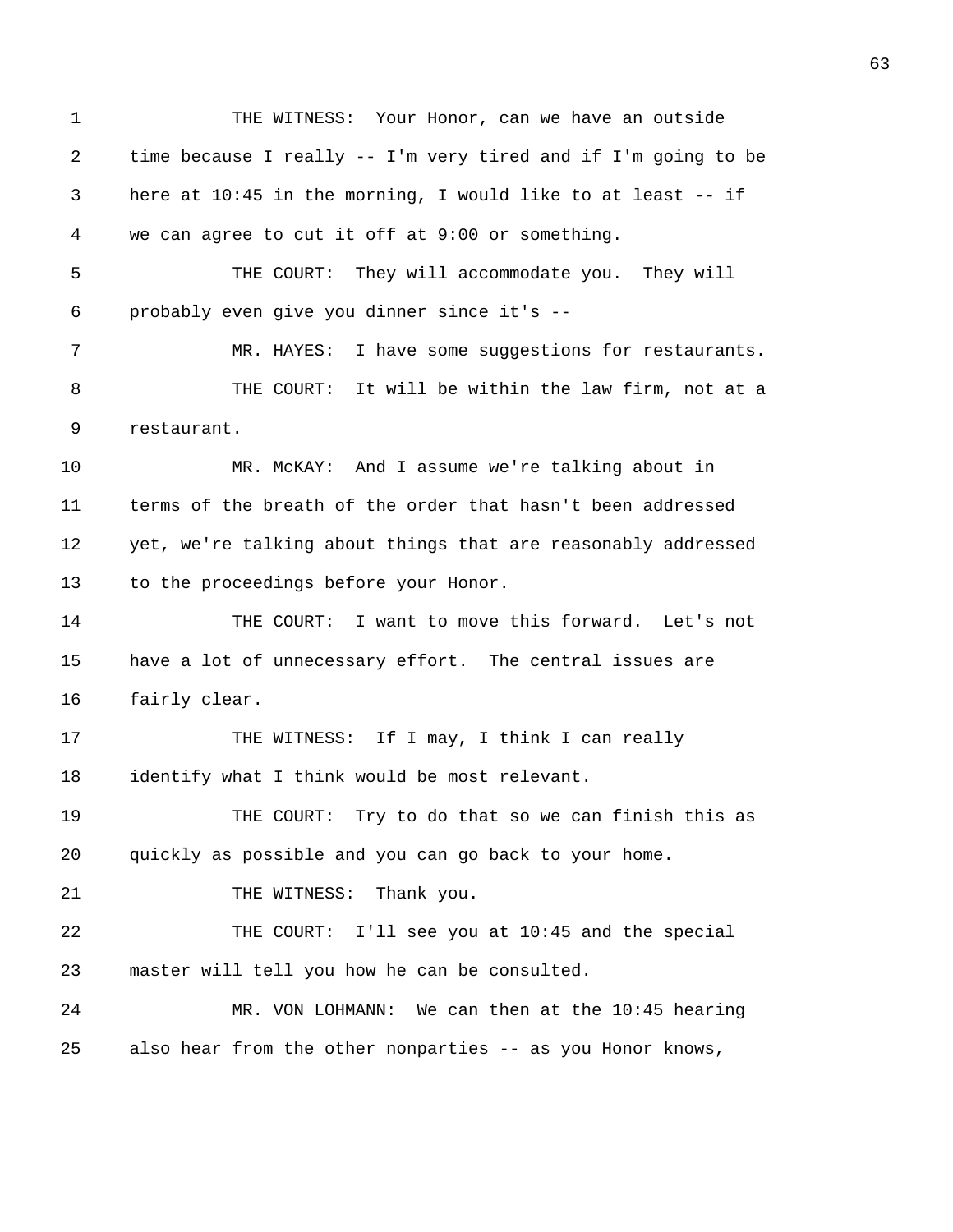```
1 there are at least three represented non-parties who are 
2 arguably named in the injunction who would like to argue the 
3 motion to clarify or modify the Court's prior mandatory 
4 injunction. 
5 So I'm just clarifying are we on for that as well 
6 after the close of evidence? 
7 THE COURT: Yes, I'll hear from anybody who wants to 
8 be heard. And if necessary, we'll go over to the following 
9 day. 
10 MR. HAYES: Thank you, your Honor.
11 THE COURT: And the day following.
12 Thank you very much, everybody.
13 (Matter concluded.) 
14 
15 
16 
17 
18 
19 
20 
21 
22 
23 
24 
25
```